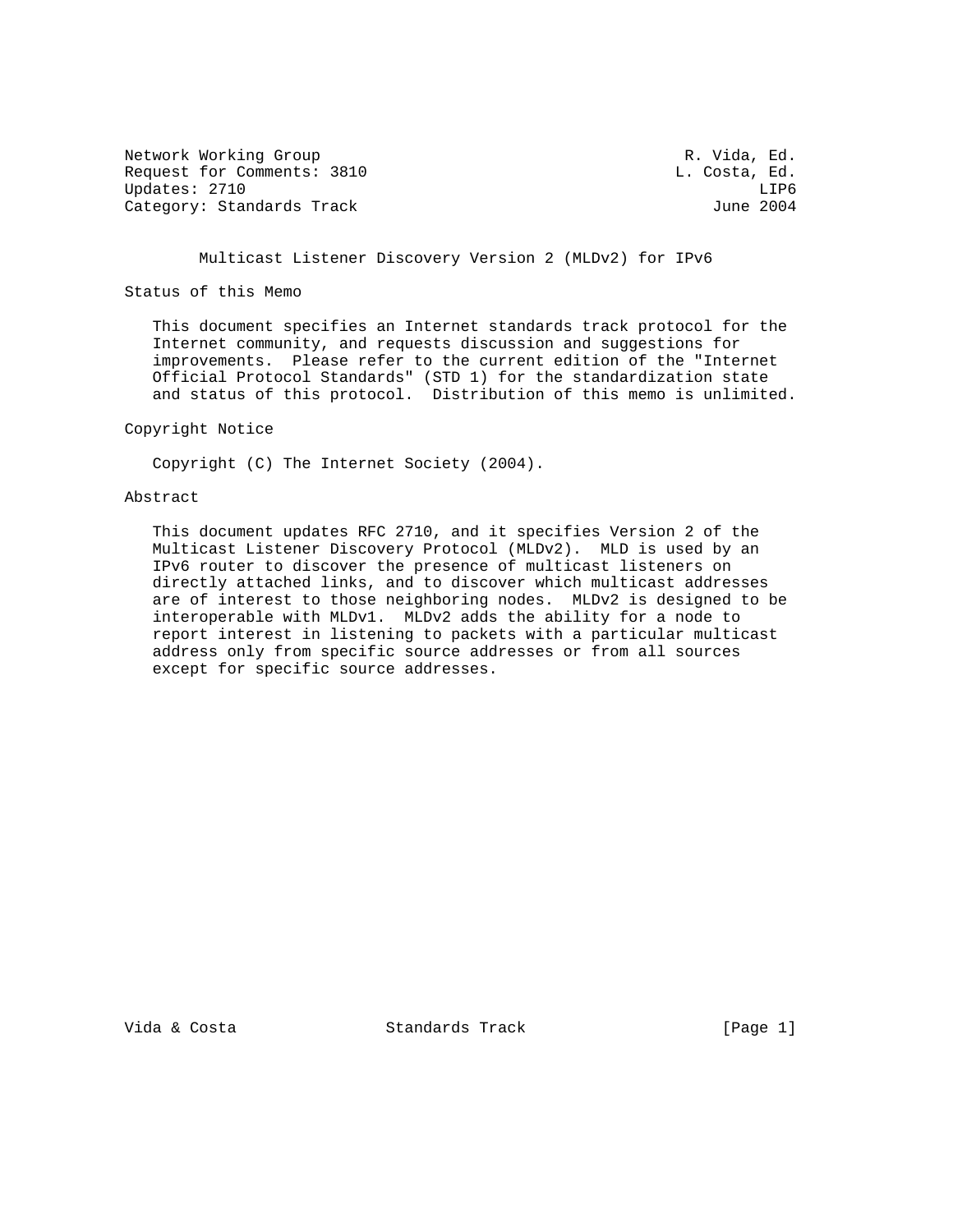Table of Contents

|                | $\mathfrak{D}$                                                                                                                                                                                                                                                                                                            |
|----------------|---------------------------------------------------------------------------------------------------------------------------------------------------------------------------------------------------------------------------------------------------------------------------------------------------------------------------|
| 2.             | 3                                                                                                                                                                                                                                                                                                                         |
| 3.             | 9                                                                                                                                                                                                                                                                                                                         |
| $4$ .          | 11                                                                                                                                                                                                                                                                                                                        |
| 5.             | 13                                                                                                                                                                                                                                                                                                                        |
| б.             | 2.7                                                                                                                                                                                                                                                                                                                       |
| 7 <sub>1</sub> | 34                                                                                                                                                                                                                                                                                                                        |
| 8.             | 48                                                                                                                                                                                                                                                                                                                        |
| 9.             | 51                                                                                                                                                                                                                                                                                                                        |
|                | 55                                                                                                                                                                                                                                                                                                                        |
|                | 56                                                                                                                                                                                                                                                                                                                        |
|                | 56                                                                                                                                                                                                                                                                                                                        |
|                | 57                                                                                                                                                                                                                                                                                                                        |
|                | 58                                                                                                                                                                                                                                                                                                                        |
|                | 59                                                                                                                                                                                                                                                                                                                        |
|                | 61                                                                                                                                                                                                                                                                                                                        |
|                | 61                                                                                                                                                                                                                                                                                                                        |
|                | 62                                                                                                                                                                                                                                                                                                                        |
|                | The Service Interface for Requesting IP Multicast Reception.<br>Multicast Listening State Maintained by Nodes<br>Protocol Description for Multicast Address Listeners.<br>Protocol Description for Multicast Routers.<br>List of Timers, Counters, and their Default Values.<br>Appendix B. Summary of Changes from MLDv1 |

#### 1. Introduction

 The Multicast Listener Discovery Protocol (MLD) is used by IPv6 routers to discover the presence of multicast listeners (i.e., nodes that wish to receive multicast packets) on their directly attached links, and to discover specifically which multicast addresses are of interest to those neighboring nodes. Note that a multicast router may itself be a listener of one or more multicast addresses; in this case it performs both the "multicast router part" and the "multicast address listener part" of the protocol, to collect the multicast listener information needed by its multicast routing protocol on the one hand, and to inform itself and other neighboring multicast routers of its listening state on the other hand.

 This document specifies Version 2 of MLD. The previous version of MLD is specified in [RFC2710]. In this document we will refer to it as MLDv1. MLDv2 is a translation of the IGMPv3 protocol [RFC3376] for IPv6 semantics.

 The MLDv2 protocol, when compared to MLDv1, adds support for "source filtering", i.e., the ability for a node to report interest in listening to packets \*only\* from specific source addresses, as required to support Source-Specific Multicast [RFC3569], or from \*all but\* specific source addresses, sent to a particular multicast address. MLDv2 is designed to be interoperable with MLDv1.

Vida & Costa Standards Track [Page 2]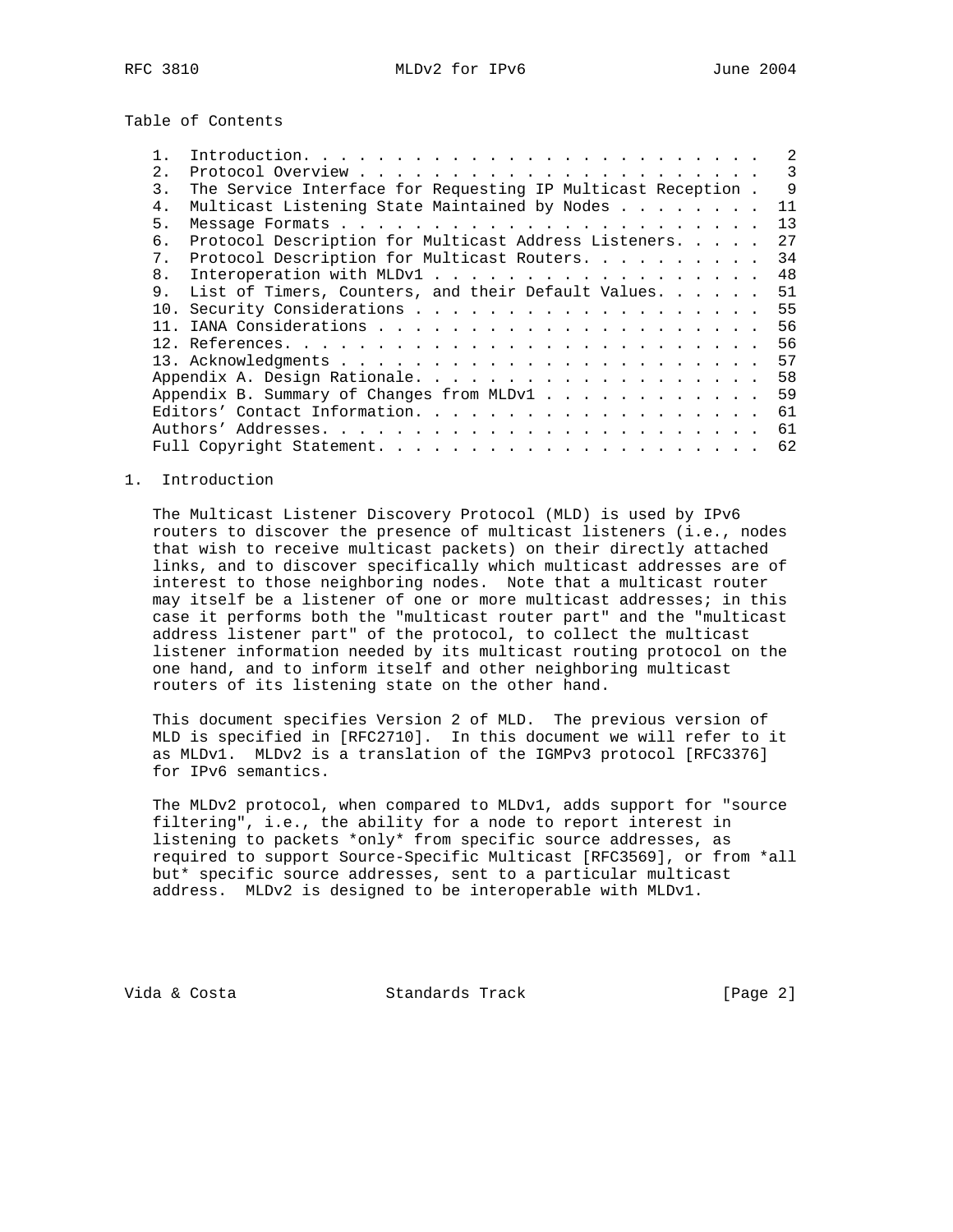The capitalized key words "MUST", "MUST NOT", "REQUIRED", "SHALL", "SHALL NOT", "SHOULD", "SHOULD NOT", "RECOMMENDED", "MAY", and "OPTIONAL" in this document are to be interpreted as described in [RFC2119]. Due to the lack of italics, emphasis is indicated herein by bracketing a word or phrase in "\*" characters. Furthermore, square brackets are used to denote the value of the enclosed variable, as opposed to the variable itself, written without brackets.

2. Protocol Overview

 This section gives a brief description of the protocol operation. The following sections present the protocol details.

 MLD is an asymmetric protocol; it specifies separate behaviors for multicast address listeners (i.e., hosts or routers that listen to multicast packets) and multicast routers. The purpose of MLD is to enable each multicast router to learn, for each of its directly attached links, which multicast addresses and which sources have interested listeners on that link. The information gathered by MLD is provided to whichever multicast routing protocol is used by the router, in order to ensure that multicast packets are delivered to all links where there are listeners interested in such packets.

 Multicast routers only need to know that \*at least one\* node on an attached link is listening to packets for a particular multicast address, from a particular source; a multicast router is not required to \*individually\* keep track of the interests of each neighboring node. (Nevertheless, see Appendix A2 item 1 for discussion.)

 A multicast router performs the \*router part\* of the MLDv2 protocol (described in details in section 7) on each of its directly attached links. If a multicast router has more than one interface connected to the same link, it only needs to operate the protocol on one of those interfaces. The router behavior depends on whether there are several multicast routers on the same subnet, or not. If that is the case, a querier election mechanism (described in section 7.6.2) is used to elect a single multicast router to be in Querier state. This router is called the Querier. All multicast routers on the subnet listen to the messages sent by multicast address listeners, and maintain the same multicast listening information state, so that they can take over the querier role, should the present Querier fail. Nevertheless, only the Querier sends periodical or triggered query messages on the subnet, as described in section 7.1.

Vida & Costa Standards Track [Page 3]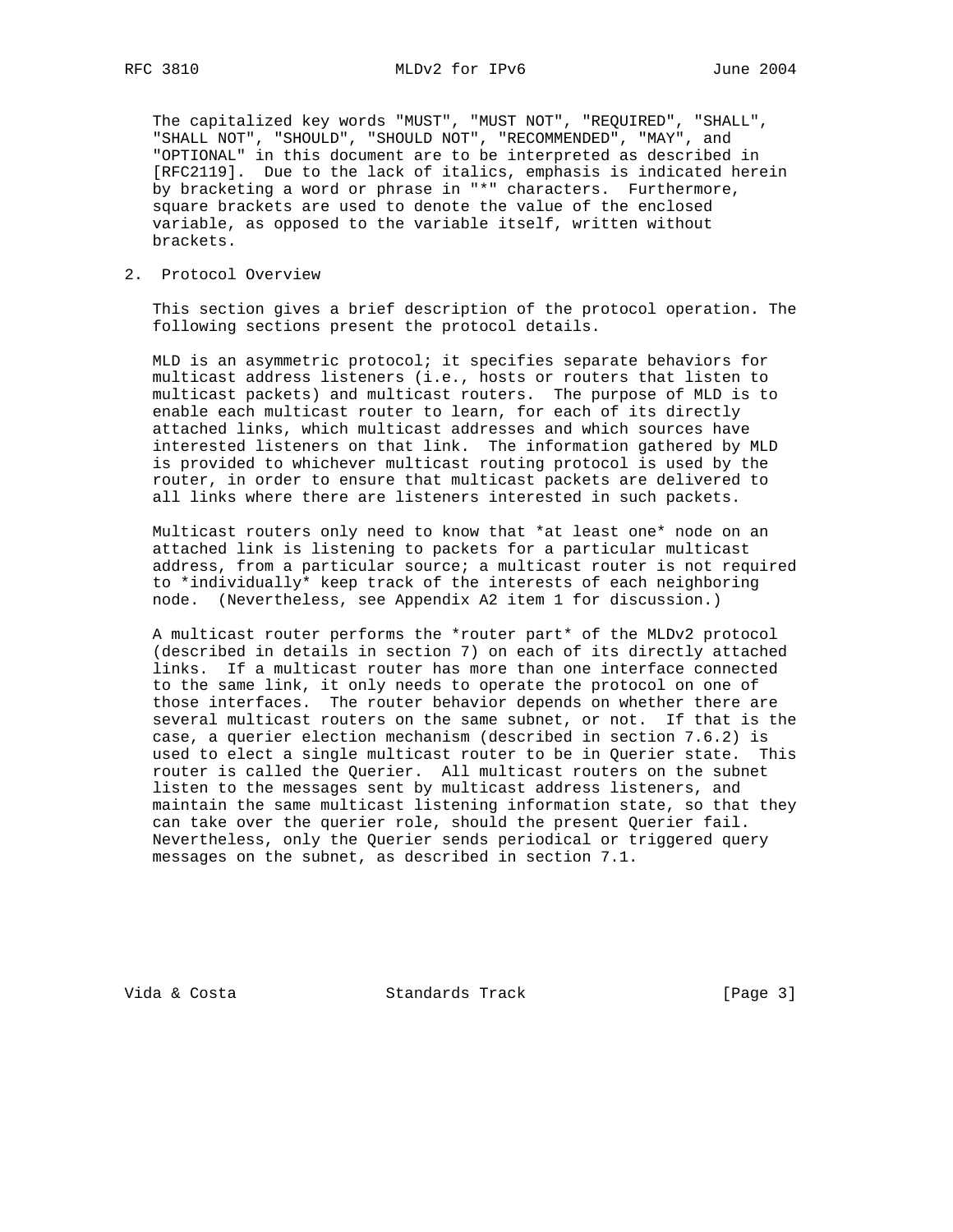A multicast address listener performs the \*listener part\* of the MLDv2 protocol (described in details in section 6) on all interfaces on which multicast reception is supported, even if more than one of those interfaces are connected to the same link.

## 2.1. Building Multicast Listening State on Multicast Address Listeners

 Upper-layer protocols and applications that run on a multicast address listener node use specific service interface calls (described in section 3) to ask the IP layer to enable or disable reception of packets sent to specific multicast addresses. The node keeps Multicast Address Listening state for each socket on which the service interface calls have been invoked (section 4.1). In addition to this per-socket multicast listening state, a node must also maintain or compute multicast listening state for each of its interfaces (section 4.2). Conceptually, that state consists of a set of records, with each record containing an IPv6 multicast address, a filter mode, and a source list. The filter mode may be either INCLUDE or EXCLUDE. In INCLUDE mode, reception of packets sent to the specified multicast address is enabled \*only\* from the source addresses listed in the source list. In EXCLUDE mode, reception of packets sent to the given multicast address is enabled from all source addresses \*except\* those listed in the source list.

 At most one record per multicast address exists for a given interface. This per-interface state is derived from the per-socket state, but may differ from it when different sockets have differing filter modes and/or source lists for the same multicast address and interface. After a multicast packet has been accepted from an interface by the IP layer, its subsequent delivery to the application connected to a particular socket depends on the multicast listening state of that socket (and possibly also on other conditions, such as what transport-layer port the socket is bound to). Note that MLDv2 messages are not subject to source filtering and must always be processed by hosts and routers.

## 2.2. Exchanging Messages between the Querier and the Listening Nodes

 There are three types of MLDv2 query messages: General Queries, Multicast Address Specific Queries, and Multicast Address and Source Specific Queries. The Querier periodically sends General Queries, to learn multicast address listener information from an attached link. These queries are used to build and refresh the Multicast Address Listener state inside all multicast routers on the link.

 Nodes respond to these queries by reporting their per-interface Multicast Address Listening state, through Current State Report messages sent to a specific multicast address all MLDv2 routers on

Vida & Costa Standards Track [Page 4]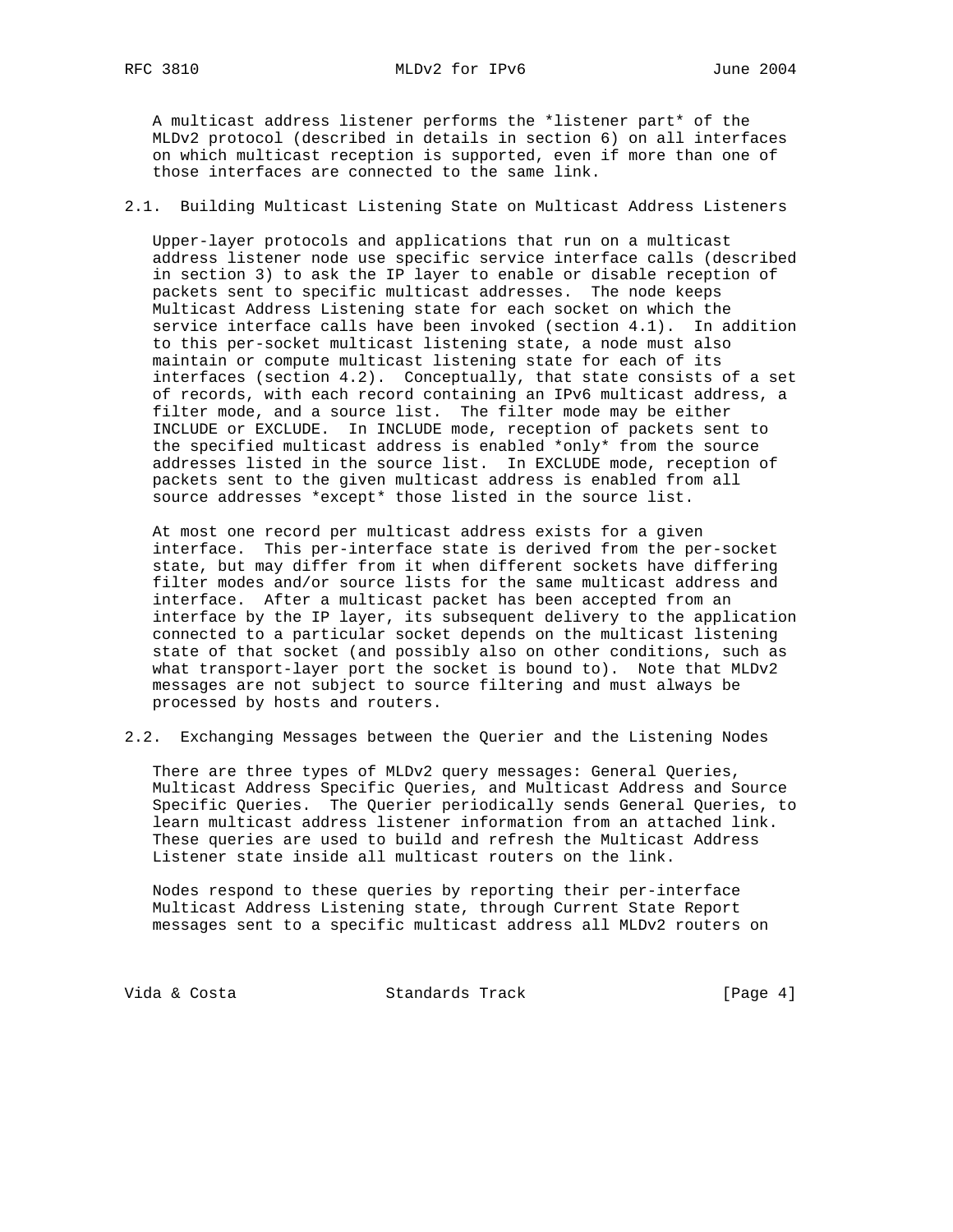the link listen to. On the other hand, if the listening state of a node changes, the node immediately reports these changes through a State Change Report message. The State Change Report contains either Filter Mode Change records, Source List Change records, or records of both types. A detailed description of the report messages is presented in section 5.2.12.

 Both router and listener state changes are mainly triggered by the expiration of a specific timer, or the reception of an MLD message (listener state change can be also triggered by the invocation of a service interface call). Therefore, to enhance protocol robustness, in spite of the possible unreliability of message exchanges, messages are retransmitted several times. Furthermore, timers are set so as to take into account the possible message losses, and to wait for retransmissions.

 Periodical General Queries and Current State Reports do not apply this rule, in order not to overload the link; it is assumed that in general these messages do not generate state changes, their main purpose being to refresh existing state. Thus, even if one such message is lost, the corresponding state will be refreshed during the next reporting period.

 As opposed to Current State Reports, State Change Reports are retransmitted several times, in order to avoid them being missed by one or more multicast routers. The number of retransmissions depends on the so-called Robustness Variable. This variable allows tuning the protocol according to the expected packet loss on a link. If a link is expected to be lossy (e.g., a wireless connection), the value of the Robustness Variable may be increased. MLD is robust to [Robustness Variable]-1 packet losses. This document recommends a default value of 2 for the Robustness Variable (see section 9.1).

 If more changes to the same per-interface state entry occur before all the retransmissions of the State Change Report for the first change have been completed, each additional change triggers the immediate transmission of a new State Change Report. Section 6.1 shows how the content of this new report is computed. Retransmissions of the new State Change Report will be scheduled as well, in order to ensure that each instance of state change is transmitted at least [Robustness Variable] times.

 If a node on a link expresses, through a State Change Report, its desire to no longer listen to a particular multicast address (or source), the Querier must query for other listeners of the multicast address (or source) before deleting the multicast address (or source) from its Multicast Address Listener state and stopping the corresponding traffic. Thus, the Querier sends a Multicast Address

Vida & Costa Standards Track [Page 5]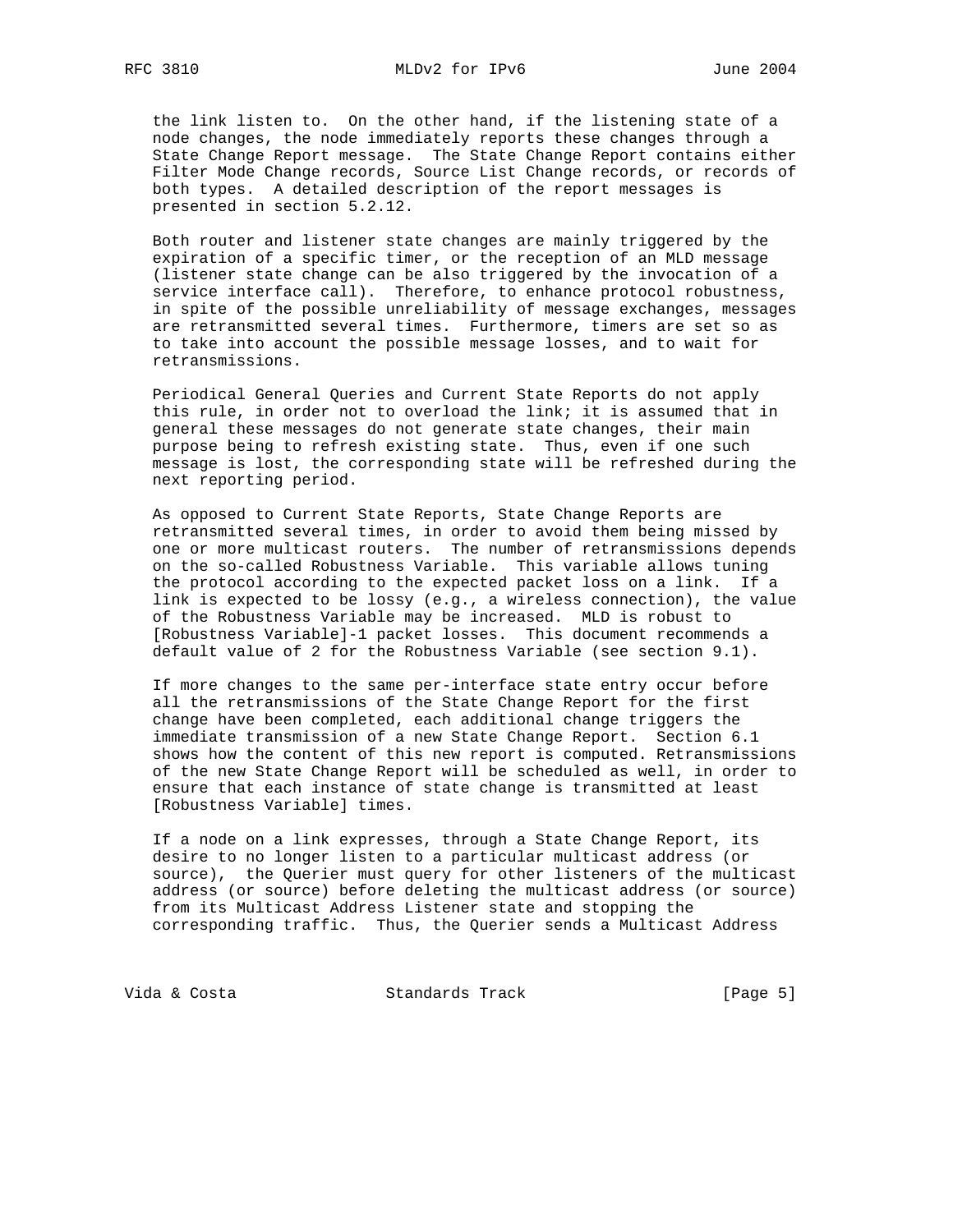Specific Query to verify whether there are nodes still listening to a specified multicast address or not. Similarly, the Querier sends a Multicast Address and Source Specific Query to verify whether, for a specified multicast address, there are nodes still listening to a specific set of sources, or not. Section 5.1.13 describes each query in more detail.

 Both Multicast Address Specific Queries and Multicast Address and Source Specific Queries are only sent in response to State Change Reports, never in response to Current State Reports. This distinction between the two types of reports is needed to avoid the router treating all Multicast Listener Reports as potential changes in state. By doing so, the fast leave mechanism of MLDv2, described in more detail in section 2.2, might not be effective if a State Change Report is lost, and only the following Current State Report is received by the router. Nevertheless, it avoids an increased processing at the router and it reduces the MLD traffic on the link. More details on the necessity of distinguishing between the two report types can be found in Appendix A1.

 Nodes respond to the above queries through Current State Reports, that contain their per-interface Multicast Address Listening state only for the multicast addresses (or sources) being queried.

 As stated earlier, in order to ensure protocol robustness, all the queries, except the periodical General Queries, are retransmitted several times within a given time interval. The number of retransmissions depends on the Robustness Variable. If, while scheduling new queries, there are pending queries to be retransmitted for the same multicast address, the new queries and the pending queries have to be merged. In addition, host reports received for a multicast address with pending queries may affect the contents of those queries. The process of building and maintaining the state of pending queries is presented in section 7.6.3.

 Protocol robustness is also enhanced through the use of the S flag (Suppress Router-Side Processing). As described above, when a Multicast Address Specific or a Multicast Address and Source Specific Query is sent by the Querier, a number of retransmissions of the query are scheduled. In the original (first) query the S flag is clear. When the Querier sends this query, it lowers the timers for the concerned multicast address (or source) to a given value; similarly, any non-querier multicast router that receives the query lowers its timers in the same way. Nevertheless, while waiting for the next scheduled queries to be sent, the Querier may receive a report that updates the timers. The scheduled queries still have to be sent, in order to ensure that a non-querier router keeps its state synchronized with the current Querier (the non-querier router might

Vida & Costa Standards Track [Page 6]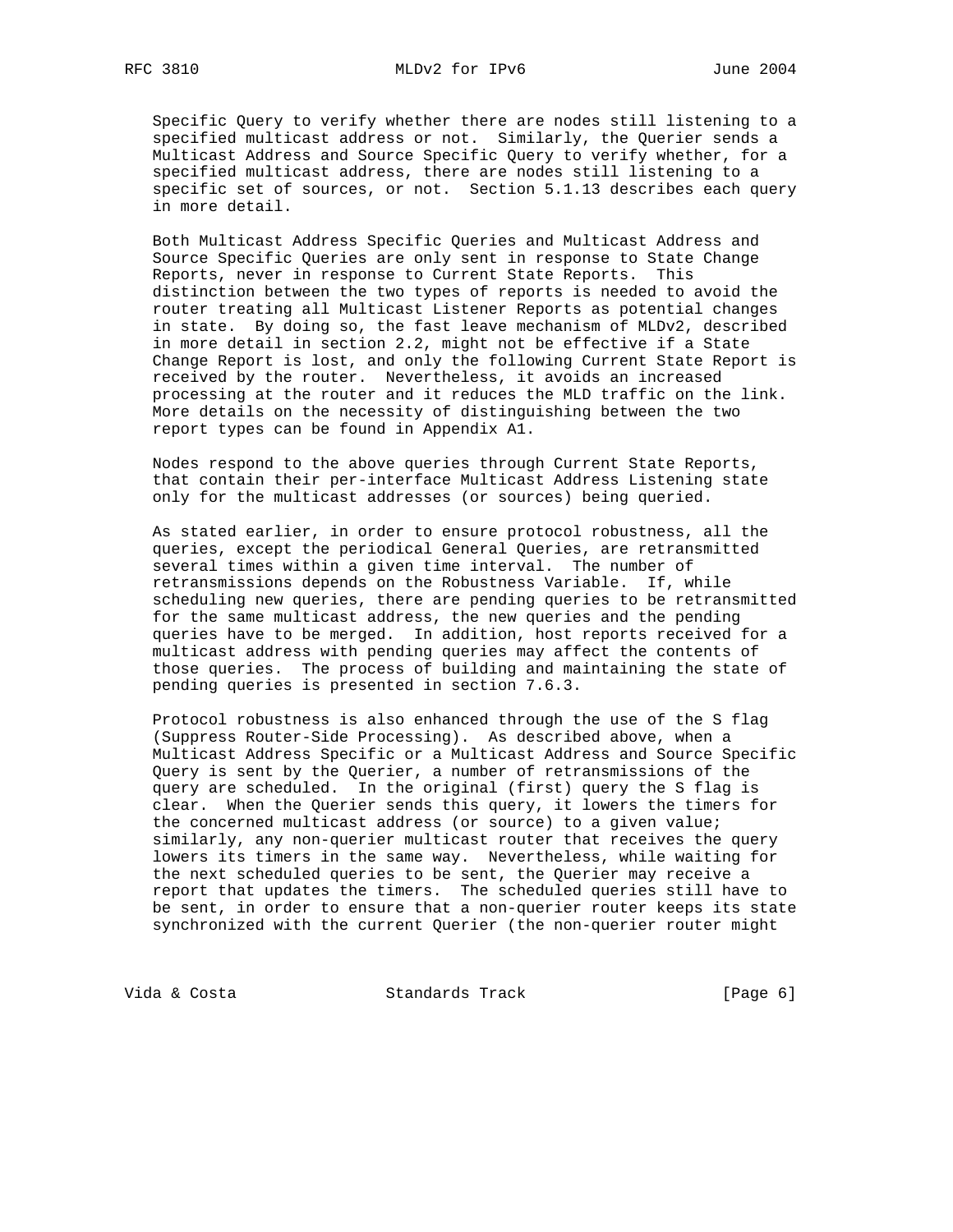have missed the first query). Nevertheless, the timers should not be lowered again, as a valid answer was already received. Therefore, in subsequent queries the Querier sets the S flag.

## 2.3. Building Multicast Address Listener State on Multicast Routers

 Multicast routers that implement MLDv2 (whether they are in Querier state or not) keep state per multicast address per attached link. This multicast address listener state consists of a Filter Mode, a Filter Timer, and a Source List, with a timer associated to each source from the list. The Filter Mode is used to summarize the total listening state of a multicast address to a minimum set, such that all nodes' listening states are respected. The Filter Mode may change in response to the reception of particular types of report messages, or when certain timer conditions occur.

 A router is in INCLUDE mode for a specific multicast address on a given interface if all the listeners on the link interested in that address are in INCLUDE mode. The router state is represented through the notation INCLUDE (A), where A is a list of sources, called the "Include List". The Include List is the set of sources that one or more listeners on the link have requested to receive. All the sources from the Include List will be forwarded by the router. Any other source that is not in the Include List will be blocked by the router.

 A source can be added to the current Include List if a listener in INCLUDE mode sends a Current State or a State Change Report that includes that source. Each source from the Include List is associated with a source timer that is updated whenever a listener in INCLUDE mode sends a report that confirms its interest in that specific source. If the timer of a source from the Include List expires, the source is deleted from the Include List.

 Besides this "soft leave" mechanism, there is also a "fast leave" scheme in MLDv2; it is also based on the use of source timers. When a node in INCLUDE mode expresses its desire to stop listening to a specific source, all the multicast routers on the link lower their timers for that source to a given value. The Querier then sends a Multicast Address and Source Specific Query, to verify whether there are other listeners for that source on the link, or not. If a report that includes this source is received before the timer expiration, all the multicast routers on the link update the source timer. If not, the source is deleted from the Include List. The handling of the Include List, according to the received reports, is detailed in Tables 7.4.1 and 7.4.2.

Vida & Costa Standards Track [Page 7]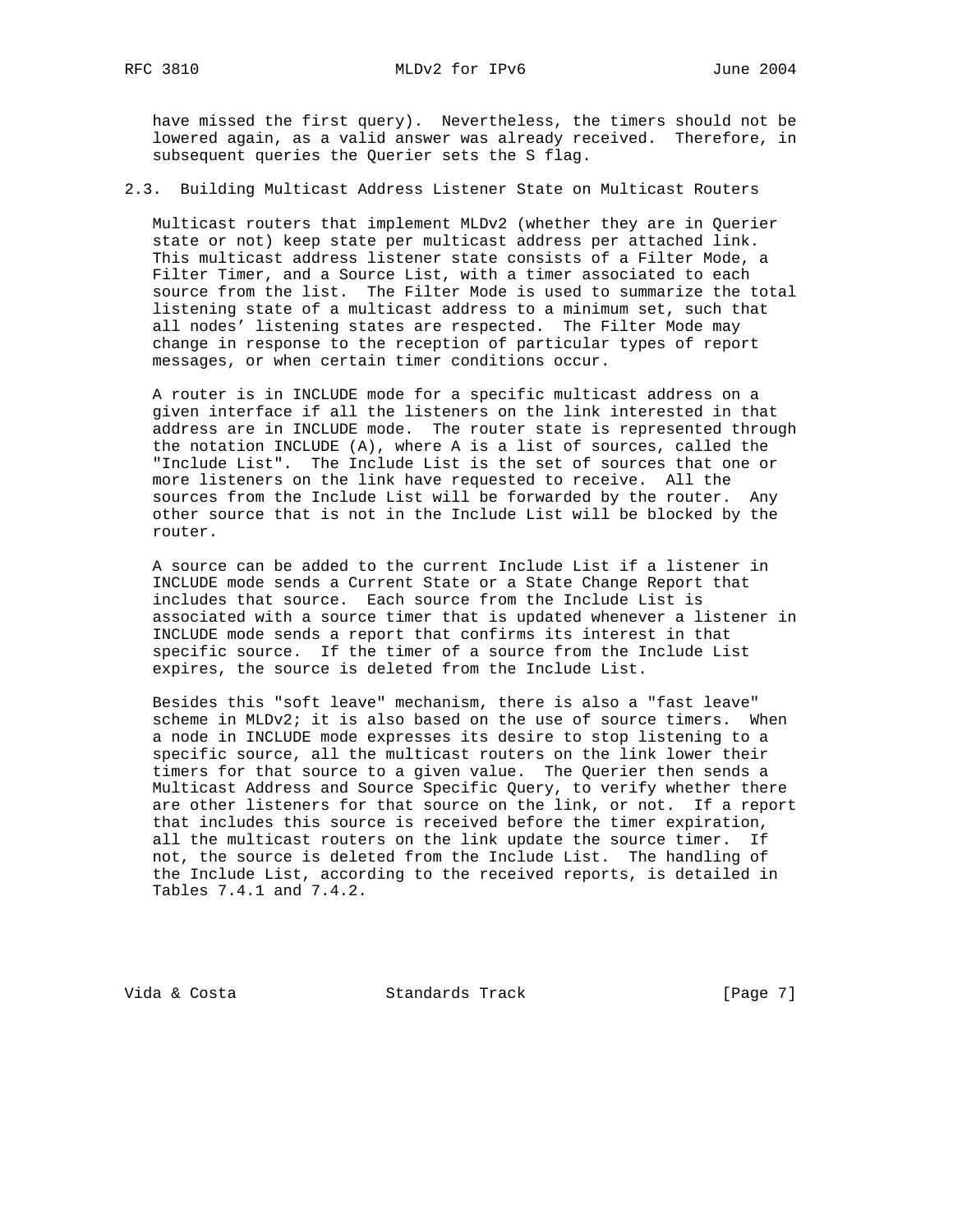A router is in EXCLUDE mode for a specific multicast address on a given interface if there is at least one listener in EXCLUDE mode for that address on the link. When the first report is received from such a listener, the router sets the Filter Timer that corresponds to that address. This timer is reset each time an EXCLUDE mode listener confirms its listening state through a Current State Report. The timer is also updated when a listener, formerly in INCLUDE mode, announces its filter mode change through a State Change Report message. If the Filter Timer expires, it means that there are no more listeners in EXCLUDE mode on the link. In this case, the router switches back to INCLUDE mode for that multicast address.

 When the router is in EXCLUDE mode, the router state is represented by the notation EXCLUDE  $(X, Y)$ , where X is called the "Requested List" and Y is called the "Exclude List". All sources, except those from the Exclude List, will be forwarded by the router. The Requested List has no effect on forwarding. Nevertheless, the router has to maintain the Requested List for two reasons:

 o To keep track of sources that listeners in INCLUDE mode listen to. This is necessary to assure a seamless transition of the router to INCLUDE mode, when there is no listener in EXCLUDE mode left. This transition should not interrupt the flow of traffic to listeners in INCLUDE mode for that multicast address. Therefore, at the time of the transition, the Requested List should contain the set of sources that nodes in INCLUDE mode have explicitly requested.

 When the router switches to INCLUDE mode, the sources in the Requested List are moved to the Include List, and the Exclude List is deleted. Before switching, the Requested List can contain an inexact guess of the sources listeners in INCLUDE mode listen to might be too large or too small. These inexactitudes are due to the fact that the Requested List is also used for fast blocking purposes, as described below. If such a fast blocking is required, some sources may be deleted from the Requested List (as shown in Tables 7.4.1 and 7.4.2) in order to reduce router state. Nevertheless, in each such case the Filter Timer is updated as well. Therefore, listeners in INCLUDE mode will have enough time, before an eventual switching, to reconfirm their interest in the eliminated source(s), and rebuild the Requested List accordingly. The protocol ensures that when a switch to INCLUDE mode occurs, the Requested List will be accurate. Details about the transition of the router to INCLUDE mode are presented in Appendix A3.

 o To allow the fast blocking of previously unblocked sources. If the router receives a report that contains such a request, the concerned sources are added to the Requested List. Their timers

Vida & Costa Standards Track [Page 8]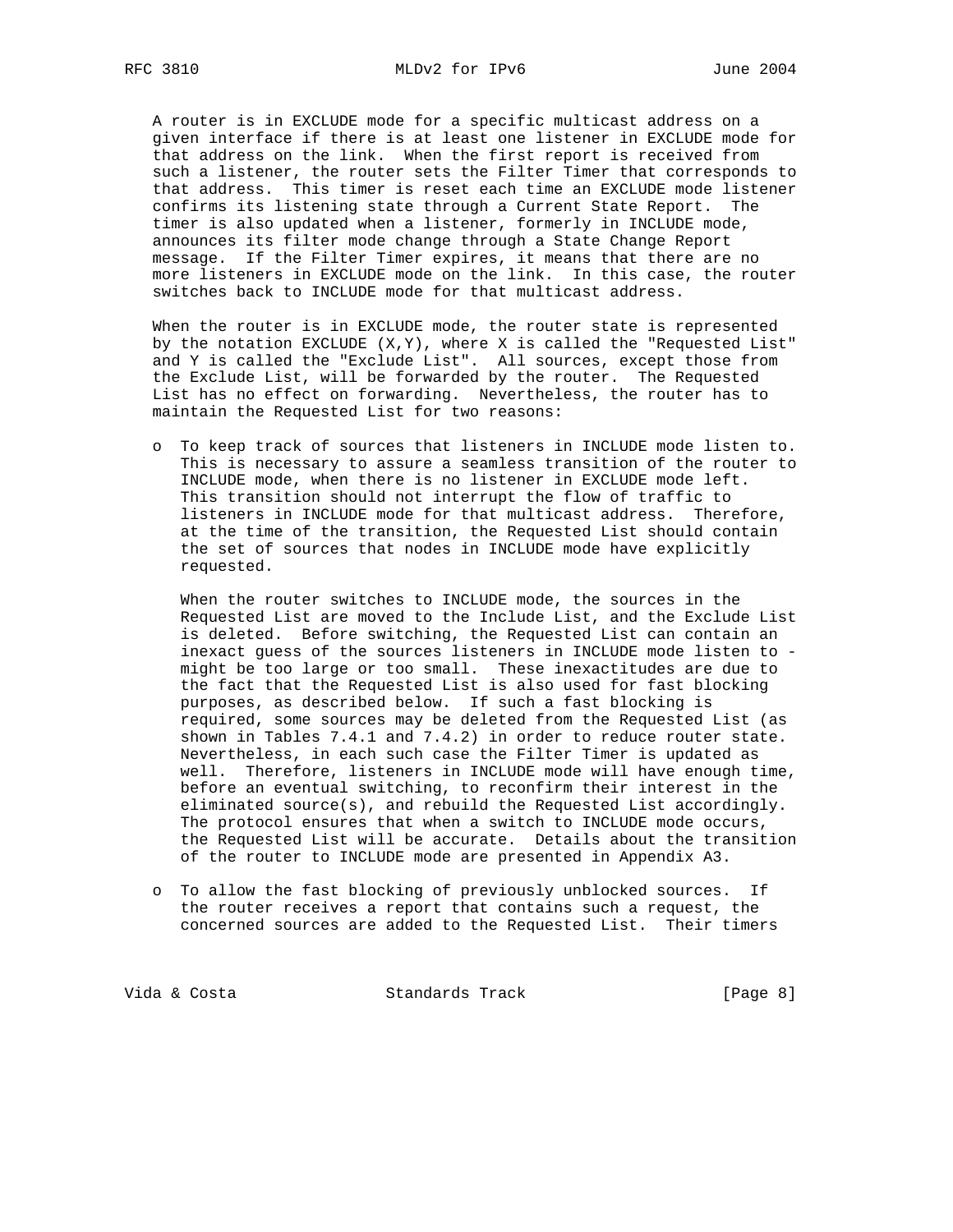are set to a given small value, and a Multicast Address and Source Specific Query is sent by the Querier, to check whether there are nodes on the link still interested in those sources, or not. If no node announces its interest in receiving those specific source, the timers of those sources expire. Then, the sources are moved from the Requested List to the Exclude List. From then on, the sources will be blocked by the router.

 The handling of the EXCLUDE mode router state, according to the received reports, is detailed in Tables 7.4.1 and 7.4.2.

 Both the MLDv2 router and listener behaviors described in this document were defined to ensure backward interoperability with MLDv1 hosts and routers. Interoperability issues are detailed in section 8.

3. The Service Interface for Requesting IP Multicast Reception

 Within an IP system, there is (at least conceptually) a service interface used by upper-layer protocols or application programs to ask the IP layer to enable or disable reception of packets sent to specific IP multicast addresses. In order to take full advantage of the capabilities of MLDv2, a node's IP service interface must support the following operation:

 IPv6MulticastListen ( socket, interface, IPv6 multicast address, filter mode, source list )

where:

- o "socket" is an implementation-specific parameter used to distinguish among different requesting entities (e.g., programs, processes) within the node; the socket parameter of BSD Unix system calls is a specific example.
- o "interface" is a local identifier of the network interface on which reception of the specified multicast address is to be enabled or disabled. Interfaces may be physical (e.g., an Ethernet interface) or virtual (e.g., the endpoint of a Frame Relay virtual circuit or an IP-in-IP "tunnel"). An implementation may allow a special "unspecified" value to be passed as the interface parameter, in which case the request would apply to the "primary" or "default" interface of the node (perhaps established by system configuration). If reception of the same multicast address is desired on more than one interface, IPv6MulticastListen is invoked separately for each desired interface.

Vida & Costa Standards Track [Page 9]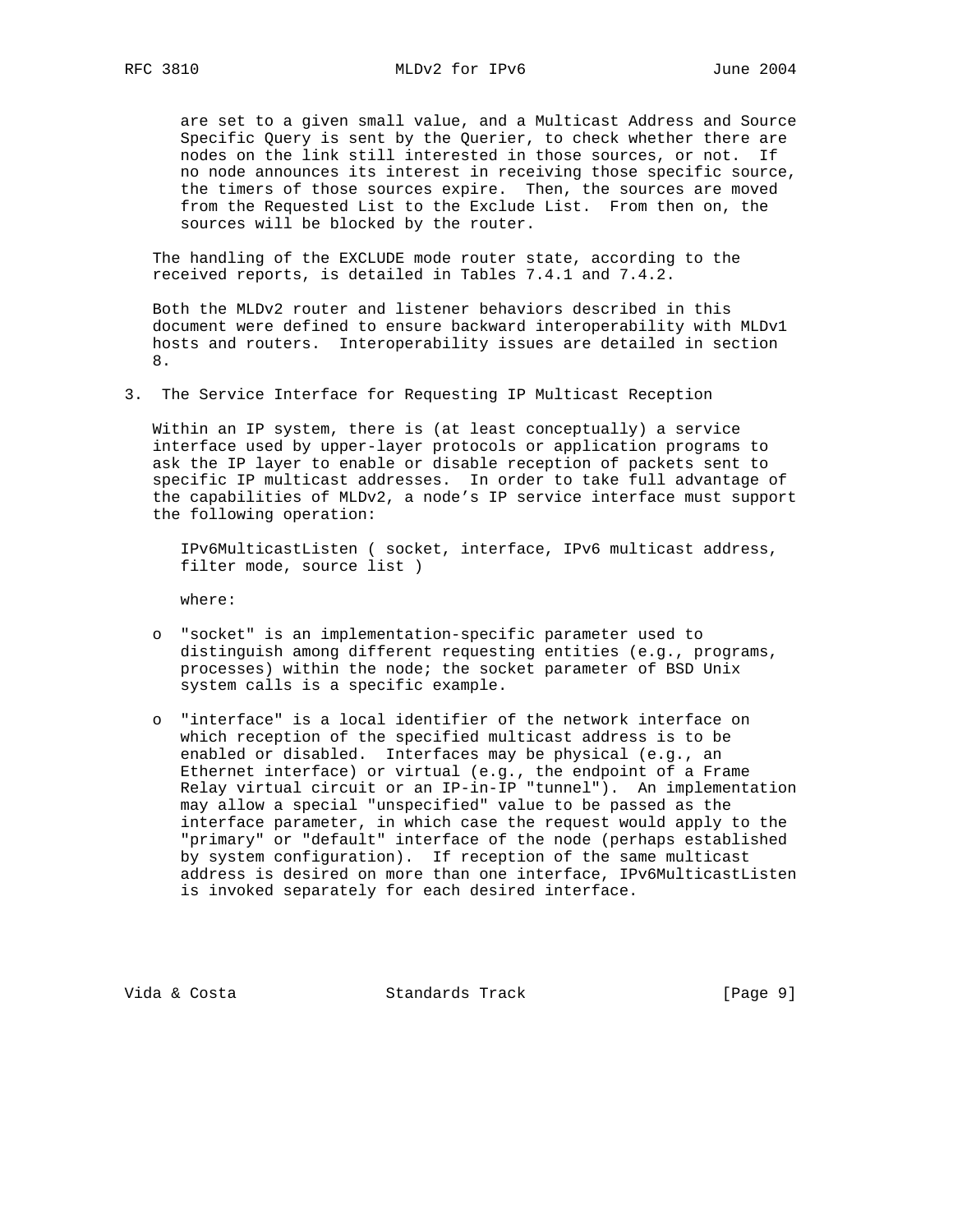- o "IPv6 multicast address" is the multicast address to which the request pertains. If reception of more than one multicast address on a given interface is desired, IPv6MulticastListen is invoked separately for each desired address.
- o "filter mode" may be either INCLUDE or EXCLUDE. In INCLUDE mode, reception of packets sent to the specified multicast address is requested \*only\* from the source addresses listed in the source list parameter. In EXCLUDE mode, reception of packets sent to the given multicast address is requested from all source addresses \*except\* those listed in the source list parameter.
- o "source list" is an unordered list of zero or more unicast addresses from which multicast reception is desired or not desired, depending on the filter mode. An implementation MAY impose a limit on the size of source lists. When an operation causes the source list size limit to be exceeded, the service interface SHOULD return an error.

 For a given combination of socket, interface, and IPv6 multicast address, only a single filter mode and source list can be in effect at any one time. Nevertheless, either the filter mode or the source list, or both, may be changed by subsequent IPv6MulticastListen requests that specify the same socket, interface, and IPv6 multicast address. Each subsequent request completely replaces any earlier request for the given socket, interface, and multicast address.

 The MLDv1 protocol did not support source filters, and had a simpler service interface; it consisted of Start Listening and Stop Listening operations to enable and disable listening to a given multicast address (from \*all\* sources) on a given interface. The equivalent operations in the new service interface are as follows:

The Start Listening operation is equivalent to:

 IPv6MulticastListen ( socket, interface, IPv6 multicast address, EXCLUDE,  $\{\}$ )

and the Stop Listening operation is equivalent to:

 IPv6MulticastListen ( socket, interface, IPv6 multicast address, INCLUDE,  $\{\}$  )

where  $\{\}$  is an empty source list.

 An example of an API that provides the capabilities outlined in this service interface is given in [RFC3678].

Vida & Costa Standards Track [Page 10]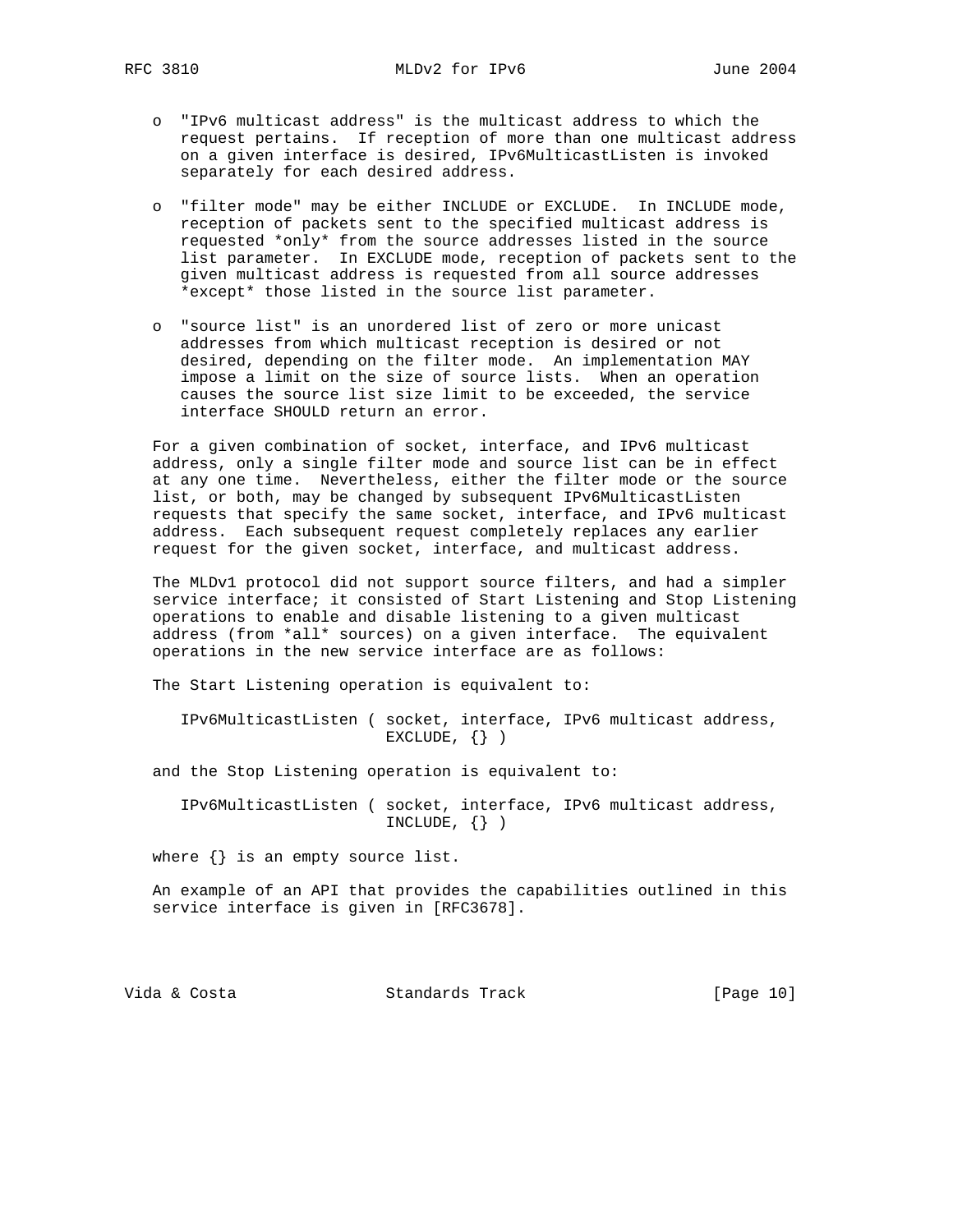- 4. Multicast Listening State Maintained by Nodes
- 4.1. Per-Socket State

 For each socket on which IPv6MulticastListen has been invoked, the node records the desired multicast listening state for that socket. That state conceptually consists of a set of records of the form:

(interface, IPv6 multicast address, filter mode, source list)

 The per-socket state evolves in response to each invocation of IPv6MulticastListen on the socket, as follows:

- o If the requested filter mode is INCLUDE \*and\* the requested source list is empty, then the entry that corresponds to the requested interface and multicast address is deleted, if present. If no such entry is present, the request has no effect.
- o If the requested filter mode is EXCLUDE \*or\* the requested source list is non-empty, then the entry that corresponds to the requested interface and multicast address, if present, is changed to contain the requested filter mode and source list. If no such entry is present, a new entry is created, using the parameters specified in the request.
- 4.2. Per-Interface State

 In addition to the per-socket multicast listening state, a node must also maintain or compute multicast listening state for each of its interfaces. That state conceptually consists of a set of records of the form:

(IPv6 multicast address, filter mode, source list)

 At most one record per multicast address exists for a given interface. This per-interface state is derived from the per-socket state, but may differ from it when different sockets have differing filter modes and/or source lists for the same multicast address and interface. For example, suppose one application or process invokes the following operation on socket s1:

IPv6MulticastListen ( s1, i, m, INCLUDE, {a, b, c} )

Vida & Costa Standards Track [Page 11]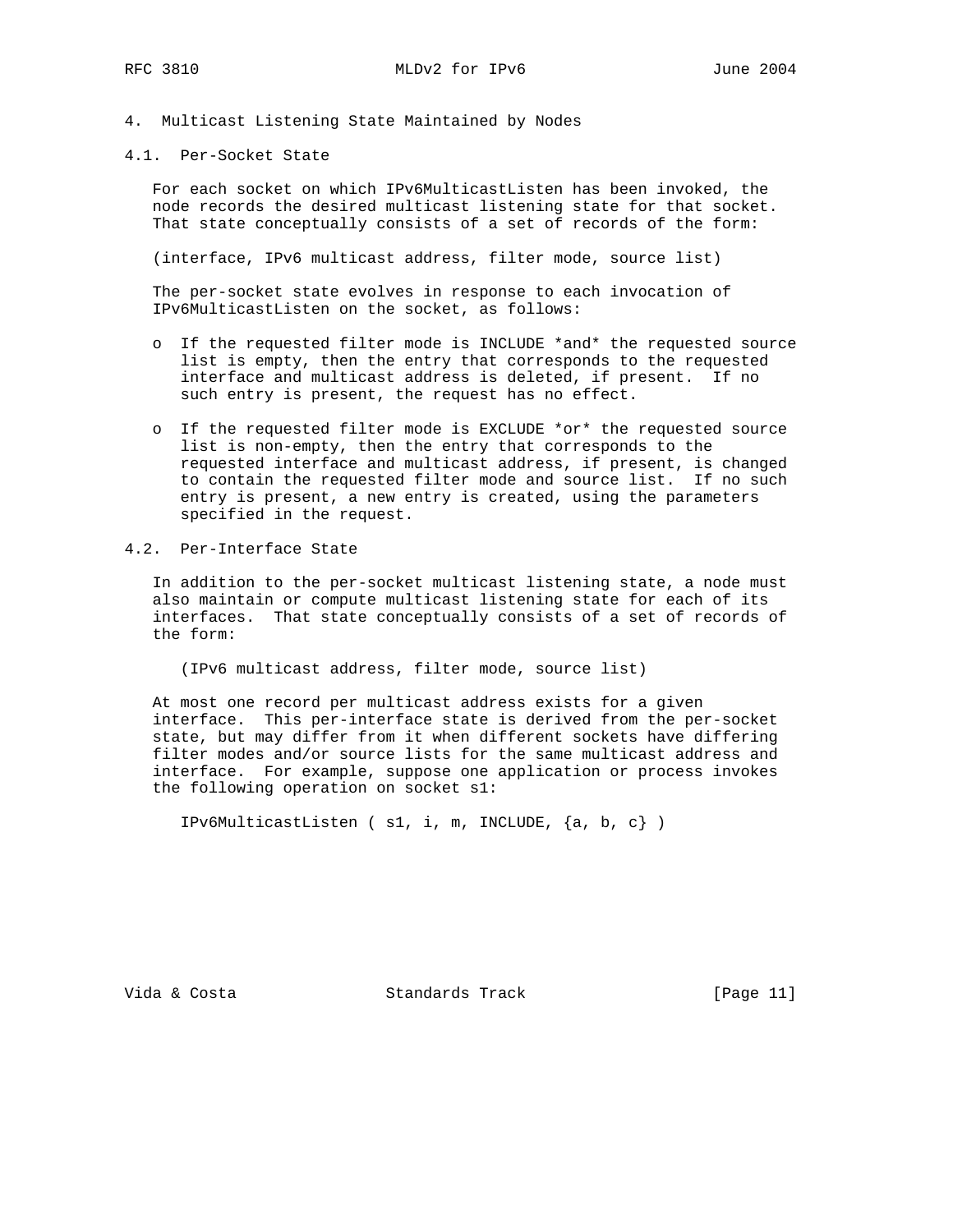requesting reception on interface i of packets sent to multicast address m, \*only\* if they come from the sources a, b, or c. Suppose another application or process invokes the following operation on socket s2:

IPv6MulticastListen ( s2, i, m, INCLUDE, {b, c, d} )

 requesting reception on the same interface i of packets sent to the same multicast address m, \*only\* if they come from sources b, c, or d. In order to satisfy the reception requirements of both sockets, it is necessary for interface i to receive packets sent to m from any one of the sources a, b, c, or d. Thus, in this example, the listening state of interface i for multicast address m has filter mode INCLUDE and source list  $\{a, b, c, d\}$ .

 After a multicast packet has been accepted from an interface by the IP layer, its subsequent delivery to the application or process that listens on a particular socket depends on the multicast listening state of that socket (and possibly also on other conditions, such as what transport-layer port the socket is bound to). So, in the above example, if a packet arrives on interface i, destined to multicast address m, with source address a, it may be delivered on socket s1 but not on socket s2. Note that MLDv2 messages are not subject to source filtering and must always be processed by hosts and routers.

 Requiring the filtering of packets based upon a socket's multicast reception state is a new feature of this service interface. The previous service interface described no filtering based upon multicast listening state; rather, a Start Listening operation on a socket simply caused the node to start to listen to a multicast address on the given interface; packets sent to that multicast address could be delivered to all sockets, whether they had started to listen or not.

 The general rules for deriving the per-interface state from the per socket state are as follows: for each distinct (interface, IPv6 multicast address) pair that appears in any per-socket state, a per interface record is created for that multicast address on that interface. Considering all socket records that contain the same (interface, IPv6 multicast address) pair,

 o if \*any\* such record has a filter mode of EXCLUDE, then the filter mode of the interface record is EXCLUDE, and the source list of the interface record is the intersection of the source lists of all socket records in EXCLUDE mode, minus those source addresses that appear in any socket record in INCLUDE mode. For example, if the socket records for multicast address m on interface i are:

Vida & Costa Standards Track [Page 12]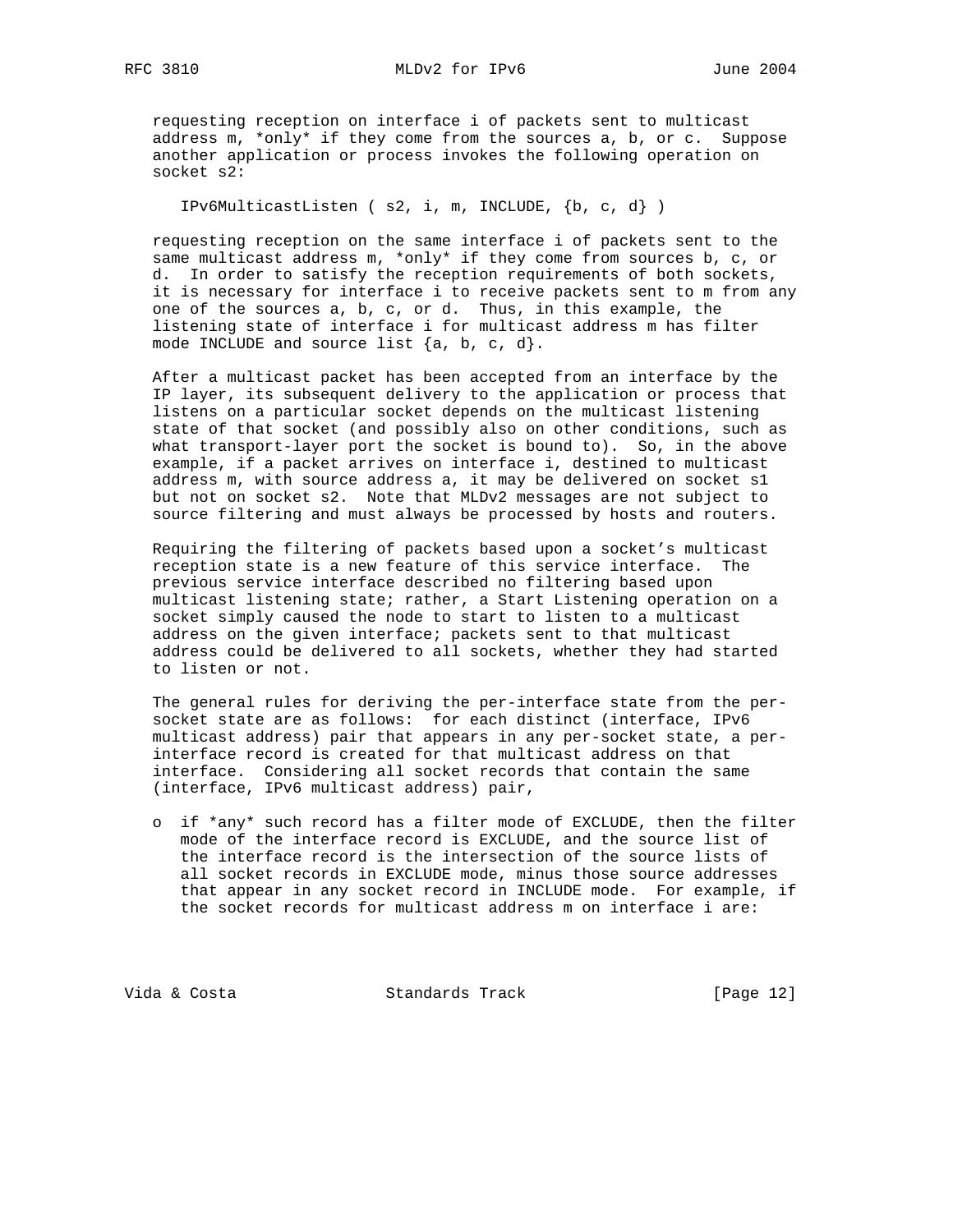from socket s1:  $(i, m, EXCLUDE, {a, b, c, d})$  from socket s2: ( i, m, EXCLUDE, {b, c, d, e} ) from socket s3: ( i, m, INCLUDE, {d, e, f} )

then the corresponding interface record on interface i is:

 $(m, EXCLUDE, {b, c})$ 

If a fourth socket is added, such as:

From socket  $s4:$  ( i, m, EXCLUDE,  $\{\}\)$ 

then the interface record becomes:

 $(m, EXCLUDE, \{\})$ 

 o if \*all\* such records have a filter mode of INCLUDE, then the filter mode of the interface record is INCLUDE, and the source list of the interface record is the union of the source lists of all the socket records. For example, if the socket records for multicast address m on interface i are:

from socket s1:  $(i, m, INCLUDE, {a, b, c})$ from socket s2: ( i, m, INCLUDE,  $\{b, c, d\}$  ) from socket s3: ( i, m, INCLUDE, {e, f} )

then the corresponding interface record on interface i is:

( m, INCLUDE, {a, b, c, d, e, f} )

 An implementation MUST NOT use an EXCLUDE interface record for a multicast address if all sockets for this multicast address are in INCLUDE state. If system resource limits are reached when a per interface state source list is calculated, an error MUST be returned to the application which requested the operation.

 The above rules for deriving the per-interface state are (re)evaluated whenever an IPv6MulticastListen invocation modifies the per-socket state by adding, deleting, or modifying a per-socket state record. Note that a change of the per-socket state does not necessarily result in a change of the per-interface state.

5. Message Formats

 MLDv2 is a sub-protocol of ICMPv6, that is, MLDv2 message types are a subset of ICMPv6 messages, and MLDv2 messages are identified in IPv6 packets by a preceding Next Header value of 58. All MLDv2 messages described in this document MUST be sent with a link-local IPv6 Source

Vida & Costa Standards Track [Page 13]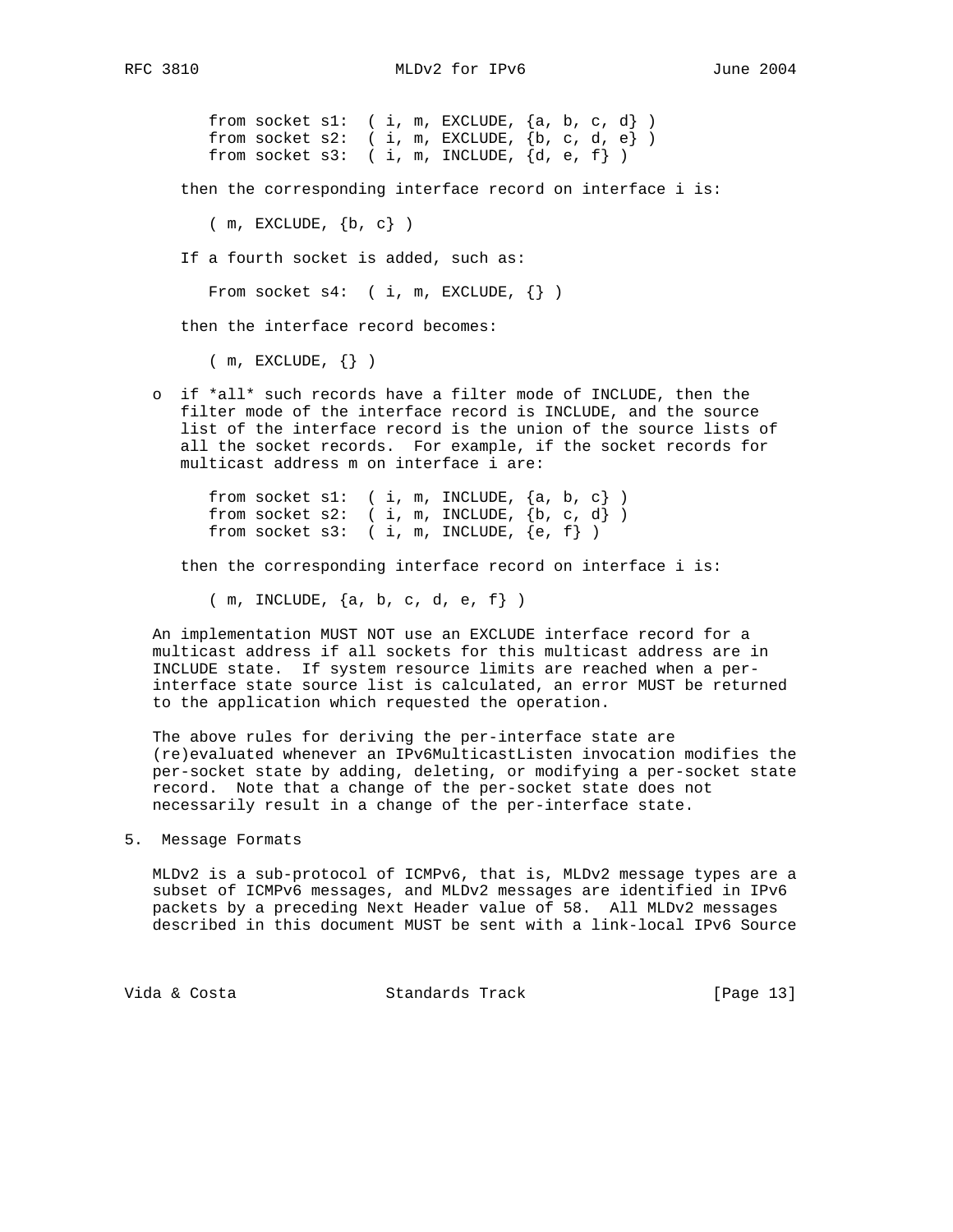Address, an IPv6 Hop Limit of 1, and an IPv6 Router Alert option [RFC2711] in a Hop-by-Hop Options header. (The Router Alert option is necessary to cause routers to examine MLDv2 messages sent to IPv6 multicast addresses in which the routers themselves have no interest.) MLDv2 Reports can be sent with the source address set to the unspecified address [RFC3513], if a valid link-local IPv6 source address has not been acquired yet for the sending interface. (See section 5.2.13. for details.)

 There are two MLD message types of concern to the MLDv2 protocol described in this document:

- o Multicast Listener Query (Type = decimal 130)
- o Version 2 Multicast Listener Report (Type = decimal 143). See section 11 for IANA considerations.

 To assure the interoperability with nodes that implement MLDv1 (see section 8), an implementation of MLDv2 must also support the following two message types:

- o Version 1 Multicast Listener Report (Type = decimal 131) [RFC2710]
- o Version 1 Multicast Listener Done (Type = decimal 132) [RFC2710]

 Unrecognized message types MUST be silently ignored. Other message types may be used by newer versions or extensions of MLD, by multicast routing protocols, or for other uses.

 In this document, unless otherwise qualified, the capitalized words "Query" and "Report" refer to MLD Multicast Listener Queries and MLD Version 2 Multicast Listener Reports, respectively.

## 5.1. Multicast Listener Query Message

 Multicast Listener Queries are sent by multicast routers in Querier State to query the multicast listening state of neighboring interfaces. Queries have the following format:

Vida & Costa Standards Track [Page 14]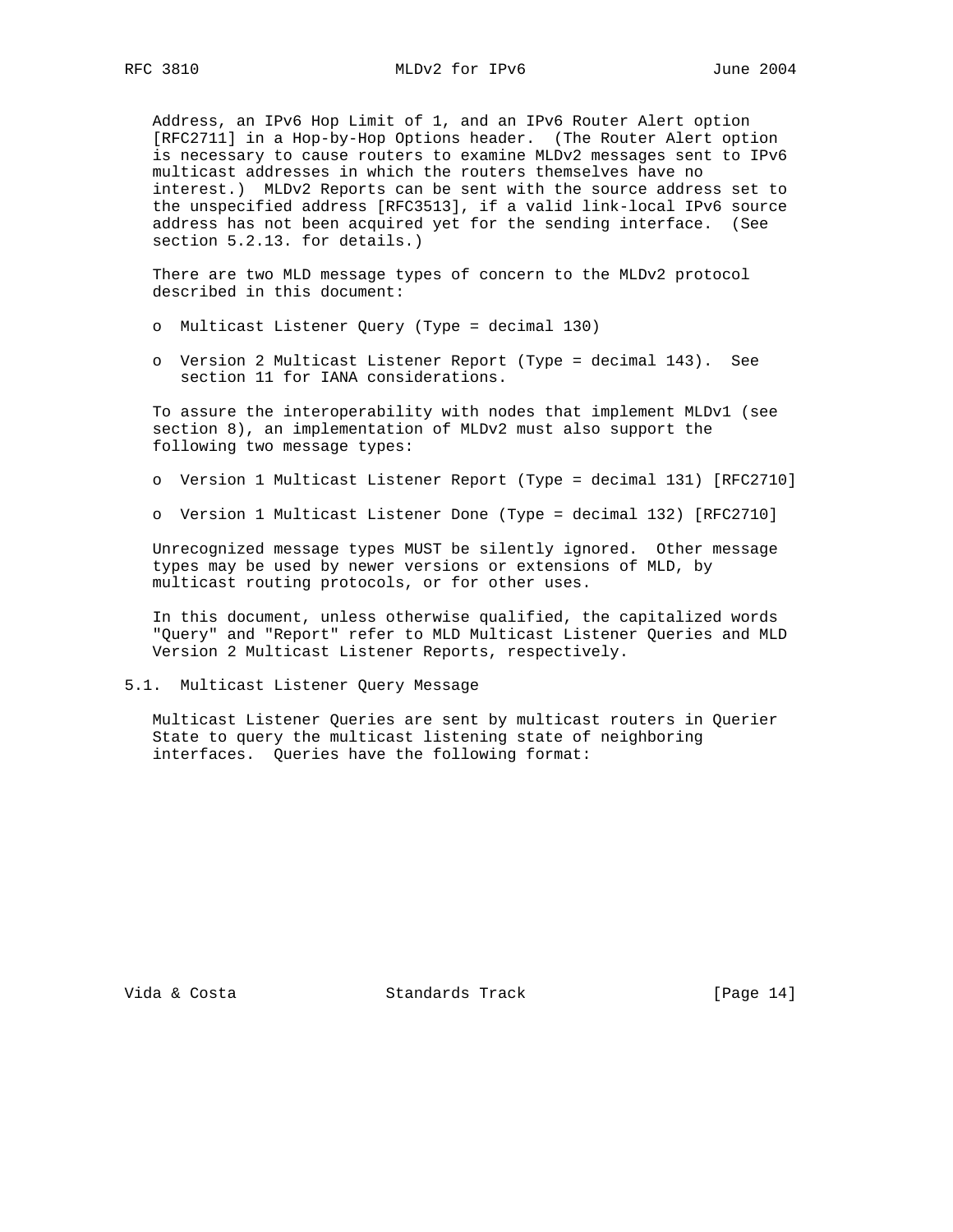0  $1$  2 3 0 1 2 3 4 5 6 7 8 9 0 1 2 3 4 5 6 7 8 9 0 1 2 3 4 5 6 7 8 9 0 1 +-+-+-+-+-+-+-+-+-+-+-+-+-+-+-+-+-+-+-+-+-+-+-+-+-+-+-+-+-+-+-+-+ | Type = 130 | Code | Checksum | +-+-+-+-+-+-+-+-+-+-+-+-+-+-+-+-+-+-+-+-+-+-+-+-+-+-+-+-+-+-+-+-+ | Maximum Response Code | Reserved +-+-+-+-+-+-+-+-+-+-+-+-+-+-+-+-+-+-+-+-+-+-+-+-+-+-+-+-+-+-+-+-+ | |  $\star$  \* | | Multicast Address | |  $\star$   $\star$  | | +-+-+-+-+-+-+-+-+-+-+-+-+-+-+-+-+-+-+-+-+-+-+-+-+-+-+-+-+-+-+-+-+ | Resv | S| QRV | QQIC | Number of Sources (N) | +-+-+-+-+-+-+-+-+-+-+-+-+-+-+-+-+-+-+-+-+-+-+-+-+-+-+-+-+-+-+-+-+ | |  $\star$   $\star$  | | \* Source Address [1] \* | |  $\star$   $\star$  | | +- -+ | |  $\star$  \* | | \* Source Address [2] \* | |  $\star$   $\star$  | | +- . -+ . . . . . . +- -+ | |  $\star$   $\star$  | | \* Source Address [N] \* | |  $\star$  \* | | +-+-+-+-+-+-+-+-+-+-+-+-+-+-+-+-+-+-+-+-+-+-+-+-+-+-+-+-+-+-+-+-+

Vida & Costa Standards Track [Page 15]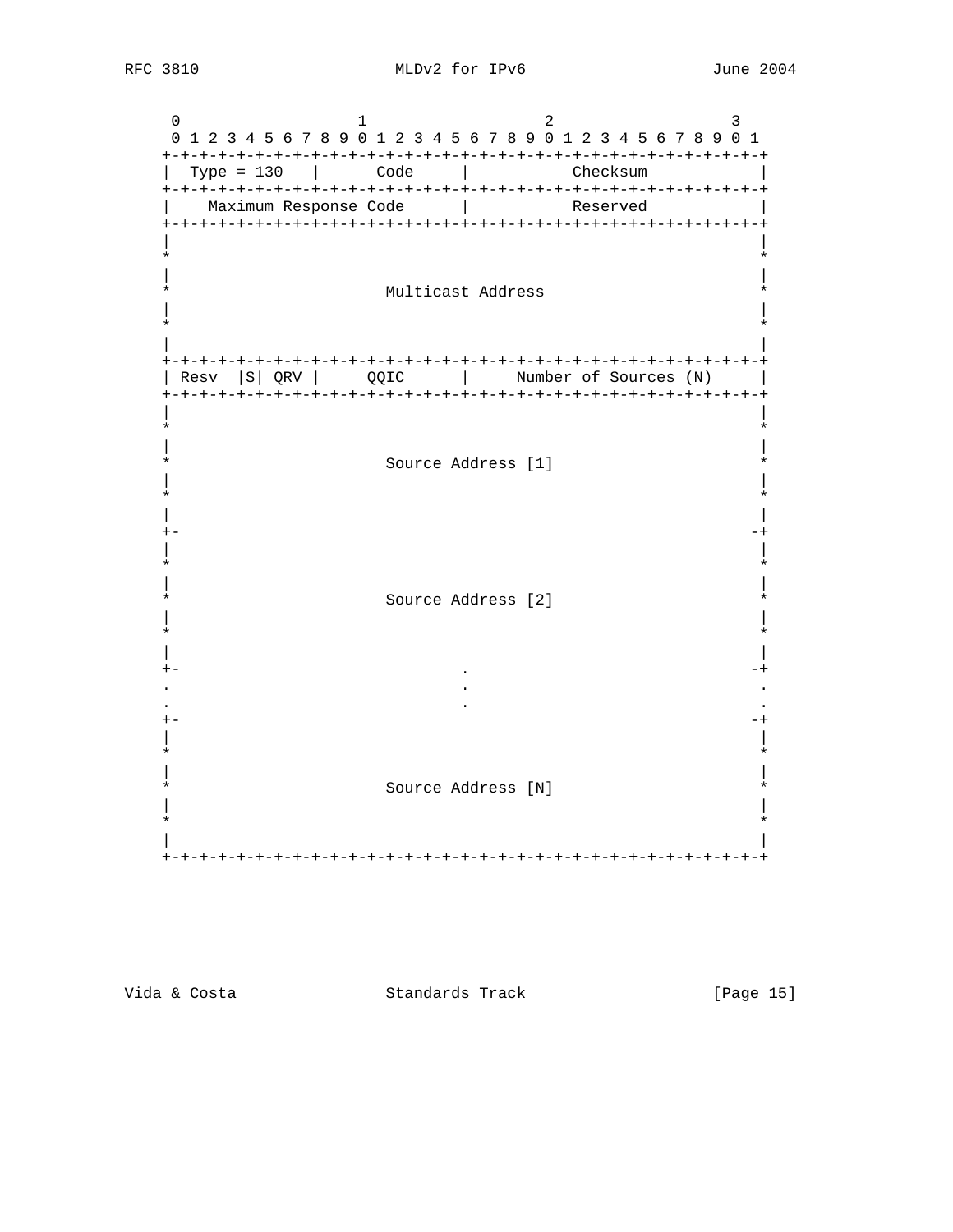5.1.1. Code

Initialized to zero by the sender; ignored by receivers.

5.1.2. Checksum

 The standard ICMPv6 checksum; it covers the entire MLDv2 message, plus a "pseudo-header" of IPv6 header fields [RFC2463]. For computing the checksum, the Checksum field is set to zero. When a packet is received, the checksum MUST be verified before processing it.

5.1.3. Maximum Response Code

 The Maximum Response Code field specifies the maximum time allowed before sending a responding Report. The actual time allowed, called the Maximum Response Delay, is represented in units of milliseconds, and is derived from the Maximum Response Code as follows:

 If Maximum Response Code < 32768, Maximum Response Delay = Maximum Response Code

 If Maximum Response Code >=32768, Maximum Response Code represents a floating-point value as follows:

 0 1 2 3 4 5 6 7 8 9 A B C D E F +-+-+-+-+-+-+-+-+-+-+-+-+-+-+-+-+  $|1|$  exp  $|$  mant +-+-+-+-+-+-+-+-+-+-+-+-+-+-+-+-+

Maximum Response Delay = (mant | 0x1000) << (exp+3)

 Small values of Maximum Response Delay allow MLDv2 routers to tune the "leave latency" (the time between the moment the last node on a link ceases to listen to a specific multicast address and the moment the routing protocol is notified that there are no more listeners for that address). Larger values, especially in the exponential range, allow the tuning of the burstiness of MLD traffic on a link.

### 5.1.4. Reserved

Initialized to zero by the sender; ignored by receivers.

Vida & Costa Standards Track [Page 16]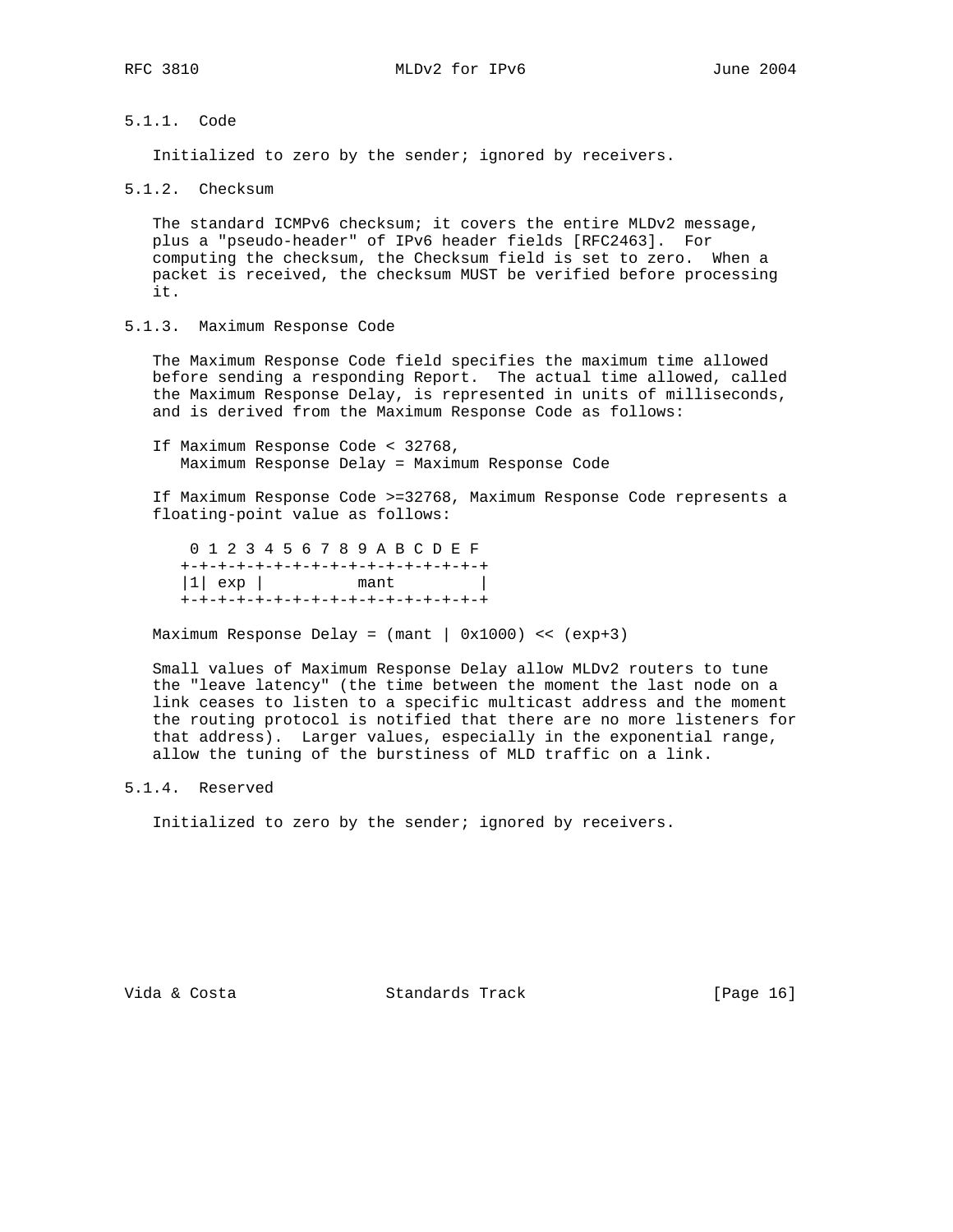5.1.5. Multicast Address

 For a General Query, the Multicast Address field is set to zero. For a Multicast Address Specific Query or Multicast Address and Source Specific Query, it is set to the multicast address being queried (see section 5.1.10, below).

5.1.7. S Flag (Suppress Router-Side Processing)

 When set to one, the S Flag indicates to any receiving multicast routers that they have to suppress the normal timer updates they perform upon hearing a Query. Nevertheless, it does not suppress the querier election or the normal "host-side" processing of a Query that a router may be required to perform as a consequence of itself being a multicast listener.

5.1.8. QRV (Querier's Robustness Variable)

 If non-zero, the QRV field contains the [Robustness Variable] value used by the Querier. If the Querier's [Robustness Variable] exceeds 7 (the maximum value of the QRV field), the QRV field is set to zero.

 Routers adopt the QRV value from the most recently received Query as their own [Robustness Variable] value, unless that most recently received QRV was zero, in which case they use the default [Robustness Variable] value specified in section 9.1, or a statically configured value.

5.1.9. QQIC (Querier's Query Interval Code)

 The Querier's Query Interval Code field specifies the [Query Interval] used by the Querier. The actual interval, called the Querier's Query Interval (QQI), is represented in units of seconds, and is derived from the Querier's Query Interval Code as follows:

If  $QQIC < 128$ ,  $QQI = QQIC$ 

If QQIC >= 128, QQIC represents a floating-point value as follows:

 0 1 2 3 4 5 6 7 +-+-+-+-+-+-+-+-+  $|1|$  exp | mant | +-+-+-+-+-+-+-+-+

 $QQI = (mant | 0x10) << (exp + 3)$ 

Vida & Costa Standards Track [Page 17]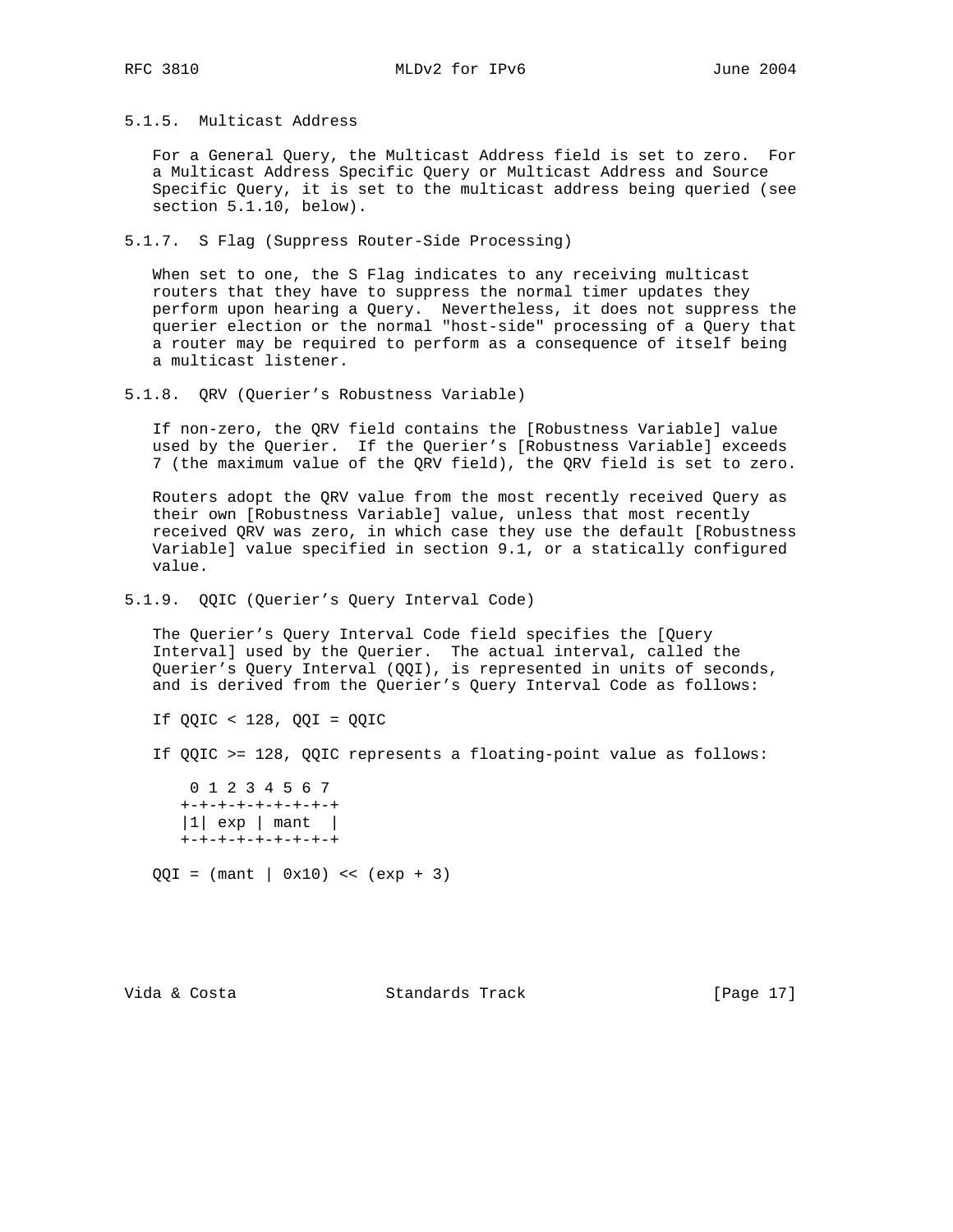Multicast routers that are not the current Querier adopt the QQI value from the most recently received Query as their own [Query Interval] value, unless that most recently received QQI was zero, in which case the receiving routers use the default [Query Interval] value specified in section 9.2.

### 5.1.10. Number of Sources (N)

 The Number of Sources (N) field specifies how many source addresses are present in the Query. This number is zero in a General Query or a Multicast Address Specific Query, and non-zero in a Multicast Address and Source Specific Query. This number is limited by the MTU of the link over which the Query is transmitted. For example, on an Ethernet link with an MTU of 1500 octets, the IPv6 header (40 octets) together with the Hop-By-Hop Extension Header (8 octets) that includes the Router Alert option consume 48 octets; the MLD fields up to the Number of Sources (N) field consume 28 octets; thus, there are 1424 octets left for source addresses, which limits the number of source addresses to 89 (1424/16).

5.1.11. Source Address [i]

 The Source Address [i] fields are a vector of n unicast addresses, where n is the value in the Number of Sources (N) field.

5.1.12. Additional Data

 If the Payload Length field in the IPv6 header of a received Query indicates that there are additional octets of data present, beyond the fields described here, MLDv2 implementations MUST include those octets in the computation to verify the received MLD Checksum, but MUST otherwise ignore those additional octets. When sending a Query, an MLDv2 implementation MUST NOT include additional octets beyond the fields described above.

## 5.1.13. Query Variants

There are three variants of the Query message:

 o A "General Query" is sent by the Querier to learn which multicast addresses have listeners on an attached link. In a General Query, both the Multicast Address field and the Number of Sources (N) field are zero.

Vida & Costa Standards Track [Page 18]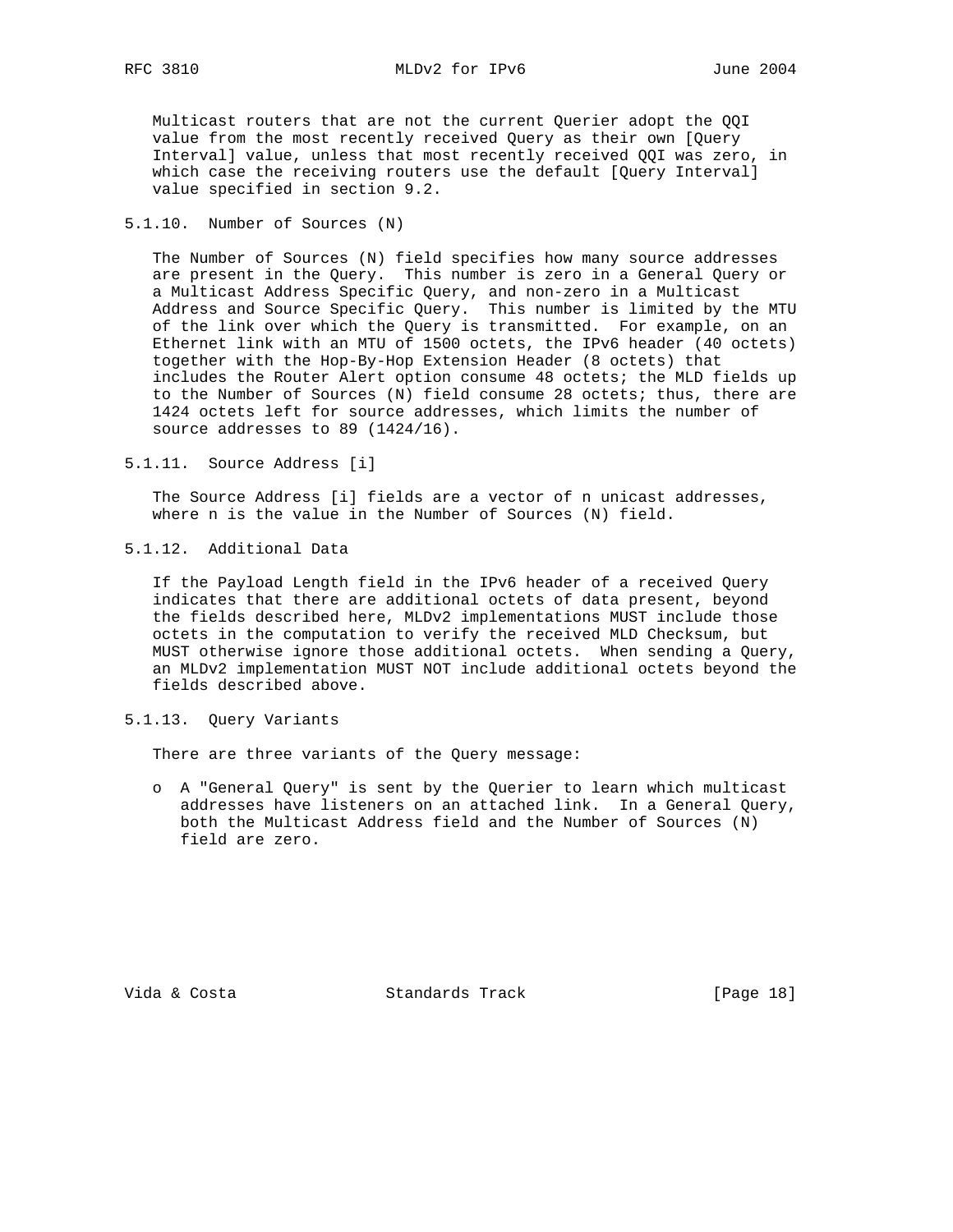- o A "Multicast Address Specific Query" is sent by the Querier to learn if a particular multicast address has any listeners on an attached link. In a Multicast Address Specific Query, the Multicast Address field contains the multicast address of interest, while the Number of Sources (N) field is set to zero.
- o A "Multicast Address and Source Specific Query" is sent by the Querier to learn if any of the sources from the specified list for the particular multicast address has any listeners on an attached link or not. In a Multicast Address and Source Specific Query the Multicast Address field contains the multicast address of interest, while the Source Address [i] field(s) contain(s) the source address(es) of interest.
- 5.1.14. Source Addresses for Queries

 All MLDv2 Queries MUST be sent with a valid IPv6 link-local source address. If a node (router or host) receives a Query message with the IPv6 Source Address set to the unspecified address (::), or any other address that is not a valid IPv6 link-local address, it MUST silently discard the message and SHOULD log a warning.

5.1.15. Destination Addresses for Queries

 In MLDv2, General Queries are sent to the link-scope all-nodes multicast address (FF02::1). Multicast Address Specific and Multicast Address and Source Specific Queries are sent with an IP destination address equal to the multicast address of interest. \*However\*, a node MUST accept and process any Query whose IP Destination Address field contains \*any\* of the addresses (unicast or multicast) assigned to the interface on which the Query arrives. This might be useful, e.g., for debugging purposes.

Vida & Costa Standards Track [Page 19]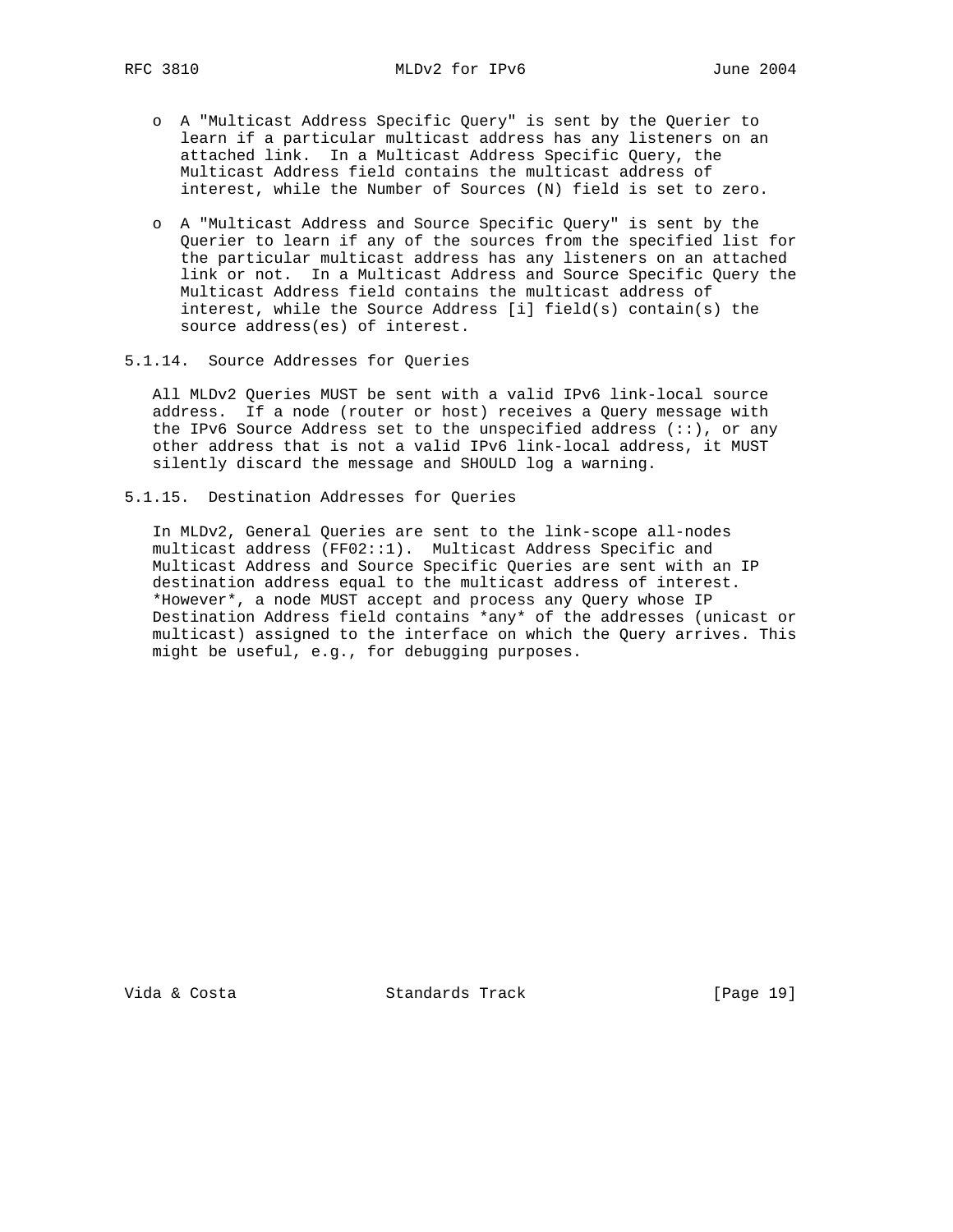## 5.2. Version 2 Multicast Listener Report Message

 Version 2 Multicast Listener Reports are sent by IP nodes to report (to neighboring routers) the current multicast listening state, or changes in the multicast listening state, of their interfaces. Reports have the following format:

 $0$  1 2 3 0 1 2 3 4 5 6 7 8 9 0 1 2 3 4 5 6 7 8 9 0 1 2 3 4 5 6 7 8 9 0 1 +-+-+-+-+-+-+-+-+-+-+-+-+-+-+-+-+-+-+-+-+-+-+-+-+-+-+-+-+-+-+-+-+ | Type = 143 | Reserved | Checksum | +-+-+-+-+-+-+-+-+-+-+-+-+-+-+-+-+-+-+-+-+-+-+-+-+-+-+-+-+-+-+-+-+ Reserved | Nr of Mcast Address Records (M) +-+-+-+-+-+-+-+-+-+-+-+-+-+-+-+-+-+-+-+-+-+-+-+-+-+-+-+-+-+-+-+-+ | | . . . Multicast Address Record [1] . . . | | +-+-+-+-+-+-+-+-+-+-+-+-+-+-+-+-+-+-+-+-+-+-+-+-+-+-+-+-+-+-+-+-+ | | . . . Multicast Address Record [2] . . . | | +-+-+-+-+-+-+-+-+-+-+-+-+-+-+-+-+-+-+-+-+-+-+-+-+-+-+-+-+-+-+-+-+ | . | . . . | . | +-+-+-+-+-+-+-+-+-+-+-+-+-+-+-+-+-+-+-+-+-+-+-+-+-+-+-+-+-+-+-+-+ | | . . . Multicast Address Record [M] . . . | | +-+-+-+-+-+-+-+-+-+-+-+-+-+-+-+-+-+-+-+-+-+-+-+-+-+-+-+-+-+-+-+-+

Vida & Costa Standards Track [Page 20]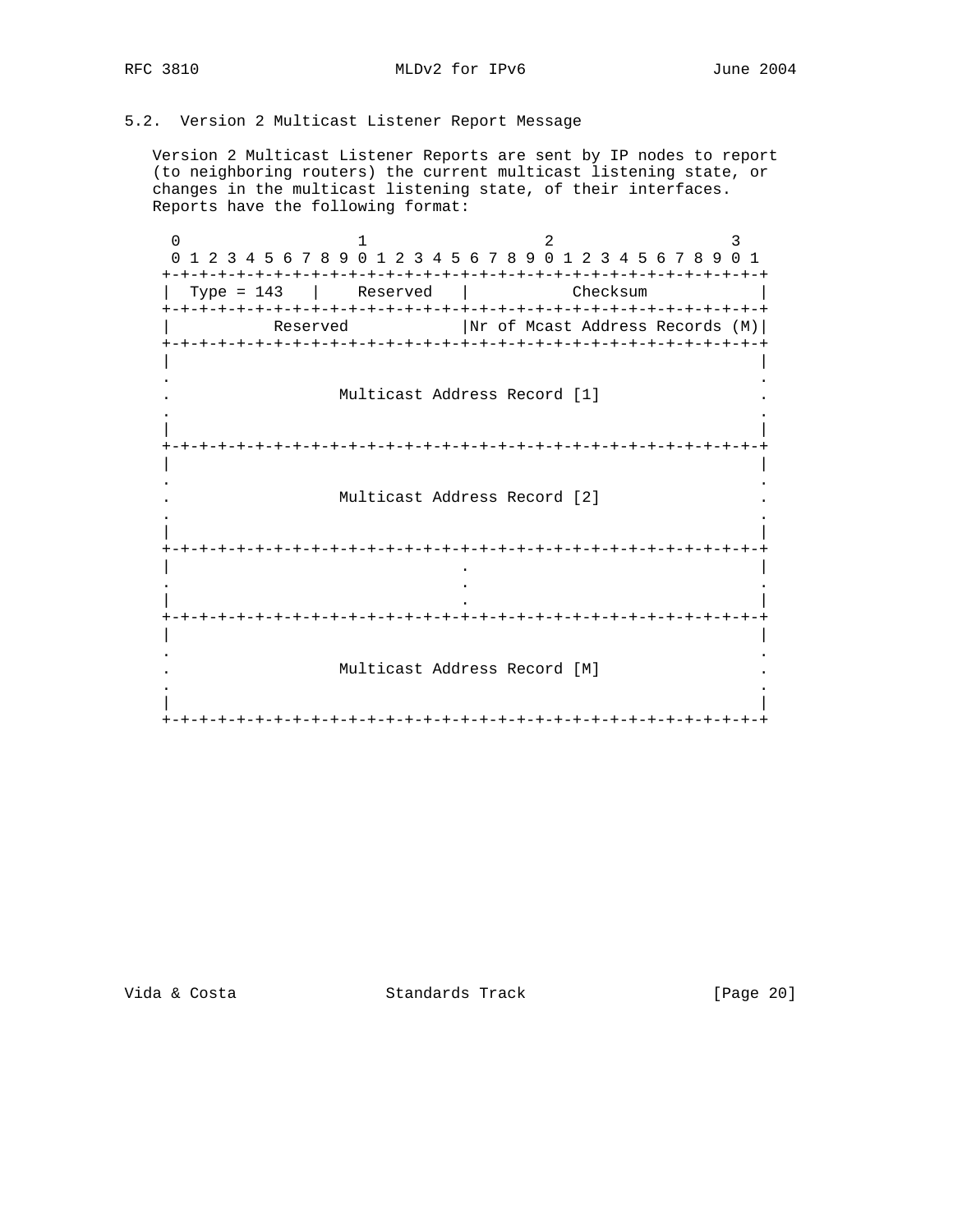# RFC 3810 MLDv2 for IPv6 June 2004

 +-+-+-+-+-+-+-+-+-+-+-+-+-+-+-+-+-+-+-+-+-+-+-+-+-+-+-+-+-+-+-+-+ | Record Type | Aux Data Len | Number of Sources (N) | +-+-+-+-+-+-+-+-+-+-+-+-+-+-+-+-+-+-+-+-+-+-+-+-+-+-+-+-+-+-+-+-+ | |  $\star$   $\star$  | | Multicast Address | |  $\star$   $\star$  | | +-+-+-+-+-+-+-+-+-+-+-+-+-+-+-+-+-+-+-+-+-+-+-+-+-+-+-+-+-+-+-+-+ | |  $\star$  \* | | Source Address [1] | |  $\star$   $\star$  | | +- -+ | |  $\star$   $\star$  | | \* Source Address [2] \* | |  $\star$  \* | | +- -+ . . . . . . . . . +- -+ | |  $\star$   $\star$  | | Source Address [N] | |  $\star$  \* | | +-+-+-+-+-+-+-+-+-+-+-+-+-+-+-+-+-+-+-+-+-+-+-+-+-+-+-+-+-+-+-+-+ | | . . . Auxiliary Data . . . | | +-+-+-+-+-+-+-+-+-+-+-+-+-+-+-+-+-+-+-+-+-+-+-+-+-+-+-+-+-+-+-+-+

Each Multicast Address Record has the following internal format:

Vida & Costa Standards Track [Page 21]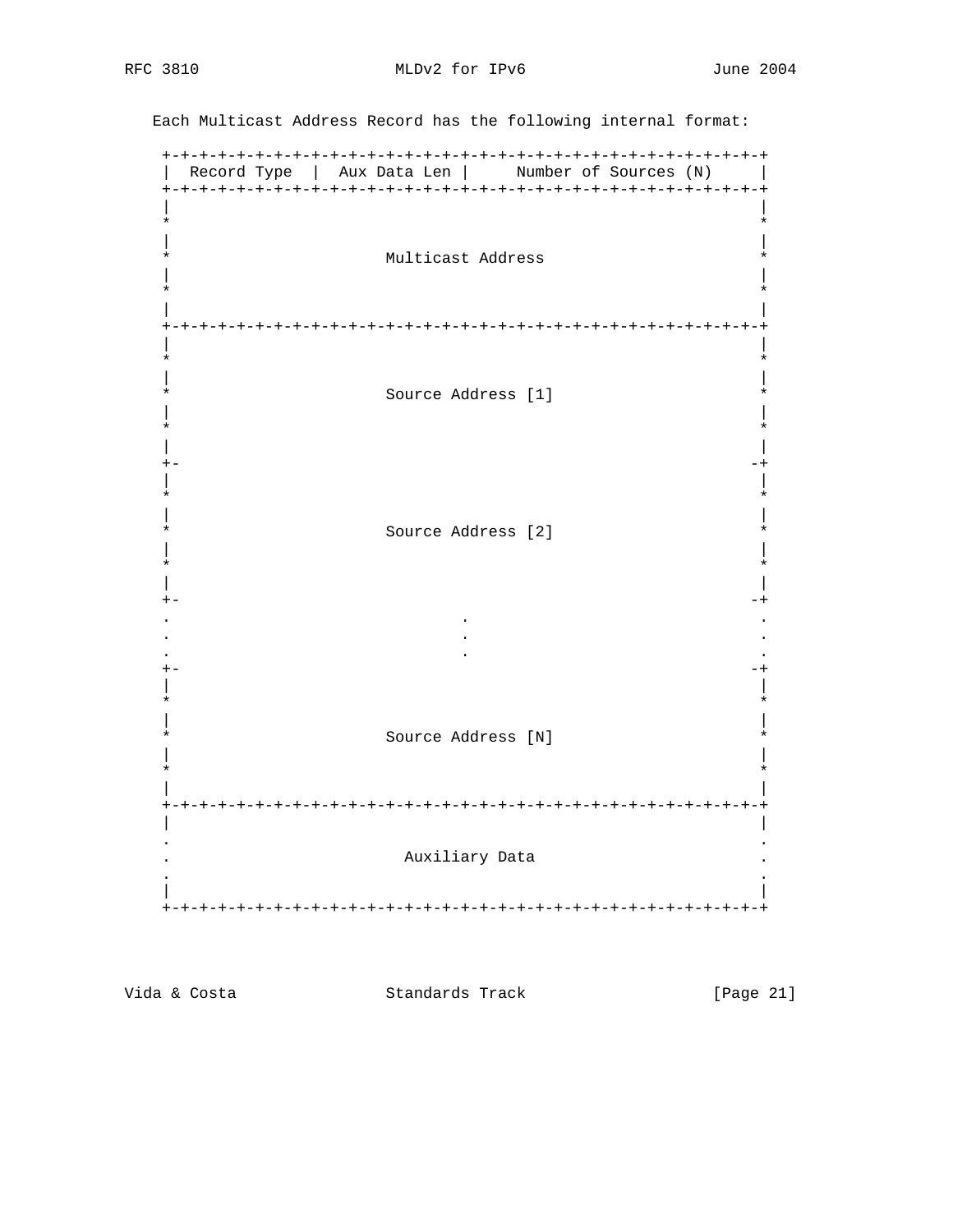## 5.2.1. Reserved

 The Reserved fields are set to zero on transmission, and ignored on reception.

## 5.2.2. Checksum

 The standard ICMPv6 checksum; it covers the entire MLDv2 message, plus a "pseudo-header" of IPv6 header fields [RFC2460, RFC2463]. In order to compute the checksum, the Checksum field is set to zero. When a packet is received, the checksum MUST be verified before processing it.

5.2.3. Nr of Mcast Address Records (M)

 The Nr of Mcast Address Records (M) field specifies how many Multicast Address Records are present in this Report.

5.2.4. Multicast Address Record

 Each Multicast Address Record is a block of fields that contain information on the sender listening to a single multicast address on the interface from which the Report is sent.

5.2.5. Record Type

 It specifies the type of the Multicast Address Record. See section 5.2.12 for a detailed description of the different possible Record Types.

5.2.6. Aux Data Len

 The Aux Data Len field contains the length of the Auxiliary Data Field in this Multicast Address Record, in units of 32-bit words. It may contain zero, to indicate the absence of any auxiliary data.

5.2.7. Number of Sources (N)

 The Number of Sources (N) field specifies how many source addresses are present in this Multicast Address Record.

5.2.8. Multicast Address

 The Multicast Address field contains the multicast address to which this Multicast Address Record pertains.

Vida & Costa Standards Track [Page 22]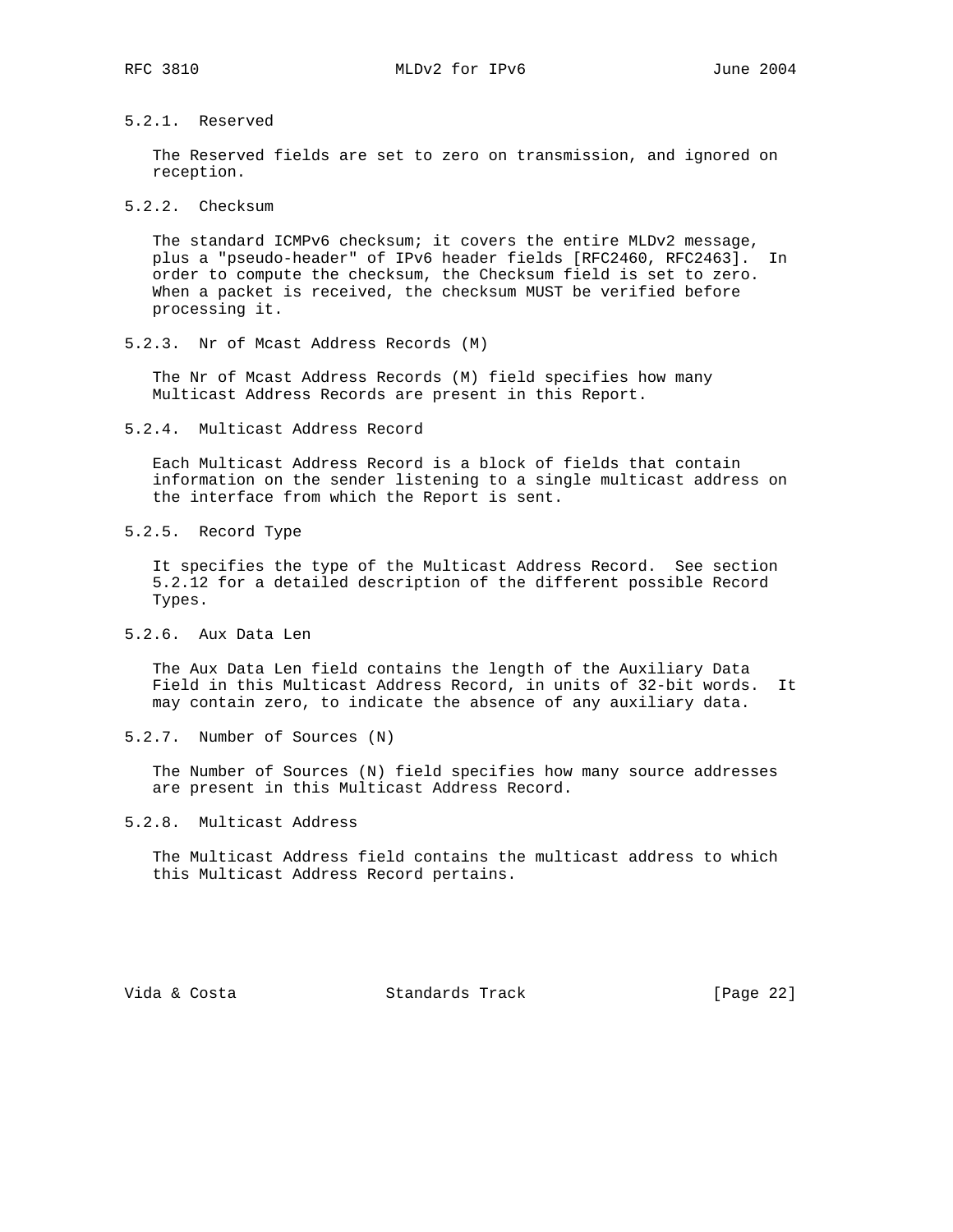## 5.2.9. Source Address [i]

 The Source Address [i] fields are a vector of n unicast addresses, where n is the value in this record's Number of Sources (N) field.

## 5.2.10. Auxiliary Data

 The Auxiliary Data field, if present, contains additional information that pertain to this Multicast Address Record. The protocol specified in this document, MLDv2, does not define any auxiliary data. Therefore, implementations of MLDv2 MUST NOT include any auxiliary data (i.e., MUST set the Aux Data Len field to zero) in any transmitted Multicast Address Record, and MUST ignore any such data present in any received Multicast Address Record. The semantics and the internal encoding of the Auxiliary Data field are to be defined by any future version or extension of MLD that uses this field.

5.2.11. Additional Data

 If the Payload Length field in the IPv6 header of a received Report indicates that there are additional octets of data present, beyond the last Multicast Address Record, MLDv2 implementations MUST include those octets in the computation to verify the received MLD Checksum, but MUST otherwise ignore those additional octets. When sending a Report, an MLDv2 implementation MUST NOT include additional octets beyond the last Multicast Address Record.

5.2.12. Multicast Address Record Types

 There are a number of different types of Multicast Address Records that may be included in a Report message:

 o A "Current State Record" is sent by a node in response to a Query received on an interface. It reports the current listening state of that interface, with respect to a single multicast address. The Record Type of a Current State Record may be one of the following two values:

Value Name and Meaning

----- ----------------

 1 MODE\_IS\_INCLUDE - indicates that the interface has a filter mode of INCLUDE for the specified multicast address. The Source Address [i] fields in this Multicast Address Record contain the interface's source list for the specified multicast address. A MODE\_IS\_INCLUDE Record is never sent with an empty source list.

Vida & Costa Standards Track [Page 23]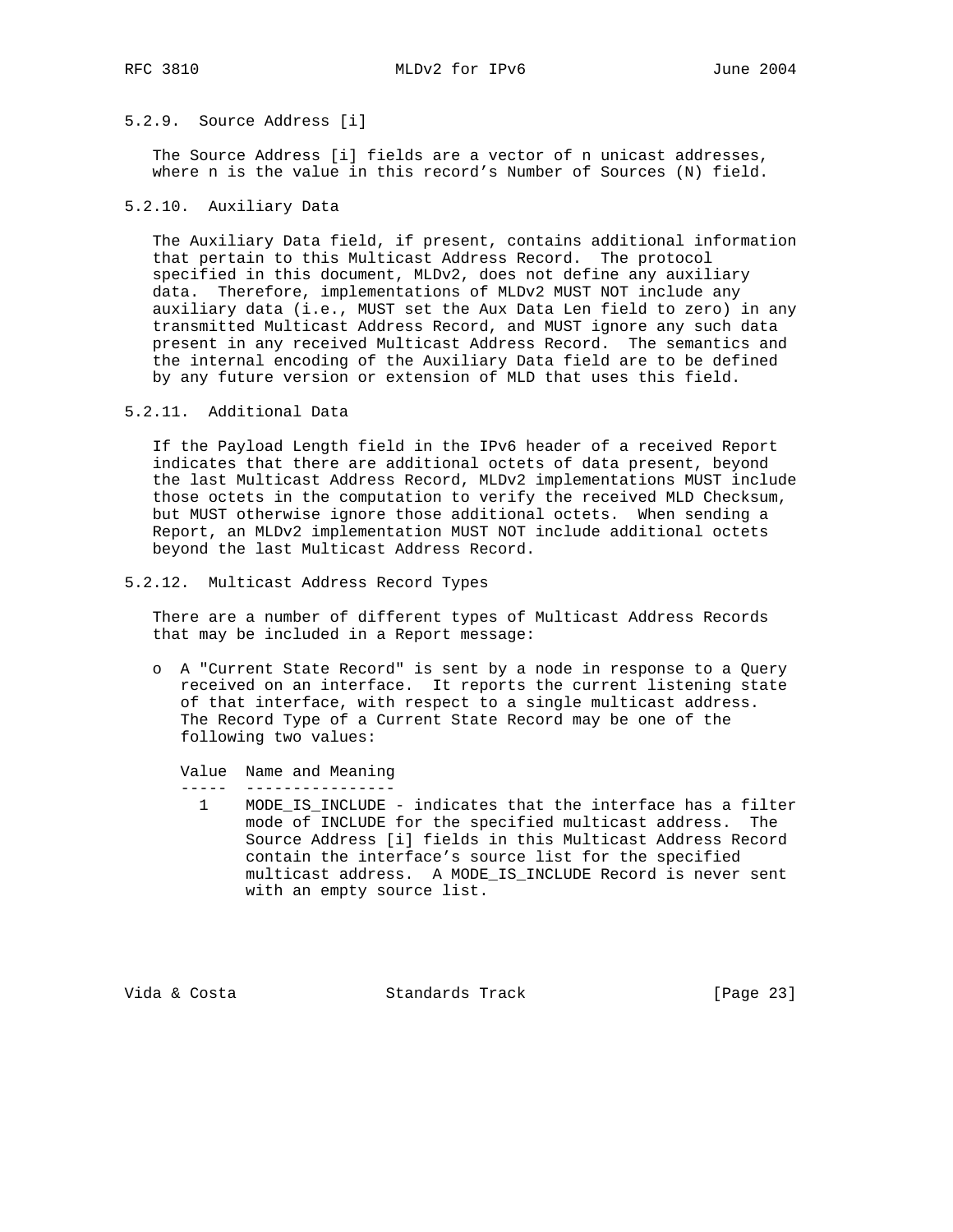- 2 MODE\_IS\_EXCLUDE indicates that the interface has a filter mode of EXCLUDE for the specified multicast address. The Source Address [i] fields in this Multicast Address Record contain the interface's source list for the specified multicast address, if it is non-empty.
- o A "Filter Mode Change Record" is sent by a node whenever a local invocation of IPv6MulticastListen causes a change of the filter mode (i.e., a change from INCLUDE to EXCLUDE, or from EXCLUDE to INCLUDE) of the interface-level state entry for a particular multicast address, whether the source list changes at the same time or not. The Record is included in a Report sent from the interface on which the change occurred. The Record Type of a Filter Mode Change Record may be one of the following two values:
	- 3 CHANGE\_TO\_INCLUDE\_MODE indicates that the interface has changed to INCLUDE filter mode for the specified multicast address. The Source Address [i] fields in this Multicast Address Record contain the interface's new source list for the specified multicast address, if it is non-empty.
	- 4 CHANGE\_TO\_EXCLUDE\_MODE indicates that the interface has changed to EXCLUDE filter mode for the specified multicast address. The Source Address [i] fields in this Multicast Address Record contain the interface's new source list for the specified multicast address, if it is non-empty.
- o A "Source List Change Record" is sent by a node whenever a local invocation of IPv6MulticastListen causes a change of source list that is \*not\* coincident with a change of filter mode, of the interface-level state entry for a particular multicast address. The Record is included in a Report sent from the interface on which the change occurred. The Record Type of a Source List Change Record may be one of the following two values:
	- 5 ALLOW\_NEW\_SOURCES indicates that the Source Address [i] fields in this Multicast Address Record contain a list of the additional sources that the node wishes to listen to, for packets sent to the specified multicast address. If the change was to an INCLUDE source list, these are the addresses that were added to the list; if the change was to an EXCLUDE source list, these are the addresses that were deleted from the list.
	- 6 BLOCK\_OLD\_SOURCES indicates that the Source Address [i] fields in this Multicast Address Record contain a list of the sources that the node no longer wishes to listen to, for packets sent to the specified multicast address. If the

Vida & Costa Standards Track [Page 24]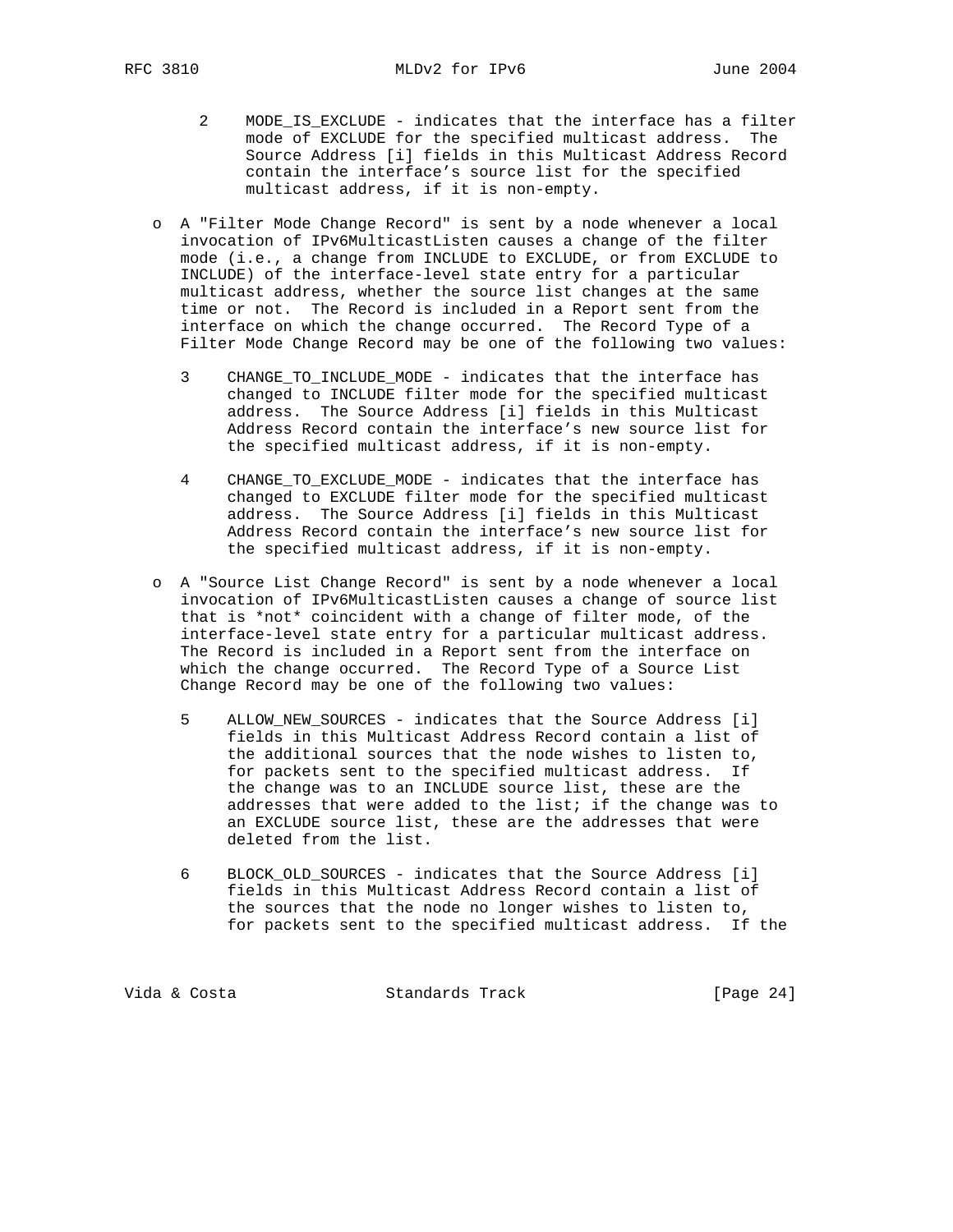change was to an INCLUDE source list, these are the addresses that were deleted from the list; if the change was to an EXCLUDE source list, these are the addresses that were added to the list.

 If a change of source list results in both allowing new sources and blocking old sources, then two Multicast Address Records are sent for the same multicast address, one of type ALLOW\_NEW\_SOURCES and one of type BLOCK\_OLD\_SOURCES.

 We use the term "State Change Record" to refer to either a Filter Mode Change Record or a Source List Change Record.

 Multicast Address Records with an unrecognized Record Type value MUST be silently ignored, with the rest of the report being processed.

 In the rest of this document, we use the following notation to describe the contents of a Multicast Address Record that pertains to a particular multicast address:

 IS\_IN ( x ) - Type MODE\_IS\_INCLUDE, source addresses x IS\_EX ( x ) - Type MODE\_IS\_EXCLUDE, source addresses x TO\_IN ( x ) - Type CHANGE\_TO\_INCLUDE\_MODE, source addresses x TO\_EX ( x ) - Type CHANGE\_TO\_EXCLUDE\_MODE, source addresses x ALLOW ( x ) - Type ALLOW\_NEW\_SOURCES, source addresses x BLOCK ( x ) - Type BLOCK\_OLD\_SOURCES, source addresses x

where x is either:

 o a capital letter (e.g., "A") to represent the set of source addresses,

or

 o a set expression (e.g., "A+B"), where "A+B" means the union of sets A and B, "A\*B" means the intersection of sets A and B, and "A-B" means the removal of all elements of set B from set A.

5.2.13. Source Addresses for Reports

 An MLDv2 Report MUST be sent with a valid IPv6 link-local source address, or the unspecified address  $(:;),$  if the sending interface has not acquired a valid link-local address yet. Sending reports with the unspecified address is allowed to support the use of IP multicast in the Neighbor Discovery Protocol [RFC2461]. For stateless autoconfiguration, as defined in [RFC2462], a node is required to join several IPv6 multicast groups, in order to perform Duplicate Address Detection (DAD). Prior to DAD, the only address

Vida & Costa Standards Track [Page 25]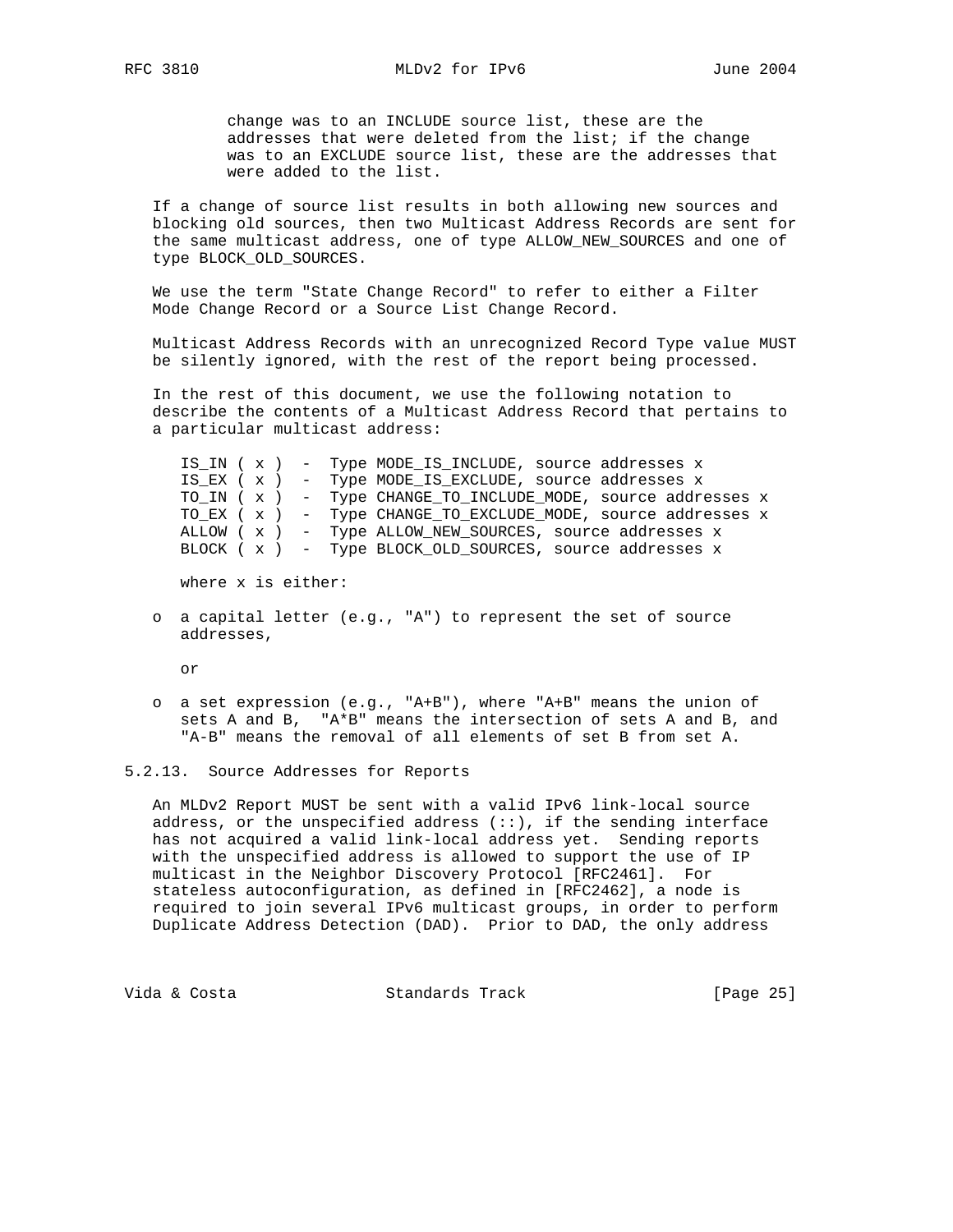the reporting node has for the sending interface is a tentative one, which cannot be used for communication. Thus, the unspecified address must be used.

 On the other hand, routers MUST silently discard a message that is not sent with a valid link-local address, without taking any action on the contents of the packet. Thus, a Report is discarded if the router cannot identify the source address of the packet as belonging to a link connected to the interface on which the packet was received. A Report sent with the unspecified address is also discarded by the router. This enhances security, as unidentified reporting nodes cannot influence the state of the MLDv2 router(s). Nevertheless, the reporting node has modified its listening state for multicast addresses that are contained in the Multicast Address Records of the Report message. From now on, it will treat packets sent to those multicast addresses according to this new listening state. Once a valid link-local address is available, a node SHOULD generate new MLDv2 Report messages for all multicast addresses joined on the interface.

5.2.14. Destination Addresses for Reports

 Version 2 Multicast Listener Reports are sent with an IP destination address of FF02:0:0:0:0:0:0:16, to which all MLDv2-capable multicast routers listen (see section 11 for IANA considerations related to this special destination address). A node that operates in version 1 compatibility mode (see details in section 8) sends version 1 Reports to the multicast address specified in the Multicast Address field of the Report. In addition, a node MUST accept and process any version 1 Report whose IP Destination Address field contains \*any\* of the IPv6 addresses (unicast or multicast) assigned to the interface on which the Report arrives. This might be useful, e.g., for debugging purposes.

5.2.15. Multicast Listener Report Size

 If the set of Multicast Address Records required in a Report does not fit within the size limit of a single Report message (as determined by the MTU of the link on which it will be sent), the Multicast Address Records are sent in as many Report messages as needed to report the entire set.

Vida & Costa Standards Track [Page 26]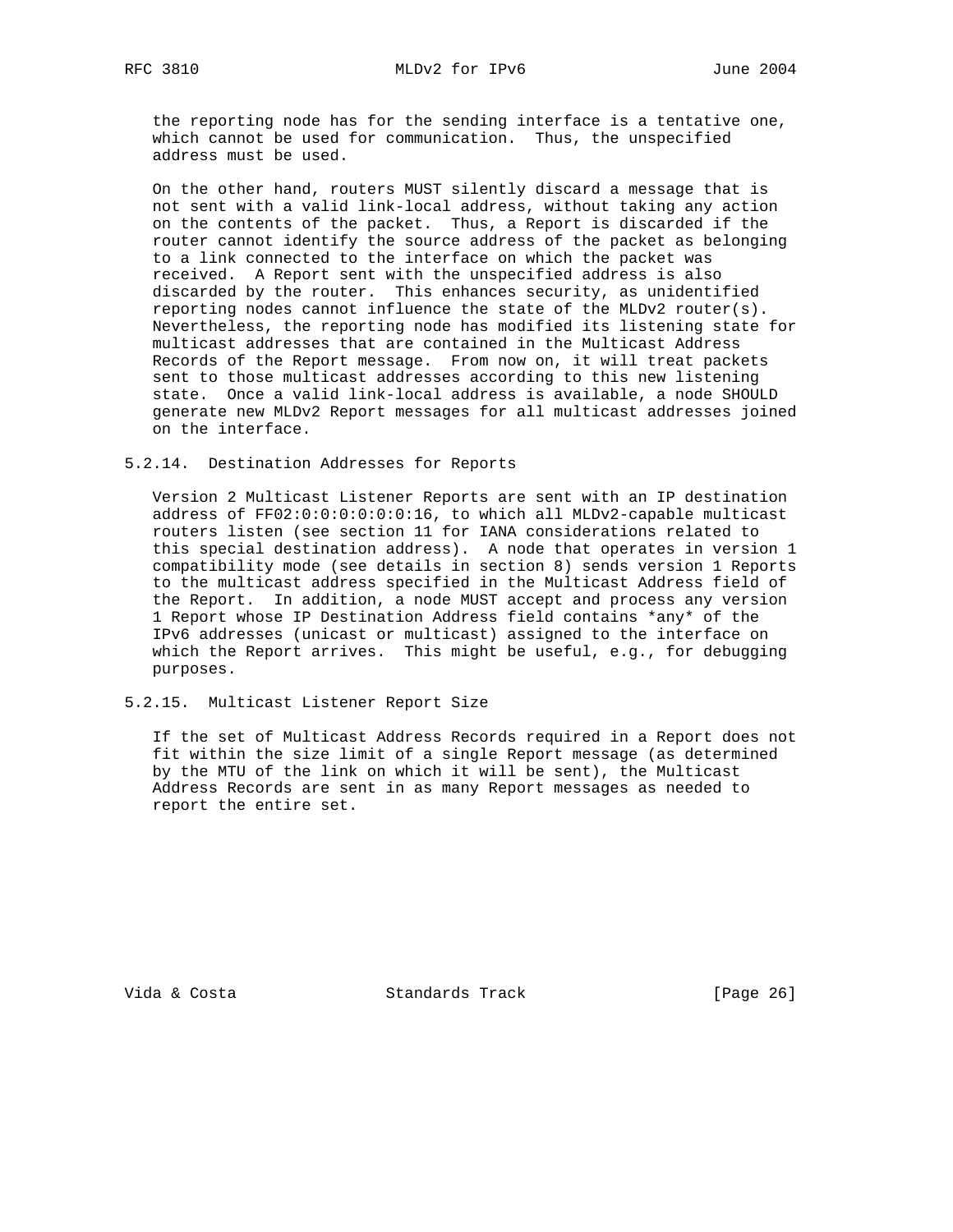If a single Multicast Address Record contains so many source addresses that it does not fit within the size limit of a single Report message, then:

- o if its Type is not IS\_EX or TO\_EX, it is split into multiple Multicast Address Records; each such record contains a different subset of the source addresses, and is sent in a separate Report.
- o if its Type is IS\_EX or TO\_EX, a single Multicast Address Record is sent, with as many source addresses as can fit; the remaining source addresses are not reported. Although the choice of which sources to report is arbitrary, it is preferable to report the same set of sources in each subsequent report, rather than reporting different sources each time.
- 6. Protocol Description for Multicast Address Listeners

 MLD is an asymmetric protocol, as it specifies separate behaviors for multicast address listeners -- that is, hosts or routers that listen to multicast packets -- and multicast routers. This section describes the part of MLDv2 that applies to all multicast address listeners. (Note that a multicast router that is also a multicast address listener performs both parts of MLDv2; it receives and it responds to its own MLD messages, as well as to those of its neighbors.) The multicast router part of MLDv2 is described in section 7.

 A node performs the protocol described in this section over all interfaces on which multicast reception is supported, even if more than one of those interfaces are connected to the same link.

 For interoperability with multicast routers that run the MLDv1 protocol, nodes maintain a Host Compatibility Mode variable for each interface on which multicast reception is supported. This section describes the behavior of multicast address listener nodes on interfaces for which Host Compatibility Mode = MLDv2. The algorithm for determining Host Compatibility Mode, and the behavior if its value is set to MLDv1, are described in section 8.

 The link-scope all-nodes multicast address, (FF02::1), is handled as a special case. On all nodes -- that is all hosts and routers, including multicast routers -- listening to packets destined to the all-nodes multicast address, from all sources, is permanently enabled on all interfaces on which multicast listening is supported. No MLD messages are ever sent regarding neither the link-scope all-nodes multicast address, nor any multicast address of scope 0 (reserved) or 1 (node-local).

Vida & Costa Standards Track [Page 27]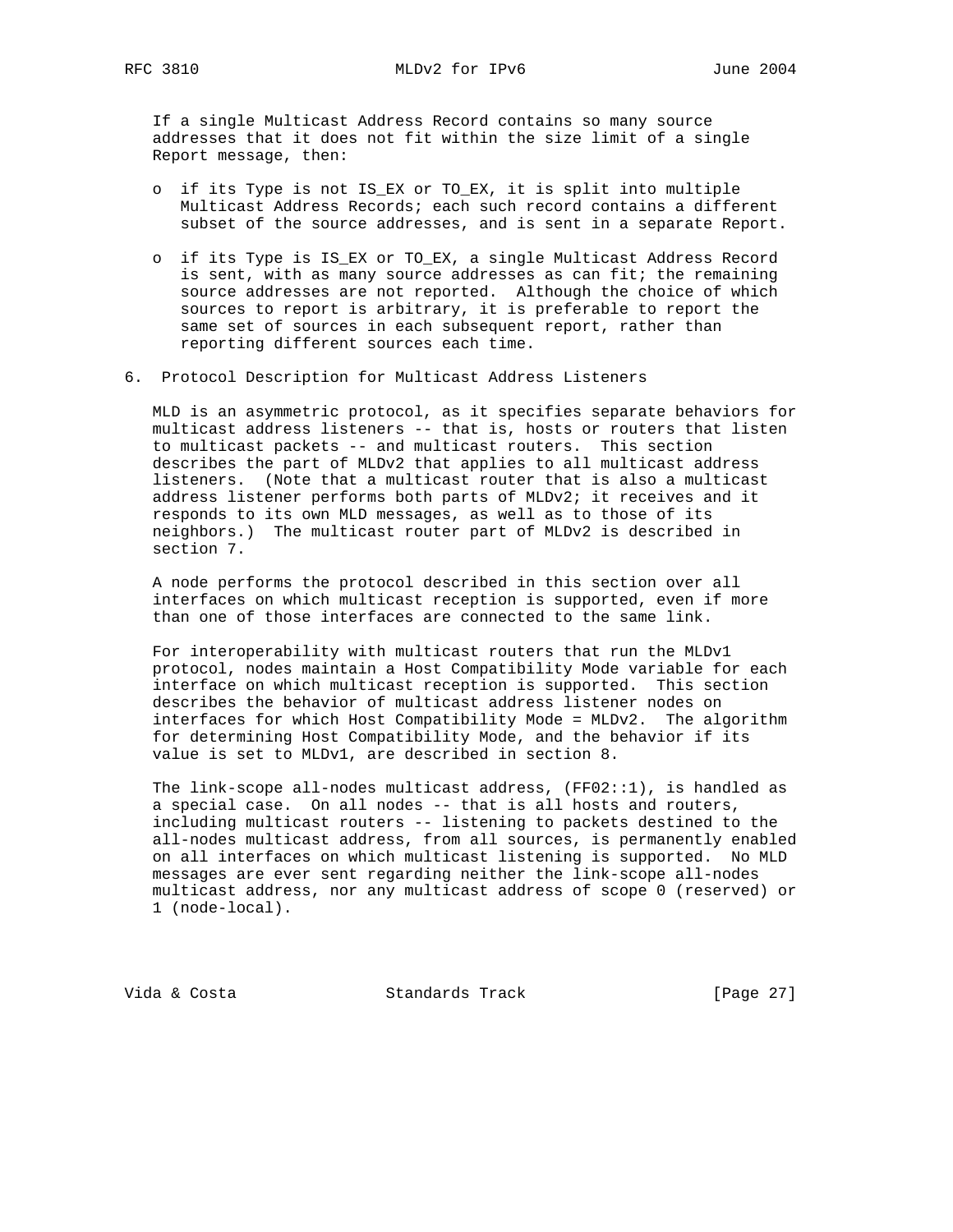There are three types of events that trigger MLDv2 protocol actions on an interface:

- o a change of the per-interface listening state, caused by a local invocation of IPv6MulticastListen;
- o the firing of a specific timer;
- o the reception of a Query.

 (Received MLD messages of types other than Query are silently ignored, except as required for interoperation with nodes that implement MLDv1.)

 The following subsections describe the actions to be taken for each case. Timer and counter names appear in square brackets. Default values for those timers and counters are specified in section 9.

6.1. Action on Change of Per-Interface State

 An invocation of IPv6MulticastListen may cause the multicast listening state of an interface to change, according to the rules in section 4.2. Each such change affects the per-interface entry for a single multicast address.

 A change of per-interface state causes the node to immediately transmit a State Change Report from that interface. The type and contents of the Multicast Address Record(s) in that Report are determined by comparing the filter mode and source list for the affected multicast address before and after the change, according to the table below. If no per-interface state existed for that multicast address before the change (i.e., the change consisted of creating a new per-interface record), or if no state exists after the change (i.e., the change consisted of deleting a per-interface record), then the "non-existent" state is considered to have an INCLUDE filter mode and an empty source list.

| Old State   | New State   | State Change Record Sent |
|-------------|-------------|--------------------------|
| INCLUDE (A) | INCLUDE (B) | ALLOW (B-A), BLOCK (A-B) |
| EXCLUDE (A) | EXCLUDE (B) | ALLOW (A-B), BLOCK (B-A) |
| INCLUDE (A) | EXCLUDE (B) | TO EX (B)                |
| EXCLUDE (A) | INCLUDE (B) | TO IN (B)                |

Vida & Costa Standards Track [Page 28]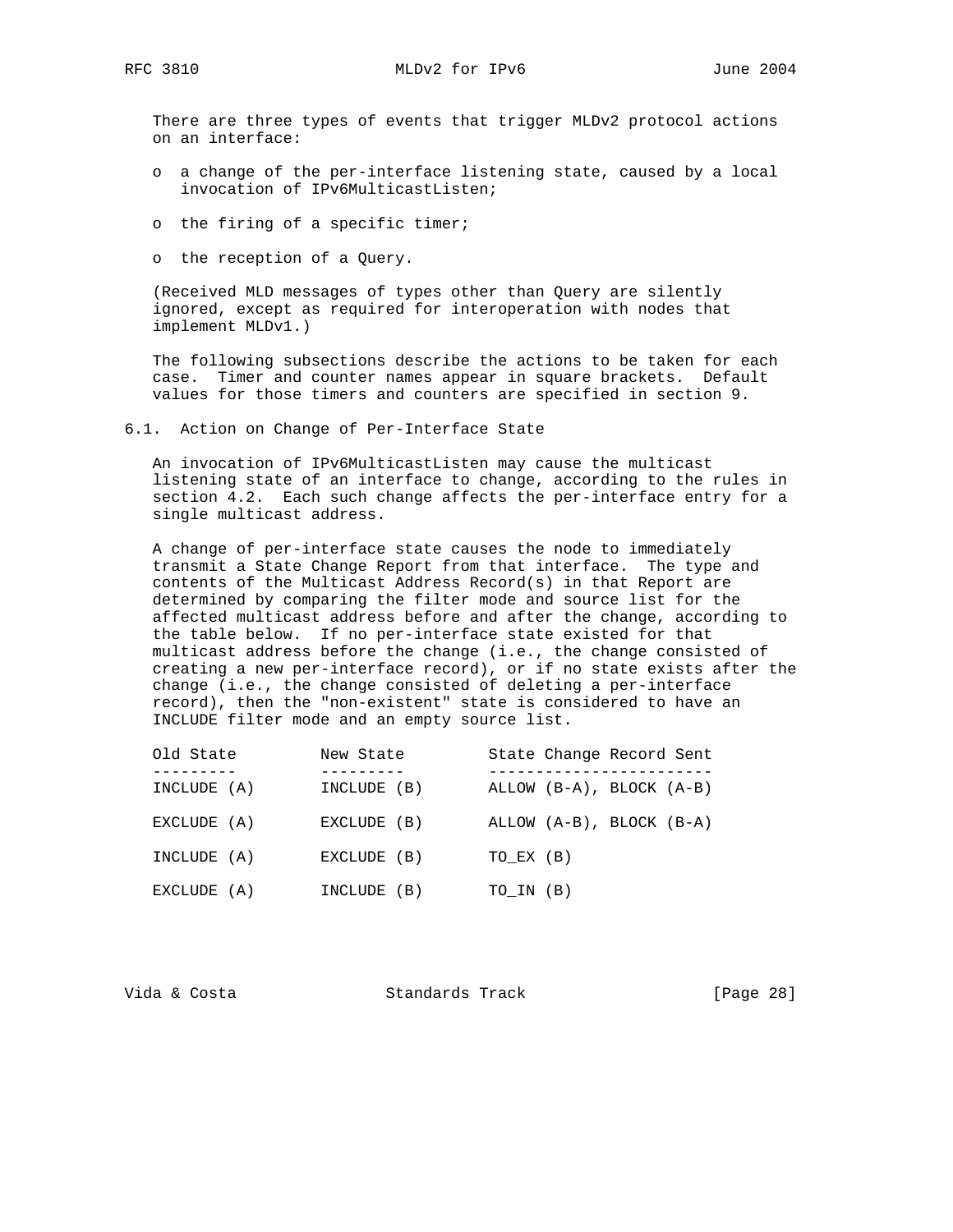If the computed source list for either an ALLOW or a BLOCK State Change Record is empty, that record is omitted from the Report.

 To cover the possibility of the State Change Report being missed by one or more multicast routers, [Robustness Variable] - 1 retransmissions are scheduled, through a Retransmission Timer, at intervals chosen at random from the range (0, [Unsolicited Report Interval]).

 If more changes to the same per-interface state entry occur before all the retransmissions of the State Change Report for the first change have been completed, each such additional change triggers the immediate transmission of a new State Change Report.

The contents of the new Report are calculated as follows:

- o As for the first Report, the per-interface state for the affected multicast address before and after the latest change is compared.
- o The records that express the difference are built according to the table above. Nevertheless, these records are not transmitted in a separate message, but they are instead merged with the contents of the pending report, to create the new State Change Report. The rules for calculating this merged report are described below.

 The transmission of the merged State Change Report terminates retransmissions of the earlier State Change Reports for the same multicast address, and becomes the first of [Robustness Variable] transmissions of the new State Change Reports. These transmissions are necessary in order to ensure that each instance of state change is transmitted at least [Robustness Variable] times.

 Each time a source is included in the difference report calculated above, retransmission state for that source needs to be maintained until [Robustness Variable] State Change Reports have been sent by the node. This is done in order to ensure that a series of successive state changes do not break the protocol robustness. Sources in retransmission state can be kept in a per multicast address Retransmission List, with a Source Retransmission Counter associated to each source in the list. When a source is included in the list, its counter is set to [Robustness Variable]. Each time a State Change Report is sent the counter is decreased by one unit. When the counter reaches zero, the source is deleted from the Retransmission List for that multicast address.

 If the per-interface listening change that triggers the new report is a filter mode change, then the next [Robustness Variable] State Change Reports will include a Filter Mode Change Record. This

Vida & Costa Standards Track [Page 29]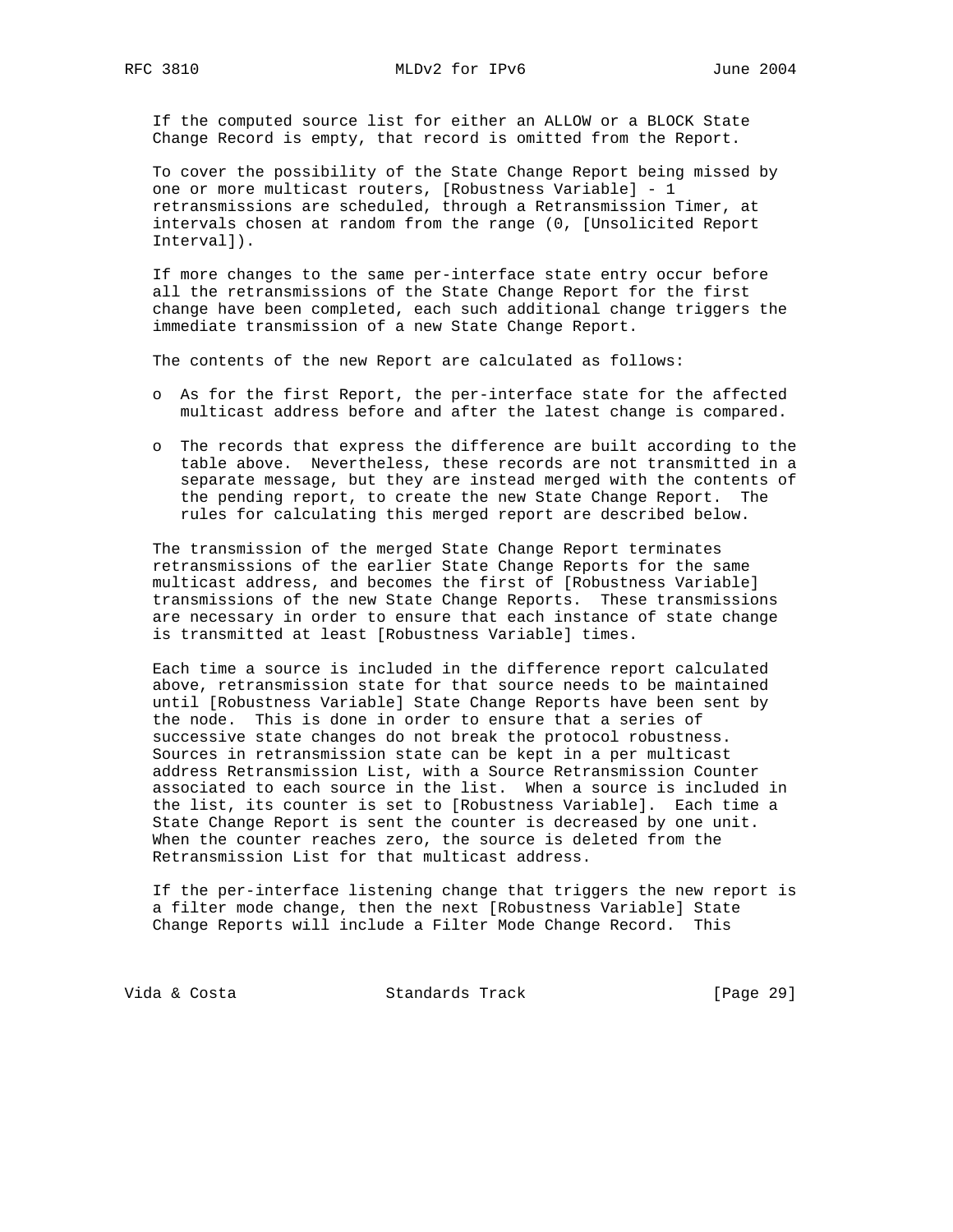applies even if any number of source list changes occur in that period. The node has to maintain retransmission state for the multicast address until the [Robustness Variable] State Change Reports have been sent. This can be done through a per multicast address Filter Mode Retransmission Counter. When the filter mode changes, the counter is set to [Robustness Variable]. Each time a State Change Report is sent the counter is decreased by one unit. When the counter reaches zero, i.e., [Robustness Variable] State Change Reports with Filter Mode Change Records have been transmitted after the last filter mode change, and if source list changes have resulted in additional reports being scheduled, then the next State Change Report will include Source List Change Records.

 Each time a per-interface listening state change triggers the Immediate transmission of a new State Change Report, its contents are determined as follows. If the report should contain a Filter Mode Change Record, i.e., the Filter Mode Retransmission Counter for that multicast address has a value higher than zero, then, if the current filter mode of the interface is INCLUDE, a TO\_IN record is included in the report; otherwise a TO\_EX record is included. If instead the report should contain Source List Change Records, i.e., the Filter Mode Retransmission Counter for that multicast address is zero, an ALLOW and a BLOCK record is included. The contents of these records are built according to the table below.

|              | Record Sources included                                                                                  |
|--------------|----------------------------------------------------------------------------------------------------------|
|              |                                                                                                          |
| TO IN        | All in the current per-interface state that must be<br>forwarded                                         |
| TO EX        | All in the current per-interface state that must be<br>blocked                                           |
| ALLOW        | All with retransmission state (i.e., all sources from the<br>Retransmission List) that must be forwarded |
| <b>BLOCK</b> | All with retransmission state that must be blocked                                                       |
|              | If the computed source list for either an ALLOW or a BLOCK record is                                     |

empty, that record is omitted from the State Change Report.

 Note: When the first State Change Report is sent, the non-existent pending report to merge with can be treated as a Source Change Report with empty ALLOW and BLOCK records (no sources have retransmission

 The building of a scheduled State Change Report, triggered by the firing of a Retransmission Timer, instead of a per-interface listening state change, is described in section 6.3.

state).

Vida & Costa Standards Track [Page 30]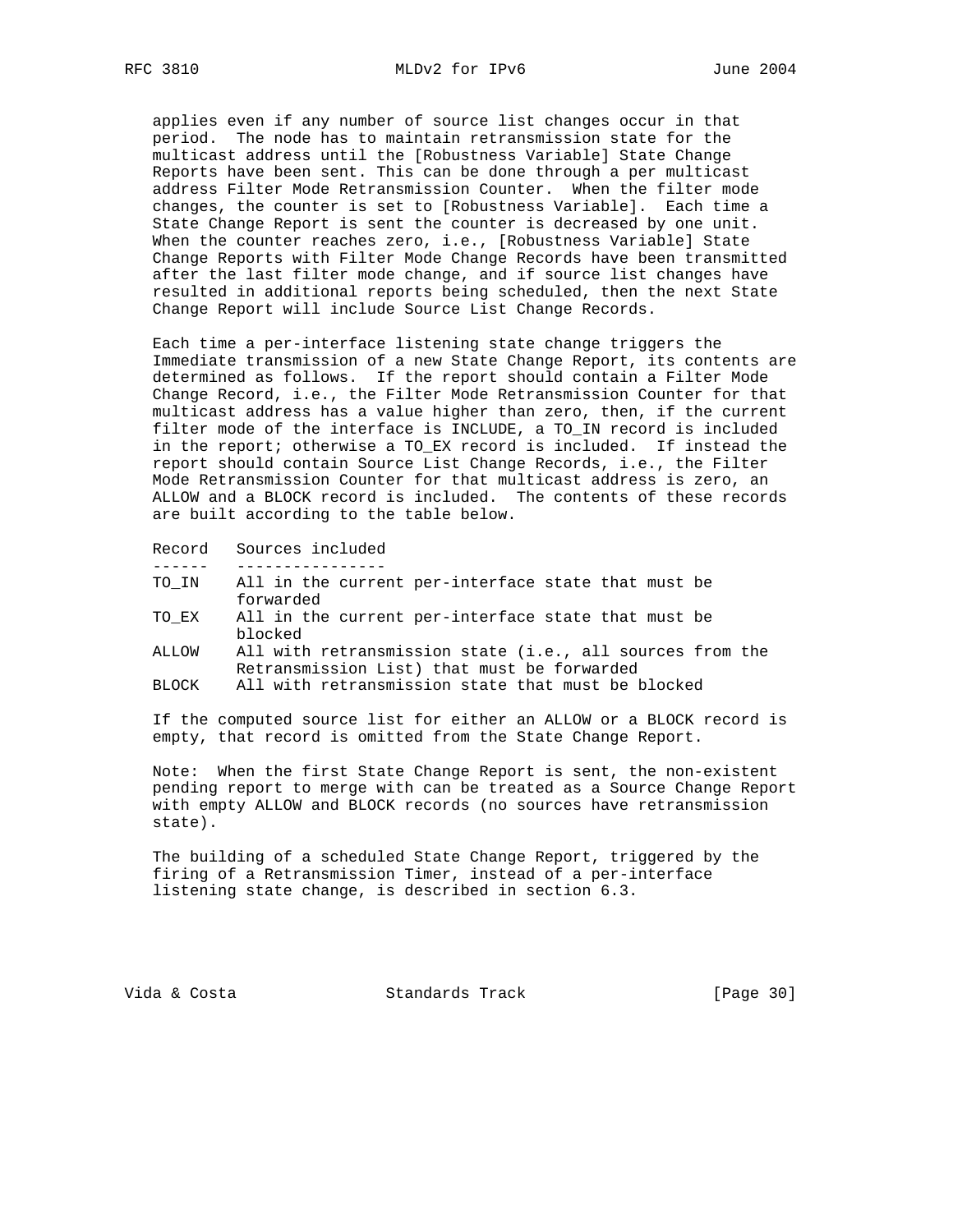## 6.2. Action on Reception of a Query

 Upon reception of an MLD message that contains a Query, the node checks if the source address of the message is a valid link-local address, if the Hop Limit is set to 1, and if the Router Alert option is present in the Hop-By-Hop Options header of the IPv6 packet. If any of these checks fails, the packet is dropped.

 If the validity of the MLD message is verified, the node starts to process the Query. Instead of responding immediately, the node delays its response by a random amount of time, bounded by the Maximum Response Delay value derived from the Maximum Response Code in the received Query message. A node may receive a variety of Queries on different interfaces and of different kinds (e.g., General Queries, Multicast Address Specific Queries, and Multicast Address and Source Specific Queries), each of which may require its own delayed response.

 Before scheduling a response to a Query, the node must first consider previously scheduled pending responses and, in many cases, schedule a combined response. Therefore, for each of its interfaces on which it operates the listener part of the MLDv2 protocol, the node must be able to maintain the following state:

- o an Interface Timer for scheduling responses to General Queries;
- o a Multicast Address Timer for scheduling responses to Multicast Address (and Source) Specific Queries, for each multicast address the node has to report on;
- o a per-multicast-address list of sources to be reported in response to a Multicast Address and Source Specific Query.

 When a new valid General Query arrives on an interface, the node checks whether it has any per-interface listening state record to report on, or not. Similarly, when a new valid Multicast Address (and Source) Specific Query arrives on an interface, the node checks whether it has a per-interface listening state record that corresponds to the queried multicast address (and source), or not. If it does, a delay for a response is randomly selected in the range (0, [Maximum Response Delay]), where Maximum Response Delay is derived from the Maximum Response Code inserted in the received Query message. The following rules are then used to determine if a Report needs to be scheduled or not, and the type of Report to schedule. (The rules are considered in order and only the first matching rule is applied.)

Vida & Costa Standards Track [Page 31]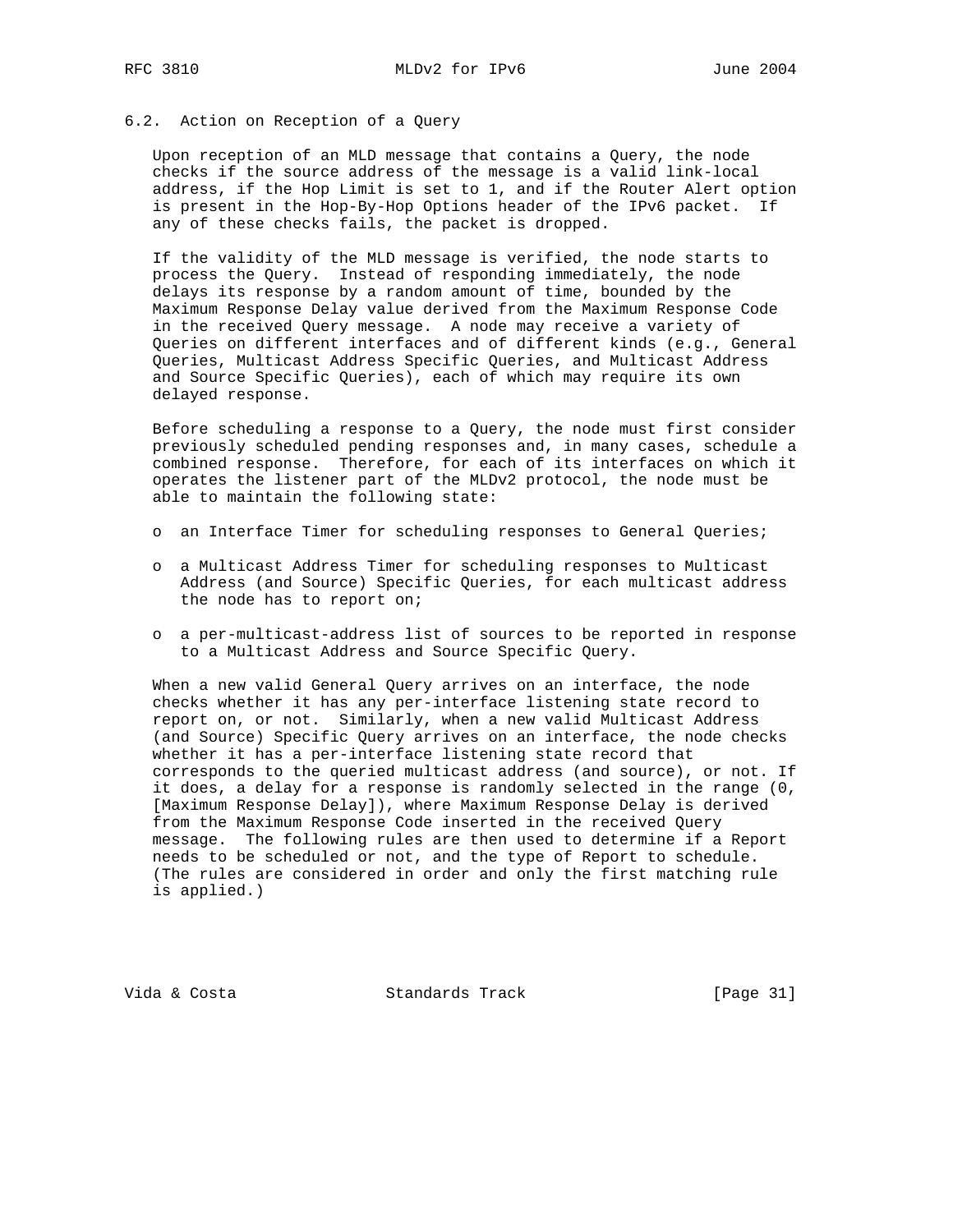- 1. If there is a pending response to a previous General Query scheduled sooner than the selected delay, no additional response needs to be scheduled.
- 2. If the received Query is a General Query, the Interface Timer is used to schedule a response to the General Query after the selected delay. Any previously pending response to a General Query is canceled.
- 3. If the received Query is a Multicast Address Specific Query or a Multicast Address and Source Specific Query and there is no pending response to a previous Query for this multicast address, then the Multicast Address Timer is used to schedule a report. If the received Query is a Multicast Address and Source Specific Query, the list of queried sources is recorded to be used when generating a response.
- 4. If there is already a pending response to a previous Query scheduled for this multicast address, and either the new Query is a Multicast Address Specific Query or the recorded source list associated with the multicast address is empty, then the multicast address source list is cleared and a single response is scheduled, using the Multicast Address Timer. The new response is scheduled to be sent at the earliest of the remaining time for the pending report and the selected delay.
- 5. If the received Query is a Multicast Address and Source Specific Query and there is a pending response for this multicast address with a non-empty source list, then the multicast address source list is augmented to contain the list of sources in the new Query, and a single response is scheduled using the Multicast Address Timer. The new response is scheduled to be sent at the earliest of the remaining time for the pending report and the selected delay.
- 6.3. Action on Timer Expiration

 There are several timers that, upon expiration, trigger protocol actions on an MLDv2 Multicast Address Listener node. All these actions are related to pending reports scheduled by the node.

 1. If the expired timer is the Interface Timer (i.e., there is a pending response to a General Query), then one Current State Record is sent for each multicast address for which the specified interface has listening state, as described in section 4.2. The Current State Record carries the multicast address and its

Vida & Costa Standards Track [Page 32]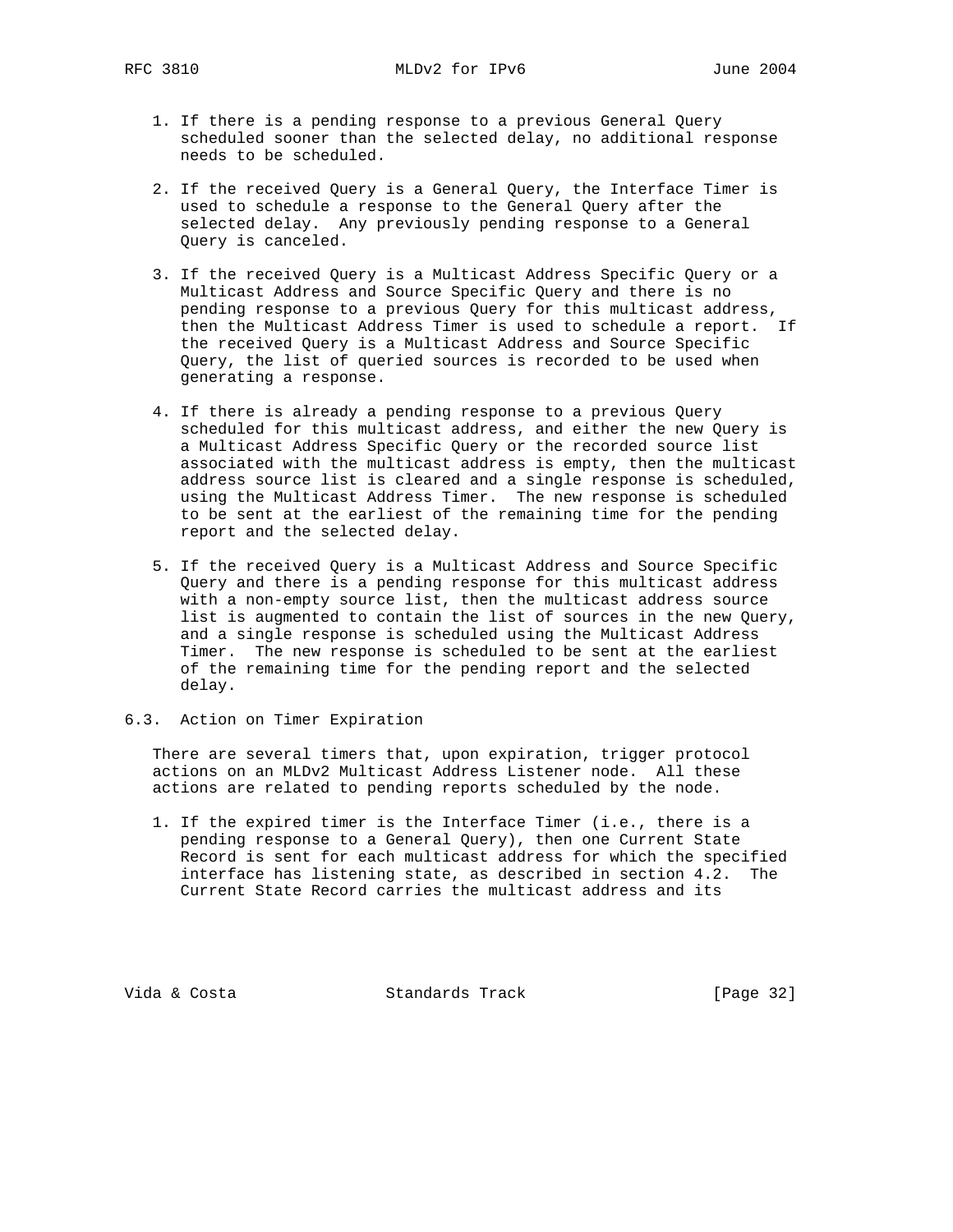associated filter mode (MODE\_IS\_INCLUDE or MODE\_IS\_EXCLUDE) and Source list. Multiple Current State Records are packed into individual Report messages, to the extent possible.

 This naive algorithm may result in bursts of packets when a node listens to a large number of multicast addresses. Instead of using a single Interface Timer, implementations are recommended to spread transmission of such Report messages over the interval (0, [Maximum Response Delay]). Note that any such implementation MUST avoid the "ack-implosion" problem, i.e., MUST NOT send a Report immediately upon reception of a General Query.

- 2. If the expired timer is a Multicast Address Timer and the list of recorded sources for that multicast address is empty (i.e., there is a pending response to a Multicast Address Specific Query), then if, and only if, the interface has listening state for that multicast address, a single Current State Record is sent for that address. The Current State Record carries the multicast address and its associated filter mode (MODE\_IS\_INCLUDE or MODE\_IS\_EXCLUDE) and source list, if any.
- 3. If the expired timer is a Multicast Address Timer and the list of recorded sources for that multicast address is non-empty (i.e., there is a pending response to a Multicast Address and Source Specific Query), then if, and only if, the interface has listening state for that multicast address, the contents of the corresponding Current State Record are determined from the per interface state and the pending response record, as specified in the following table:

|             | set of sources in the<br>per-interface state pending response record Current State Record |             |
|-------------|-------------------------------------------------------------------------------------------|-------------|
| INCLUDE (A) | B                                                                                         | IS IN (A*B) |
| EXCLUDE (A) |                                                                                           | IS IN (B-A) |

 If the resulting Current State Record has an empty set of source addresses, then no response is sent. After the required Report messages have been generated, the source lists associated with any reported multicast addresses are cleared.

 4. If the expired timer is a Retransmission Timer for a multicast address (i.e., there is a pending State Change Report for that multicast address), the contents of the report are determined as follows. If the report should contain a Filter Mode Change Record, i.e., the Filter Mode Retransmission Counter for that multicast address has a value higher than zero, then, if the

Vida & Costa Standards Track [Page 33]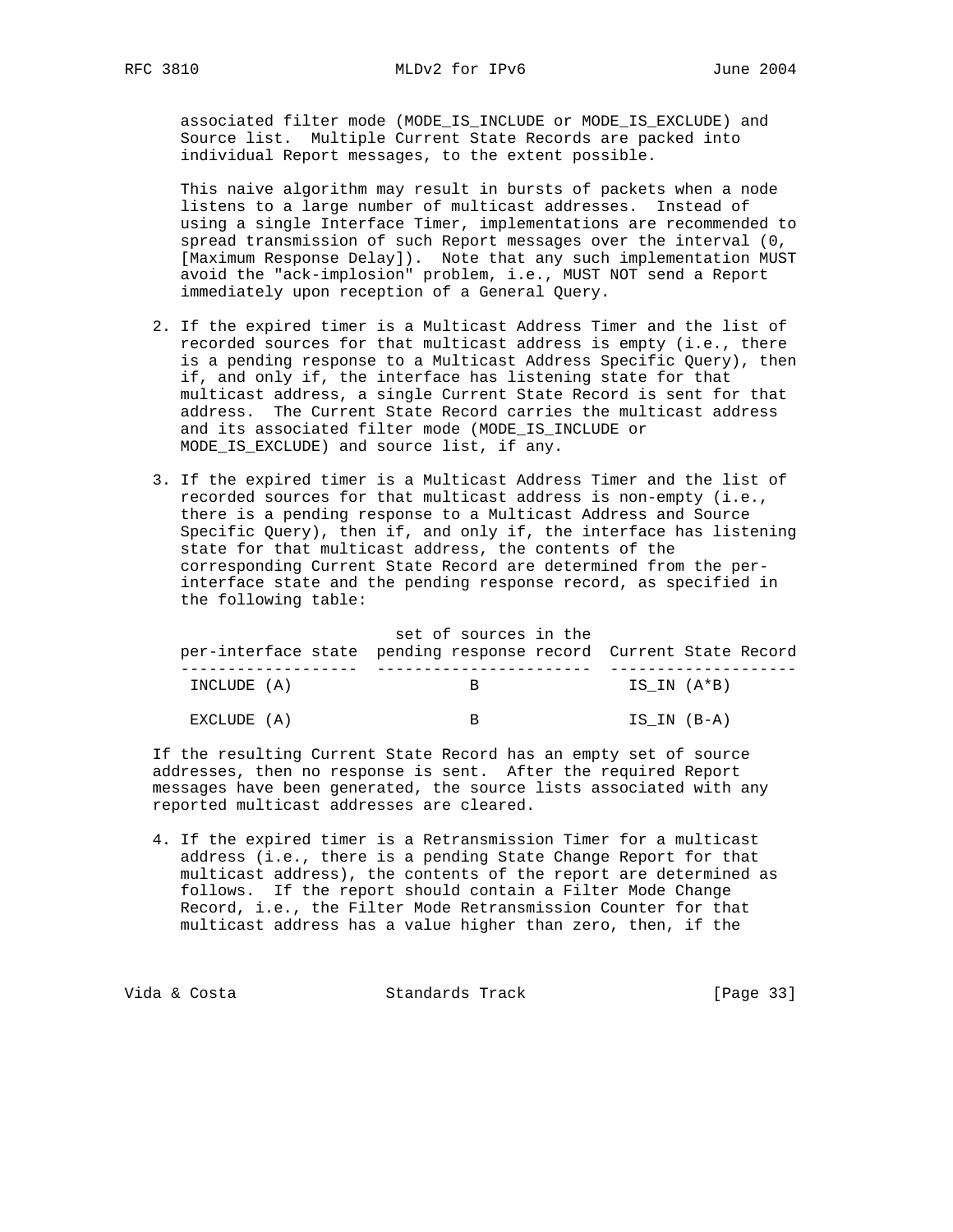current filter mode of the interface is INCLUDE, a TO\_IN record is included in the report; otherwise a TO\_EX record is included. In both cases, the Filter Mode Retransmission Counter for that multicast address is decremented by one unit after the transmission of the report.

 If instead the report should contain Source List Change Records, i.e., the Filter Mode Retransmission Counter for that multicast address is zero, an ALLOW and a BLOCK record is included. The contents of these records are built according to the table below:

Record Sources included

------ ----------------

- TO\_IN All in the current per-interface state that must be forwarded
- TO\_EX All in the current per-interface state that must be blocked
- ALLOW All with retransmission state (i.e., all sources from the Retransmission List) that must be forwarded. For each included source, its Source Retransmission Counter is decreased with one unit after the transmission of the report. If the counter reaches zero, the source is deleted from the Retransmission List for that multicast address.
- BLOCK All with retransmission state (i.e., all sources from the Retransmission List) that must be blocked. For each included source, its Source Retransmission Counter is decreased with one unit after the transmission of the report. If the counter reaches zero, the source is deleted from the Retransmission List for that multicast address.

 If the computed source list for either an ALLOW or a BLOCK record is empty, that record is omitted from the State Change Report.

7. Description of the Protocol for Multicast Routers

 The purpose of MLD is to enable each multicast router to learn, for each of its directly attached links, which multicast addresses have listeners on that link. MLD version 2 adds the capability for a multicast router to also learn which \*sources\* have listeners among the neighboring nodes, for packets sent to any particular multicast address. The information gathered by MLD is provided to whichever multicast routing protocol is used by the router, in order to ensure that multicast packets are delivered to all links where there are interested listeners.

Vida & Costa Standards Track [Page 34]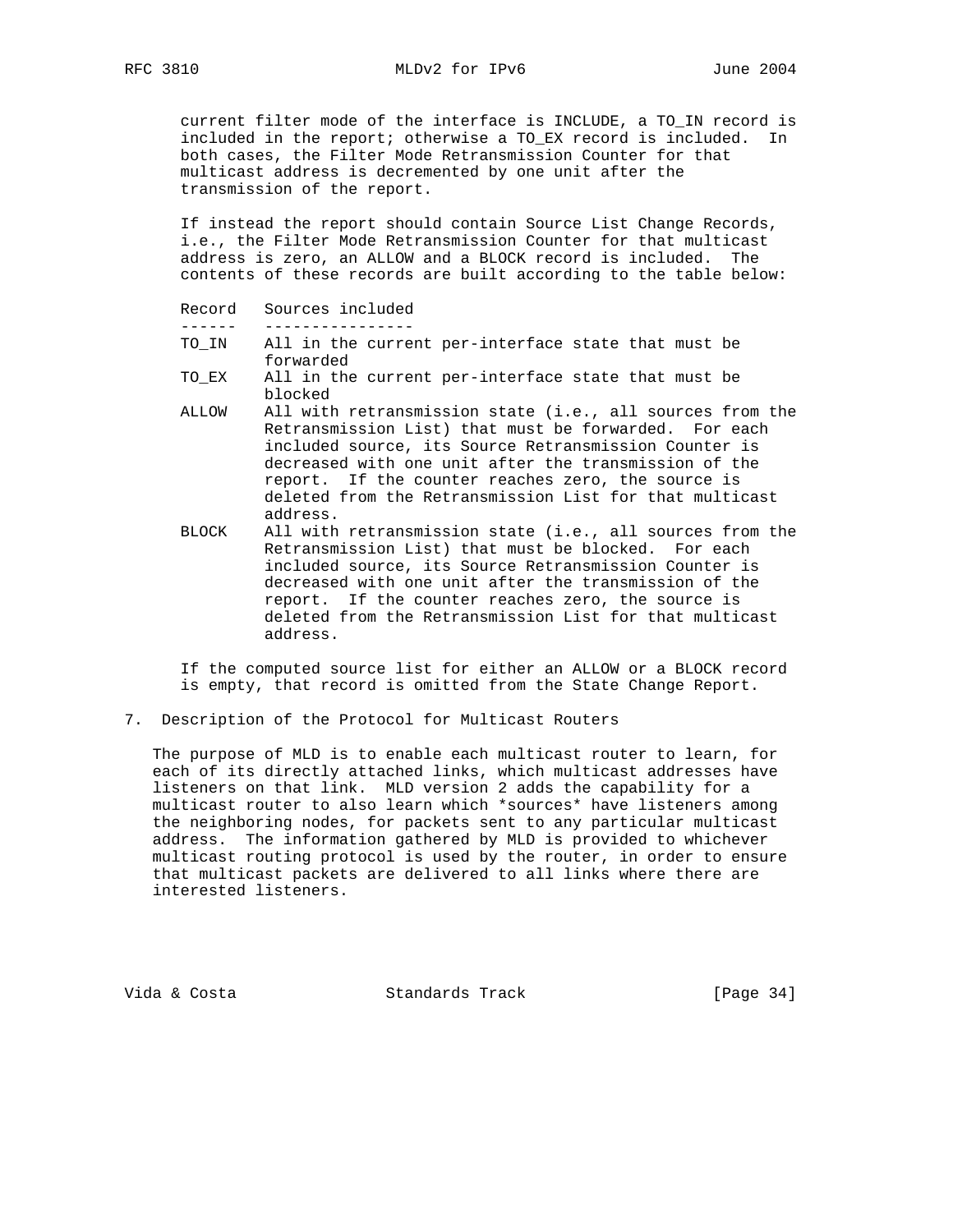This section describes the part of MLDv2 that is performed by multicast routers. Multicast routers may themselves become multicast address listeners, and therefore also perform the multicast listener part of MLDv2, described in section 6.

 A multicast router performs the protocol described in this section over each of its directly attached links. If a multicast router has more than one interface to the same link, it only needs to operate this protocol over one of those interfaces.

 For each interface over which the router operates the MLD protocol, the router must configure that interface to listen to all link-layer multicast addresses that can be generated by IPv6 multicasts. For example, an Ethernet-attached router must set its Ethernet address reception filter to accept all Ethernet multicast addresses that start with the hexadecimal value 3333 [RFC2464]; in the case of an Ethernet interface that does not support the filtering of such a multicast address range, it must be configured to accept ALL Ethernet multicast addresses, in order to meet the requirements of MLD.

 On each interface over which this protocol is being run, the router MUST enable reception of the link-scope "all MLDv2-capable routers" multicast address from all sources, and MUST perform the multicast address listener part of MLDv2 for that address on that interface.

 Multicast routers only need to know that \*at least one\* node on an attached link listens to packets for a particular multicast address from a particular source; a multicast router is not required to \*individually\* keep track of the interests of each neighboring node. (Nevertheless, see Appendix A2 item 1 for discussion.)

 MLDv2 is backward compatible with the MLDv1 protocol. For a detailed description of compatibility issues see section 8.

### 7.1. Conditions for MLD Queries

 The behavior of a router that implements the MLDv2 protocol depends on whether there are several multicast routers on the same subnet, or not. If it is the case, a querier election mechanism (described in section 7.6.2) is used to elect a single multicast router to be in Querier state. All the multicast routers on the subnet listen to the messages sent by multicast address listeners, and maintain the same multicast listening information state, so that they can quickly and correctly take over the querier functionality, should the present Querier fail. Nevertheless, it is only the Querier that sends periodical or triggered query messages on the subnet.

Vida & Costa Standards Track [Page 35]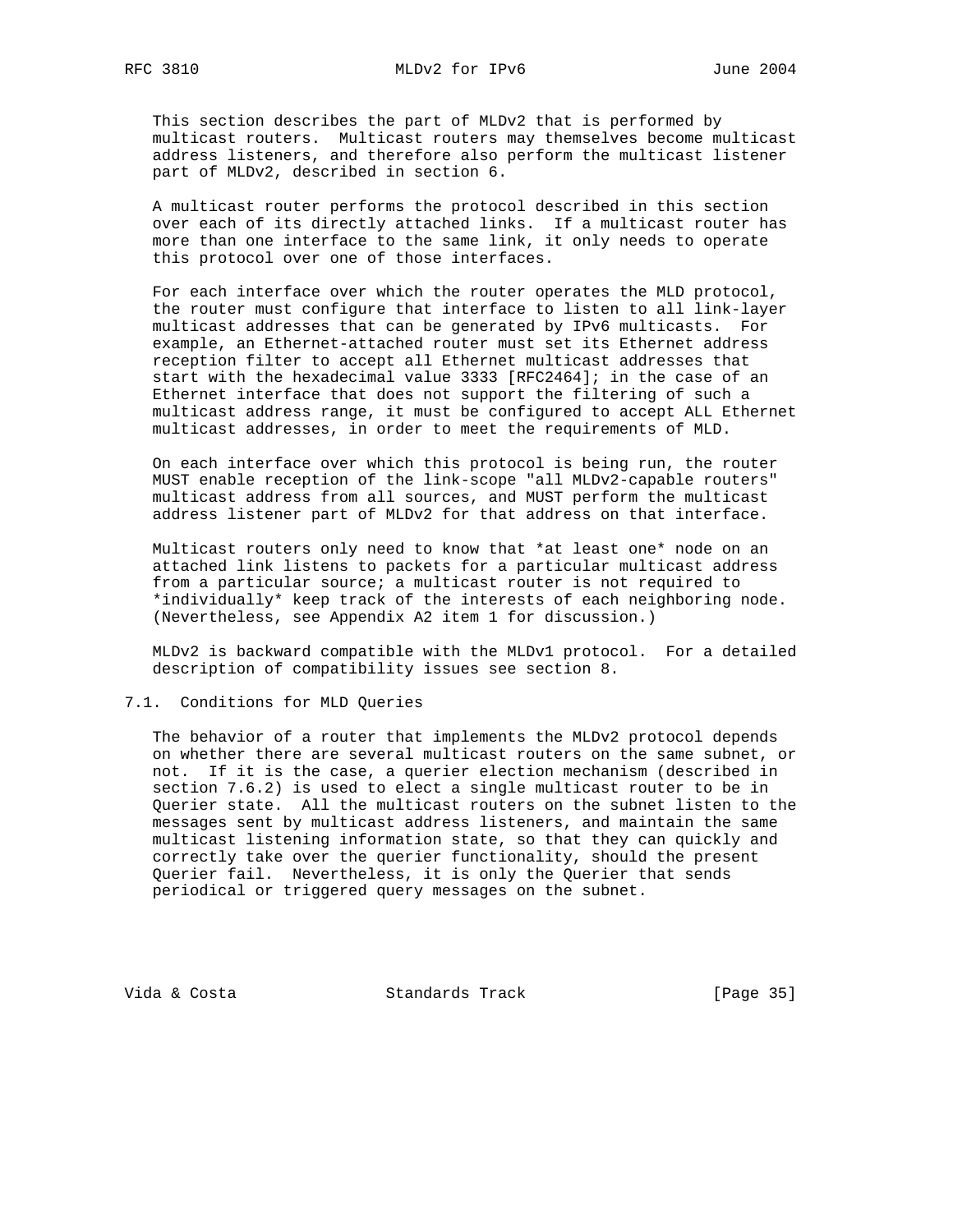The Querier periodically sends General Queries to request Multicast Address Listener information from an attached link. These queries are used to build and refresh the Multicast Address Listener state of routers on attached links.

 Nodes respond to these queries by reporting their Multicast Address Listening state (and set of sources they listen to) with Current State Multicast Address Records in MLDv2 Multicast Listener Reports.

 As a listener of a multicast address, a node may express interest in listening or not listening to traffic from particular sources. As the desired listening state of a node changes, it reports these changes using Filter Mode Change Records or Source List Change Records. These records indicate an explicit state change in a multicast address at a node in either the Multicast Address Record's source list or its filter mode. When Multicast Address Listening is terminated at a node or traffic from a particular source is no longer desired, the Querier must query for other listeners of the multicast address or of the source before deleting the multicast address (or source) from its Multicast Address Listener state and pruning its traffic.

 To enable all nodes on a link to respond to changes in multicast address listening, the Querier sends specific queries. A Multicast Address Specific Query is sent to verify that there are no nodes that listen to the specified multicast address or to "rebuild" the listening state for a particular multicast address. Multicast Address Specific Queries are sent when the Querier receives a State Change Record indicating that a node ceases to listen to a multicast address. They are also sent in order to enable a fast transition of a router from EXCLUDE to INCLUDE mode, in case a received State Change Record motivates this action.

 A Multicast Address and Source Specific Query is used to verify that there are no nodes on a link which listen to traffic from a specific set of sources. Multicast Address and Source Specific Queries list sources for a particular multicast address which have been requested to no longer be forwarded. This query is sent by the Querier in order to learn if any node listens to packets sent to the specified multicast address, from the specified source addresses. Multicast Address and Source Specific Queries are only sent in response to State Change Records and never in response to Current State Records. Section 5.1.13 describes each query in more detail.

Vida & Costa Standards Track [Page 36]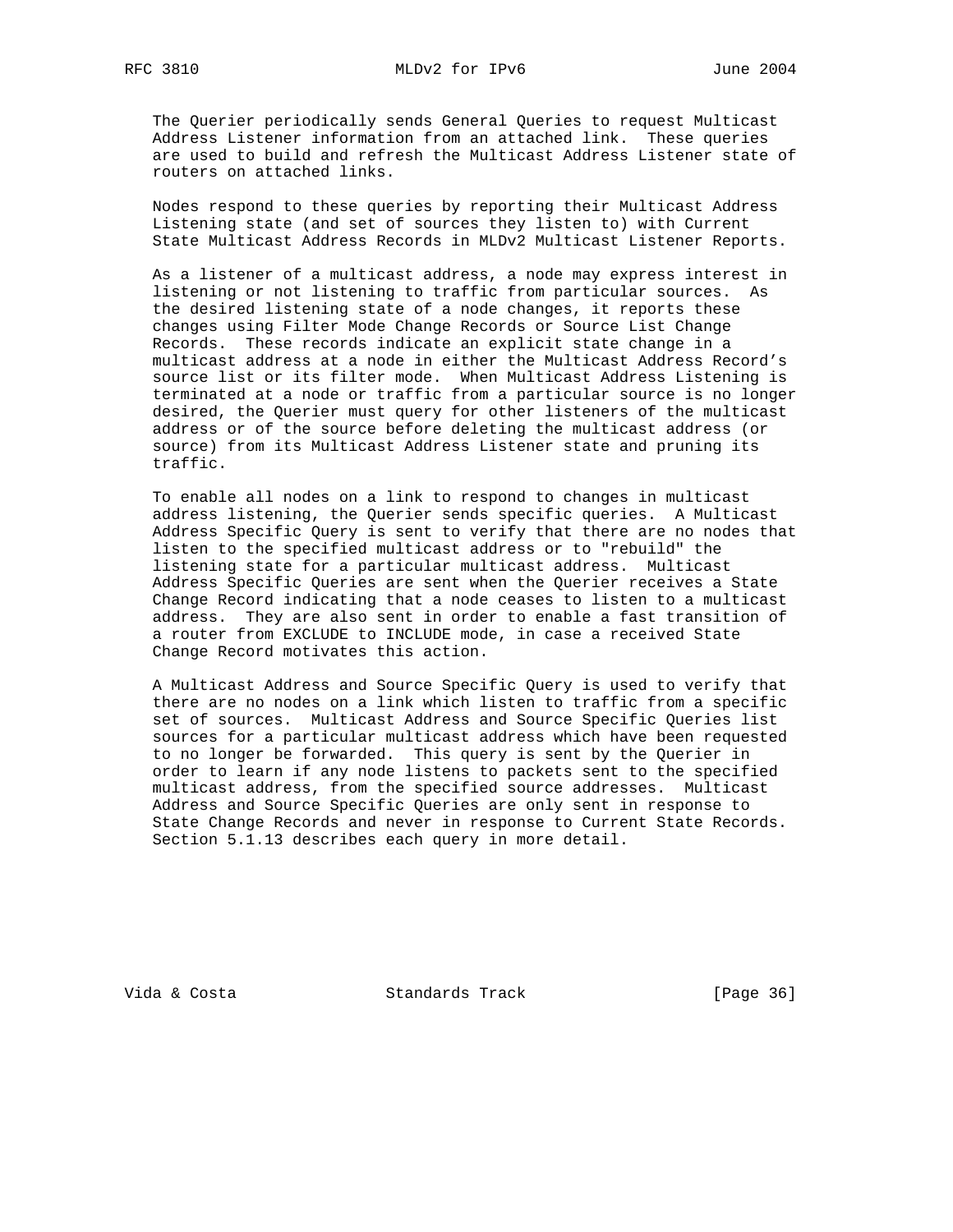7.2. MLD State Maintained by Multicast Routers

 Multicast routers that implement the MLDv2 protocol keep state per multicast address per attached link. This multicast address state consists of a filter mode, a list of sources, and various timers. For each attached link on which MLD runs, a multicast router records the listening state for that link. That state conceptually consists of a set of records of the form:

 (IPv6 multicast address, Filter Timer, Router Filter Mode, (source records) )

Each source record is of the form:

(IPv6 source address, source timer)

 If all sources for a multicast address are listened to, an empty source record list is kept with the Router Filter Mode set to EXCLUDE. This means that nodes on this link want all sources for this multicast address to be forwarded. This is the MLDv2 equivalent of an MLDv1 listening state.

7.2.1. Definition of Router Filter Mode

 To reduce internal state, MLDv2 routers keep a filter mode per multicast address per attached link. This filter mode is used to summarize the total listening state of a multicast address to a minimum set such that all nodes' listening states are respected. The filter mode may change in response to the reception of particular types of Multicast Address Records or when certain timer conditions occur. In the following sections, we use the term "Router Filter Mode" to refer to the filter mode of a particular multicast address within a router. Section 7.4 describes the changes of the Router Filter Mode per Multicast Address Record received.

 A router is in INCLUDE mode for a specific multicast address on a given interface if all the listeners on the link interested in that address are in INCLUDE mode. The router state is represented through the notation INCLUDE (A), where A is called the "Include List". The Include List is the set of sources that one or more listeners on the link have requested to receive. All the sources from the Include List will be forwarded by the router. Any other source that is not in the Include List will be blocked by the router.

 A router is in EXCLUDE mode for a specific multicast address on a given interface if there is at least one listener in EXCLUDE mode interested in that address on the link. Conceptually, when a Multicast Address Record is received, the Router Filter Mode for that

Vida & Costa Standards Track [Page 37]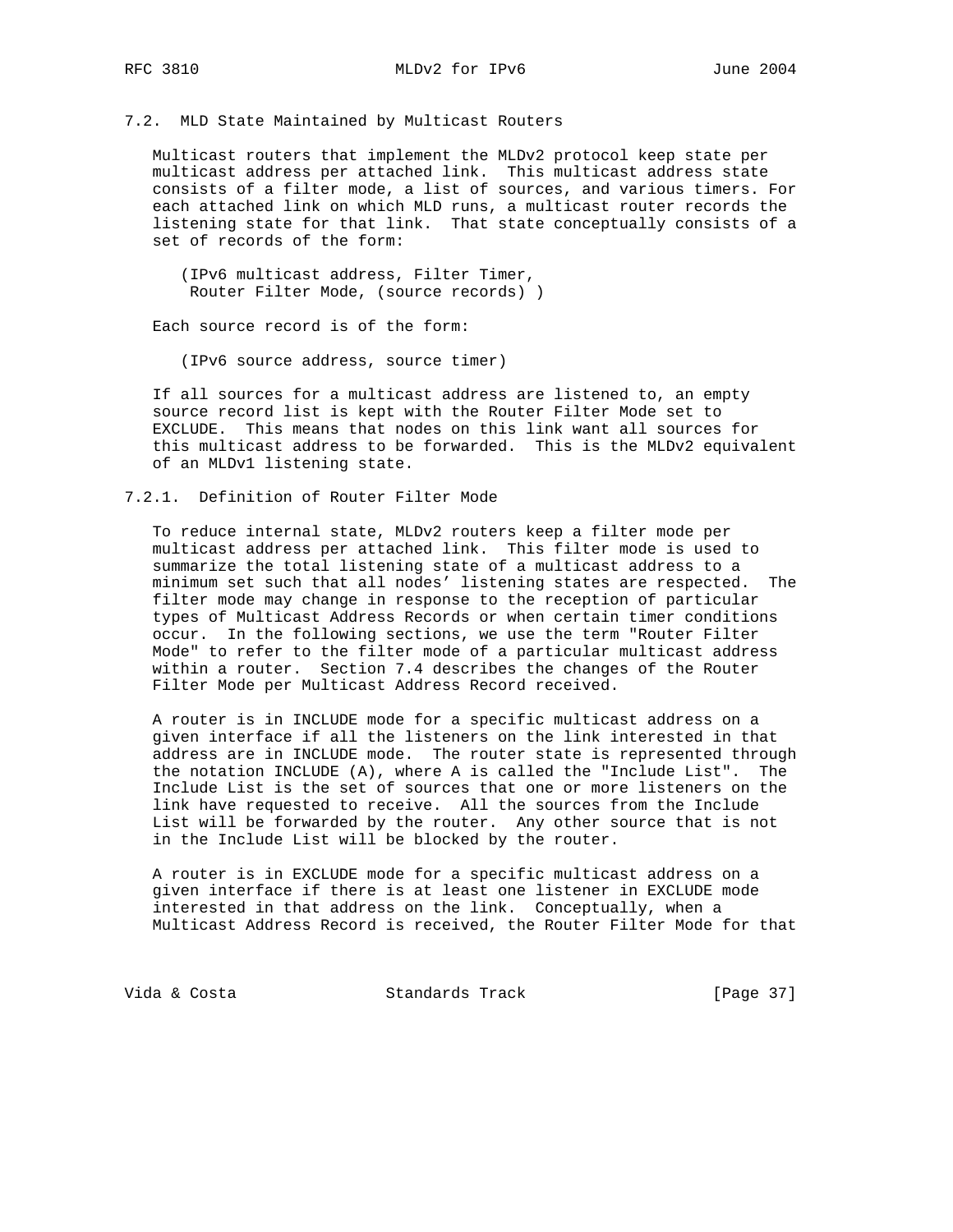multicast address is updated to cover all the requested sources using the least amount of state. As a rule, once a Multicast Address Record with a filter mode of EXCLUDE is received, the Router Filter Mode for that multicast address will be set to EXCLUDE. Nevertheless, if all nodes with a multicast address record having filter mode set to EXCLUDE cease reporting, it is desirable for the Router Filter Mode for that multicast address to transition back to INCLUDE mode. This transition occurs when the Filter Timer expires, and is explained in detail in section 7.5.

 When the router is in EXCLUDE mode, the router state is represented through the notation EXCLUDE  $(X, Y)$ , where X is called the "Requested List" and Y is called the "Exclude List". All sources, except those from the Exclude List, will be forwarded by the router. The Requested List has no effect on forwarding. Nevertheless, it has to be maintained for several reasons, as explained in section 7.2.3.

 The exact handling of both the INCLUDE and EXCLUDE mode router state, according to the received reports, is presented in details in Tables 7.4.1 and 7.4.2.

7.2.2. Definition of Filter Timers

 The Filter Timer is only used when the router is in EXCLUDE mode for a specific multicast address, and it represents the time for the Router Filter Mode of the multicast address to expire and switch to INCLUDE mode. A Filter Timer is a decrementing timer with a lower bound of zero. One Filter Timer exists per multicast address record. Filter Timers are updated according to the types of Multicast Address Records received.

 If a Filter Timer expires, with the Router Filter Mode for that multicast address being EXCLUDE, it means that there are no more listeners in EXCLUDE mode on the attached link. At this point, the router transitions to INCLUDE filter mode. Section 7.5 describes the actions taken when a Filter Timer expires while in EXCLUDE mode.

 The following table summarizes the role of the Filter Timer. Section 7.4 describes the details of setting the Filter Timer per type of Multicast Address Record received.

Vida & Costa Standards Track [Page 38]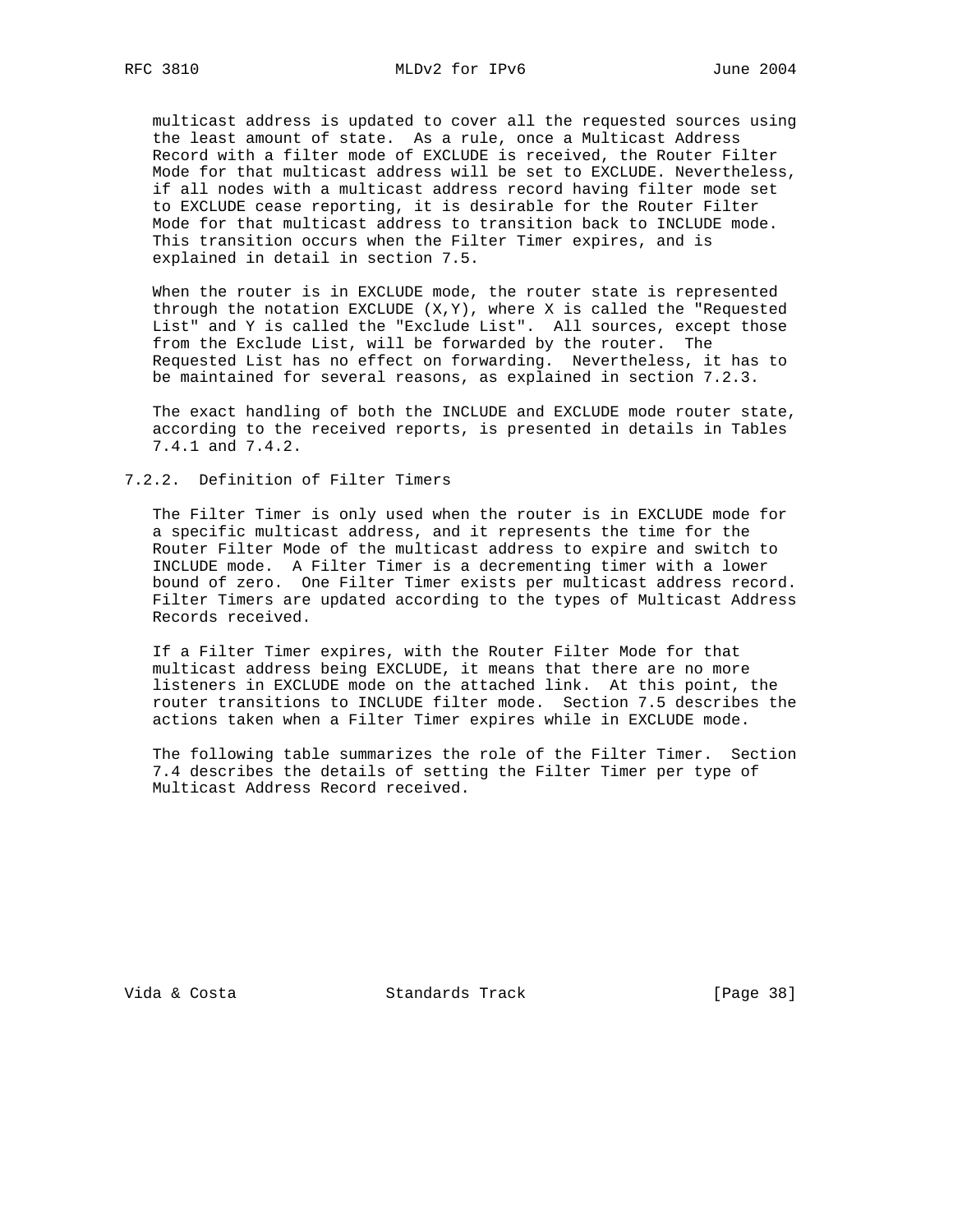| Router<br>Filter Mode | Filter<br>Timer Value | Actions/Comments                                                                                                                                                                                                                                                                                           |
|-----------------------|-----------------------|------------------------------------------------------------------------------------------------------------------------------------------------------------------------------------------------------------------------------------------------------------------------------------------------------------|
| INCLUDE               | Not Used              | All listeners in<br>INCLUDE mode.                                                                                                                                                                                                                                                                          |
| <b>EXCLUDE</b>        | Timer $> 0$           | At least one listener<br>in EXCLUDE mode.                                                                                                                                                                                                                                                                  |
| EXCLUDE               | Timer $== 0$          | No more listeners in<br>EXCLUDE mode for the<br>multicast address.<br>If the Requested List<br>is empty, delete<br>Multicast Address<br>Record. If not, switch<br>to INCLUDE filter mode;<br>the sources in the<br>Requested List are<br>moved to the Include<br>List, and the Exclude<br>List is deleted. |

## 7.2.3. Definition of Source Timers

 A Source Timer is a decrementing timer with a lower bound of zero. One Source Timer is kept per source record. Source timers are updated according to the type and filter mode of the Multicast Address Record received. Section 7.4 describes the setting of source timers per type of Multicast Address Records received.

 In the following, abbreviations are used for several variables (all of which are described in detail in section 9). The variable MALI stands for the Multicast Address Listening Interval, which is the time in which multicast address listening state will time out. The variable LLQT is the Last Listener Query Time, which is the total time the router should wait for a report, after the Querier has sent the first query. During this time, the Querier should send [Last Member Query Count]-1 retransmissions of the query. LLQT represents the "leave latency", or the difference between the transmission of a listener state change and the modification of the information passed to the routing protocol.

 If the router is in INCLUDE filter mode, a source can be added to the current Include List if a listener in INCLUDE mode sends a Current State or a State Change Report which includes that source. Each source from the Include List is associated with a source timer that

Vida & Costa Standards Track [Page 39]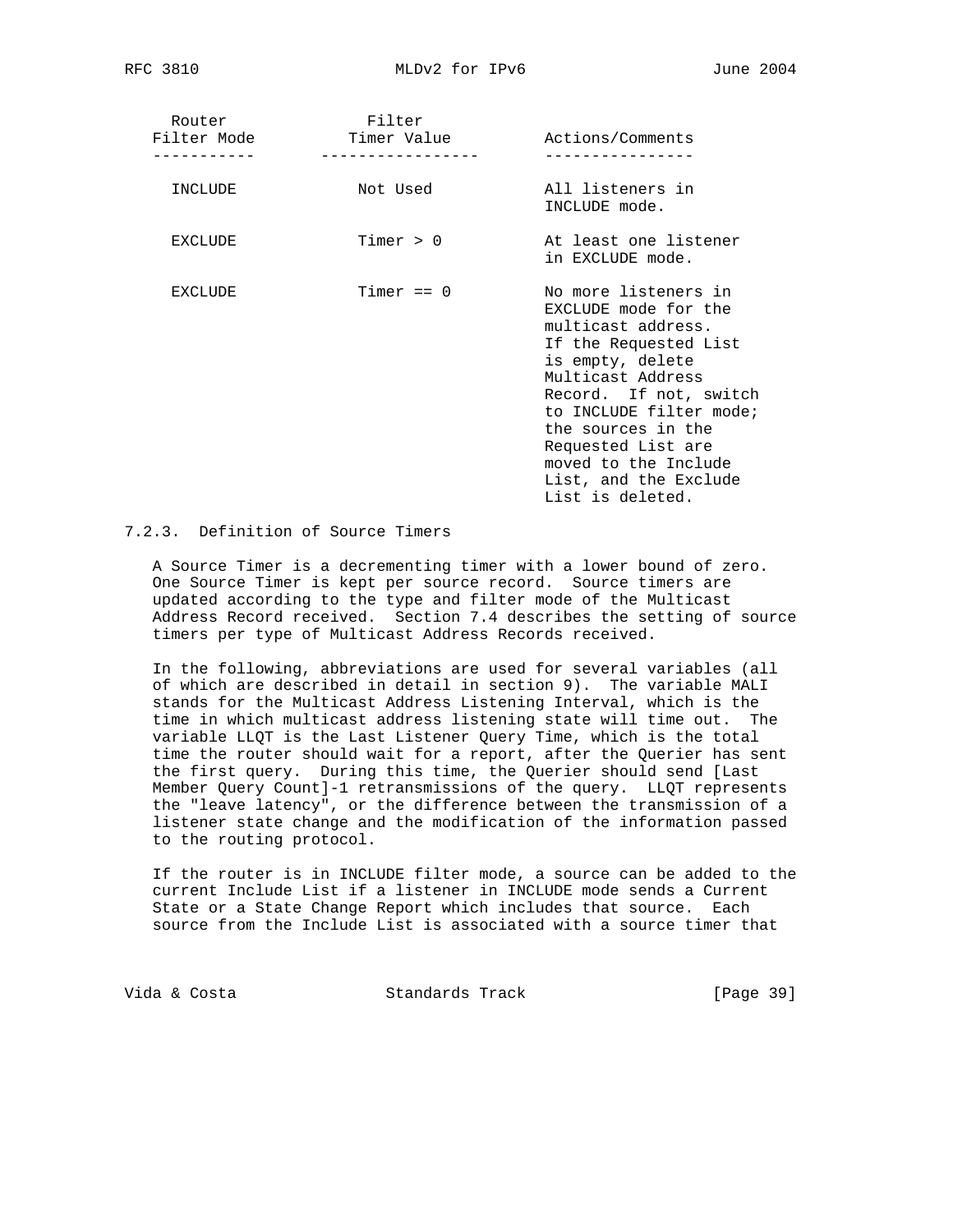is updated whenever a listener in INCLUDE mode sends a report that confirms its interest in that specific source. If the timer of a source from the Include List expires, the source is deleted from the Include List. If there are no more source records left, the multicast address record is deleted from the router.

 Besides this "soft leave" mechanism, there is also a "fast leave" scheme in MLDv2; it is also based on the use of source timers. When a node in INCLUDE mode expresses its desire to stop listening to a specific source, all the multicast routers on the link lower their timer for that source to a small interval of LLQT milliseconds. The Querier then sends then a Multicast Address and Source Specific Query, to verify whether there are other listeners for that source on the link, or not. If a corresponding report is received before the timer expires, all the multicast routers on the link update their source timer. If not, the source is deleted from the Include List. The handling of the Include List, according to the received reports, is detailed in Tables 7.4.1 and 7.4.2.

 Source timers are treated differently when the Router Filter Mode for a multicast address is EXCLUDE. For sources from the Requested List the source timers have running values; these sources are forwarded by the router. For sources from the Exclude List the source timers are set to zero; these sources are blocked by the router. If the timer of a source from the Requested List expires, the source is moved to the Exclude List. The router informs then the routing protocol that there is no longer a listener on the link interested in traffic from this source.

The router has to maintain the Requested List for two reasons:

 o To keep track of sources that listeners in INCLUDE mode listen to. This is necessary in order to assure a seamless transition of the router to INCLUDE mode, when there will be no listener in EXCLUDE mode left. This transition should not interrupt the flow of traffic to the listeners in INCLUDE mode still interested in that multicast address. Therefore, at the moment of the transition, the Requested List should represent the set of sources that nodes in INCLUDE mode have explicitly requested.

 When the router switches to INCLUDE mode, the sources in the Requested List are moved to the Include List, and the Exclude List is deleted. Before the switch, the Requested List can contain an inexact guess at the sources that listeners in INCLUDE mode listen to - might be too large or too small. These inexactitudes are due to the fact that the Requested List is also used for fast blocking purposes, as described below. If such a fast blocking is required, some sources may be deleted from the Requested List (as

Vida & Costa Standards Track [Page 40]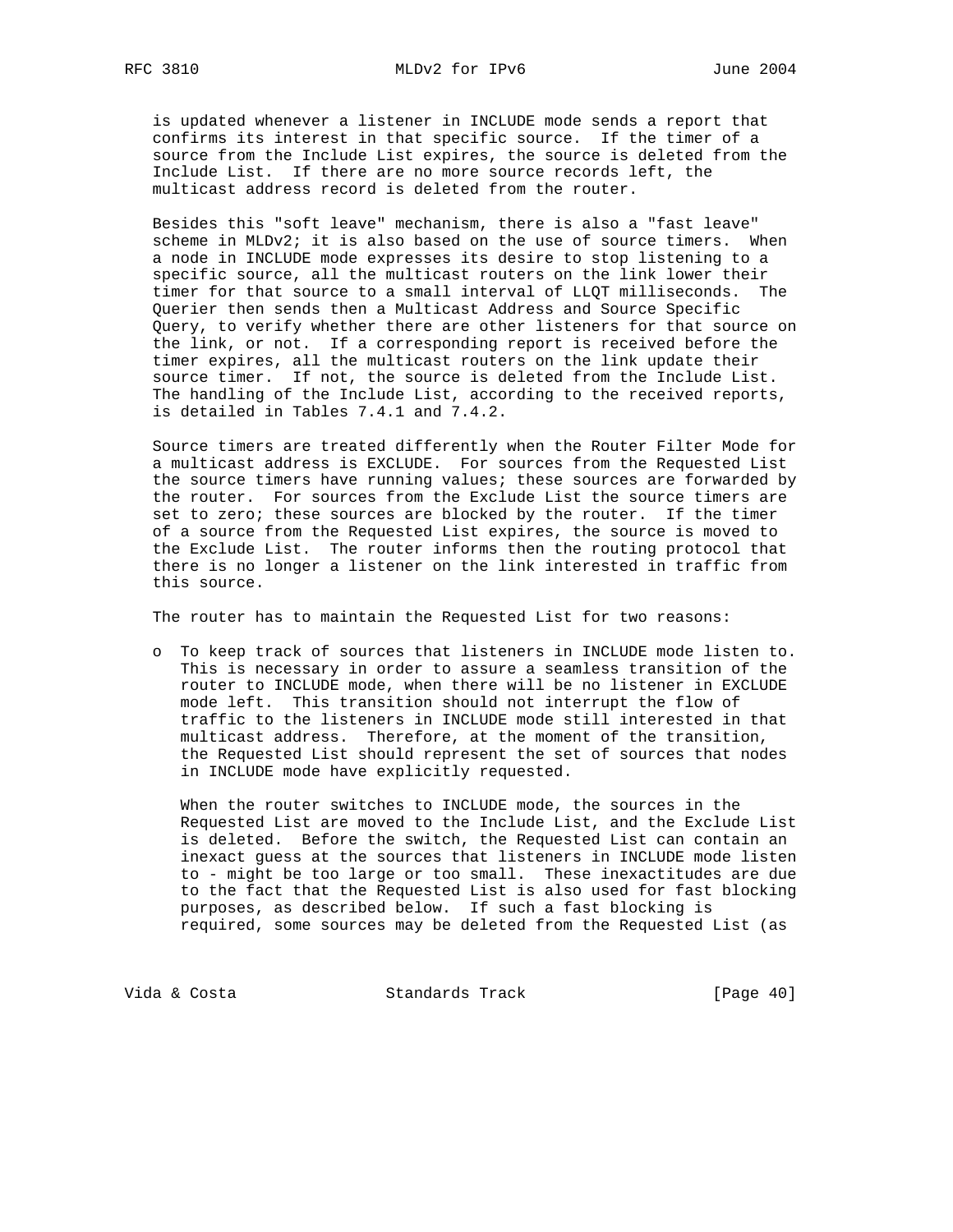shown in Tables 7.4.1 and 7.4.2) in order to reduce router state. Nevertheless, in each such case the Filter Timer is updated as well. Therefore, listeners in INCLUDE mode will have enough time, before an eventual switching, to reconfirm their interest in the eliminated source(s), and rebuild the Requested List accordingly. The protocol ensures that when a switch to INCLUDE mode occurs, the Requested List will be accurate. Details about the transition of the router to INCLUDE mode are presented in Appendix A3.

 o To allow a fast blocking of previously unblocked sources. If the router receives a report that contains such a request, the concerned sources are added to the Requested List. Their timers are set to a small interval of LLQT milliseconds, and a Multicast Address and Source Specific Query is sent by the Querier, to check whether there are nodes on the link still interested in those sources, or not. If no node confirms its interest in receiving a specific source, the timer of that source expires. Then, the source is moved from the Requested List to the Exclude List. From then on, the source will be blocked by the router.

 The handling of the EXCLUDE mode router state, according to the received reports, is detailed in Tables 7.4.1 and 7.4.2.

 When the Router Filter Mode for a multicast address is EXCLUDE, source records are only deleted when the Filter Timer expires, or when newly received Multicast Address Records modify the source record list of the router.

7.3. MLDv2 Source Specific Forwarding Rules

 When a multicast router receives a datagram from a source destined to a particular multicast address, a decision has to be made whether to forward the datagram on an attached link or not. The multicast routing protocol in use is in charge of this decision, and should use the MLDv2 information to ensure that all sources/multicast addresses that have listeners on a link are forwarded to that link. MLDv2 information does not override multicast routing information; for example, if the MLDv2 filter mode for a multicast address is EXCLUDE, a router may still forward packets for excluded sources to a transit link.

 To summarize, the following table describes the forwarding suggestions made by MLDv2 to the routing protocol for traffic originating from a source destined to a multicast address. It also summarizes the actions taken upon the expiration of a source timer based on the Router Filter Mode of the multicast address.

Vida & Costa Standards Track [Page 41]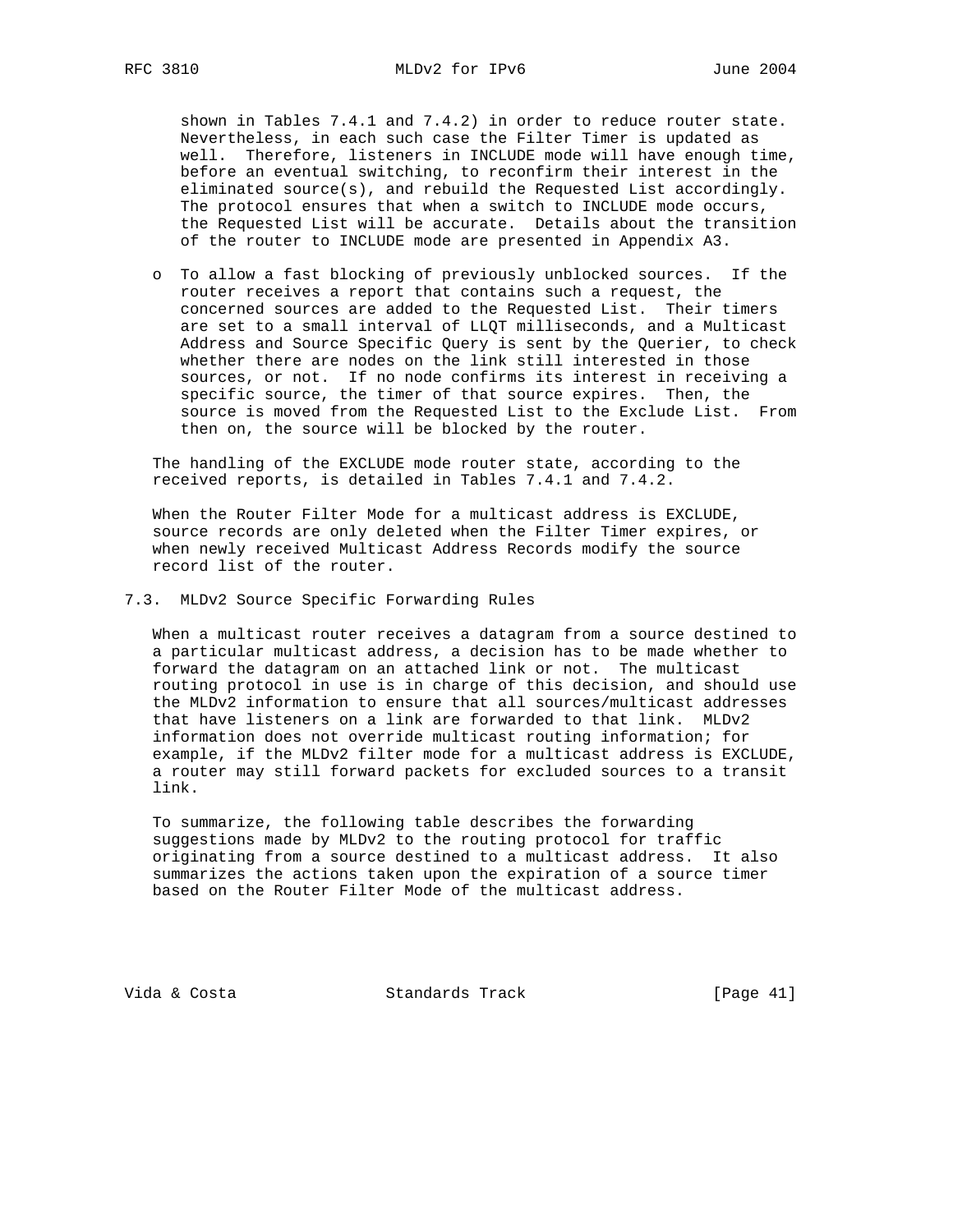| Router<br>Filter Mode | Source Timer Value | Action                                                                                                                                                       |
|-----------------------|--------------------|--------------------------------------------------------------------------------------------------------------------------------------------------------------|
| INCLUDE               | TIMER > 0          | Suggest to forward traffic<br>from source                                                                                                                    |
| INCLUDE               | $TIMER == 0$       | Suggest to stop forwarding<br>traffic from source and<br>remove source record. If<br>there are no more source<br>records, delete multicast<br>address record |
| EXCLUDE               | TIMER > 0          | Suggest to forward traffic<br>from source                                                                                                                    |
| EXCLUDE               | $TIMER == 0$       | Suggest to not forward<br>traffic from source. Move<br>the source from the<br>Requested List to the<br>Exclude List (DO NOT remove<br>source record)         |
| EXCLUDE               | No Source Element  | Suggest to forward traffic                                                                                                                                   |

#### 7.4. Action on Reception of Reports

from all sources

 Upon reception of an MLD message that contains a Report, the router checks if the source address of the message is a valid link-local address, if the Hop Limit is set to 1, and if the Router Alert option is present in the Hop-By-Hop Options header of the IPv6 packet. If any of these checks fails, the packet is dropped. If the validity of the MLD message is verified, the router starts to process the Report.

## 7.4.1. Reception of Current State Records

 When receiving Current State Records, a router updates both its Filter Timer and its source timers. In some circumstances, the reception of a type of multicast address record will cause the Router Filter Mode for that multicast address to change. The table below describes the actions, with respect to state and timers, that occur to a router's state upon reception of Current State Records.

Vida & Costa Standards Track [Page 42]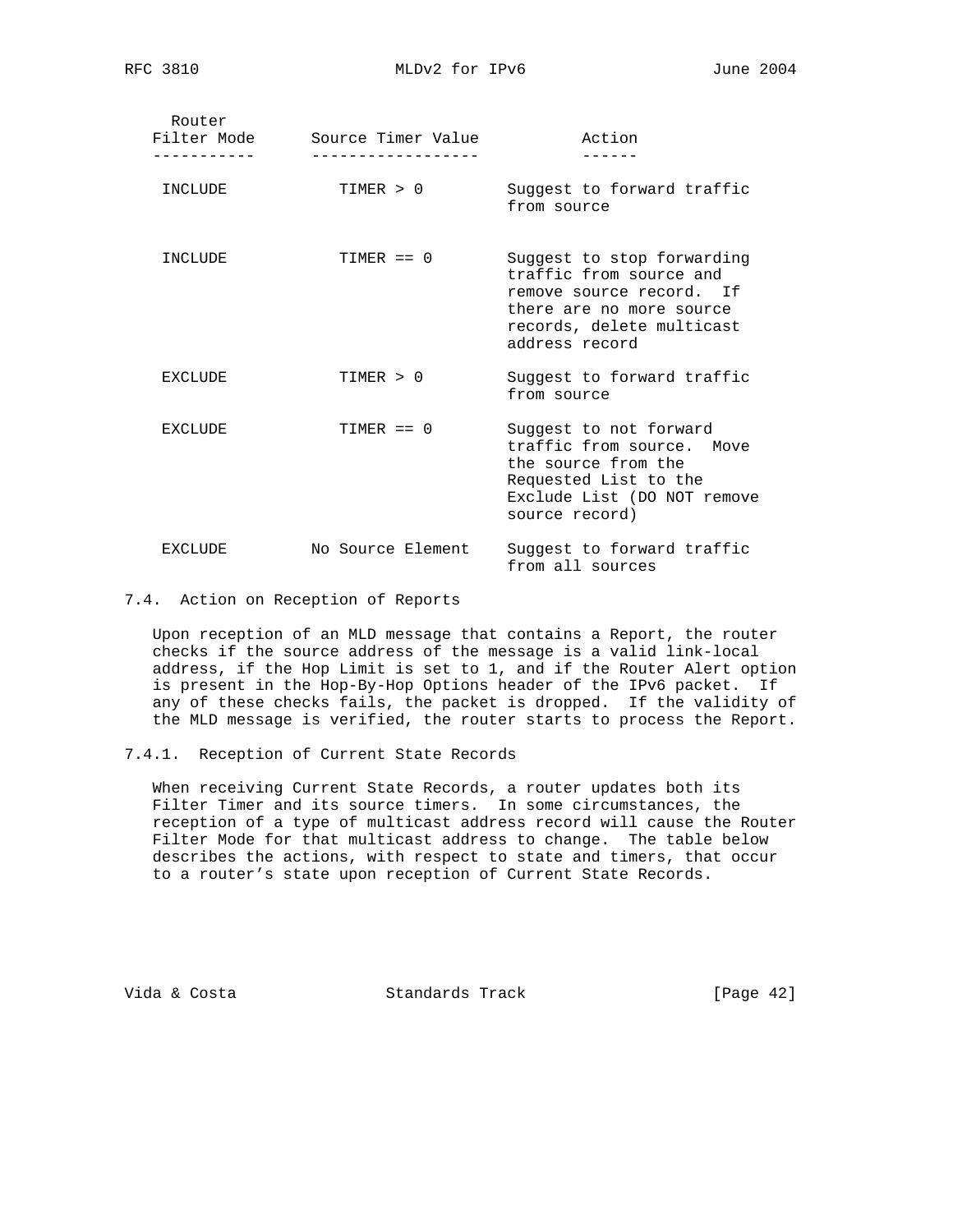If the router is in INCLUDE filter mode for a multicast address, we will use the notation INCLUDE (A), where A denotes the associated Include List. If the router is in EXCLUDE filter mode for a multicast address, we will use the notation EXCLUDE (X,Y), where X and Y denote the associated Requested List and Exclude List respectively.

 Within the "Actions" section of the router state tables, we use the notation  $'(A)=J'$ , which means that the set A of source records should have their source timers set to value J. 'Delete (A)' means that the set A of source records should be deleted. 'Filter Timer = J' means that the Filter Timer for the multicast address should be set to value J.

| Router State  |           | Report Received New Router State     | Actions                                             |
|---------------|-----------|--------------------------------------|-----------------------------------------------------|
| INCLUDE (A)   | IS IN (B) | INCLUDE (A+B)                        | $(B) = MALI$                                        |
| INCLUDE (A)   | IS EX (B) | EXCLUDE $(A*B, B-A) (B-A)=0$         | Delete (A-B)<br>Filter Timer=MALI                   |
| EXCLUDE (X.Y) | IS IN (A) | EXCLUDE $(X+A, Y-A) (A) = MALI$      |                                                     |
| EXCLUDE (X,Y) | IS EX (A) | EXCLUDE $(A-Y, Y^*A) (A-X-Y) = MALI$ | Delete $(X-A)$<br>Delete (Y-A)<br>Filter Timer=MALI |

7.4.2. Reception of Filter Mode Change and Source List Change Records

 When a change in the global state of a multicast address occurs in a node, the node sends either a Source List Change Record or a Filter Mode Change Record for that multicast address. As with Current State Records, routers must act upon these records and possibly change their own state to reflect the new listening state of the link.

 The Querier must query sources or multicast addresses that are requested to be no longer forwarded. When a router queries or receives a query for a specific set of sources, it lowers its source timers for those sources to a small interval of Last Listener Query Time milliseconds. If multicast address records are received in response to the queries which express interest in listening the queried sources, the corresponding timers are updated.

Vida & Costa Standards Track [Page 43]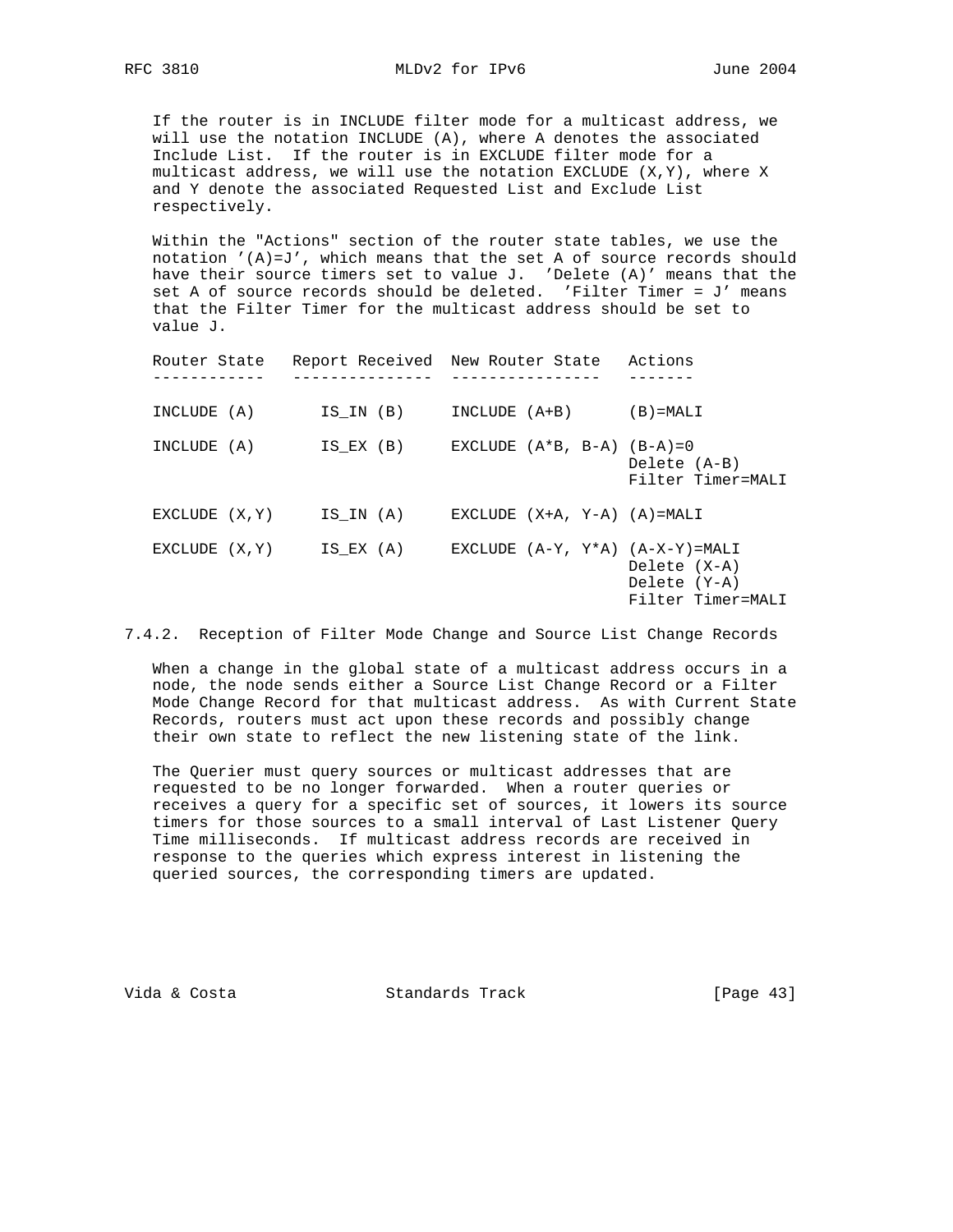Multicast Address Specific queries can also be used in order to enable a fast transition of a router from EXCLUDE to INCLUDE mode, in case a received Multicast Address Record motivates this action. The Filter Timer for that multicast address is lowered to a small interval of Last Listener Query Time milliseconds. If any multicast address records that express EXCLUDE mode interest in the multicast address are received within this interval, the Filter Timer is updated and the suggestion to the routing protocol to forward the multicast address stands without any interruption. If not, the router will switch to INCLUDE filter mode for that multicast address.

 During the query period (i.e., Last Listener Query Time milliseconds) the MLD component in the router continues to suggest to the routing protocol to forward traffic from the multicast addresses or sources that are queried. It is not until after Last Listener Query Time milliseconds without receiving a record that expresses interest in the queried multicast address or sources that the router may prune the multicast address or sources from the link.

 The following table describes the changes in multicast address state and the action(s) taken when receiving either Filter Mode Change or Source List Change Records. This table also describes the queries which are sent by the Querier when a particular report is received.

 We use the following notation for describing the queries that are sent. We use the notation 'Q(MA)' to describe a Multicast Address Specific Query to the MA multicast address. We use the notation 'Q(MA,A)' to describe a Multicast Address and Source Specific Query to the MA multicast address with source list A. If source list A is null as a result of the action (e.g. A\*B), then no query is sent as a result of the operation.

 In order to maintain protocol robustness, queries defined in the Actions column of the table below need to be transmitted [Last Listener Query Count] times, once every [Last Listener Query Interval] period.

 If while scheduling new queries, there are already pending queries to be retransmitted for the same multicast address, the new and pending queries have to be merged. In addition, received host reports for a multicast address with pending queries may affect the contents of those queries. Section 7.6.3. describes the process of building and maintaining the state of pending queries.

Vida & Costa Standards Track [Page 44]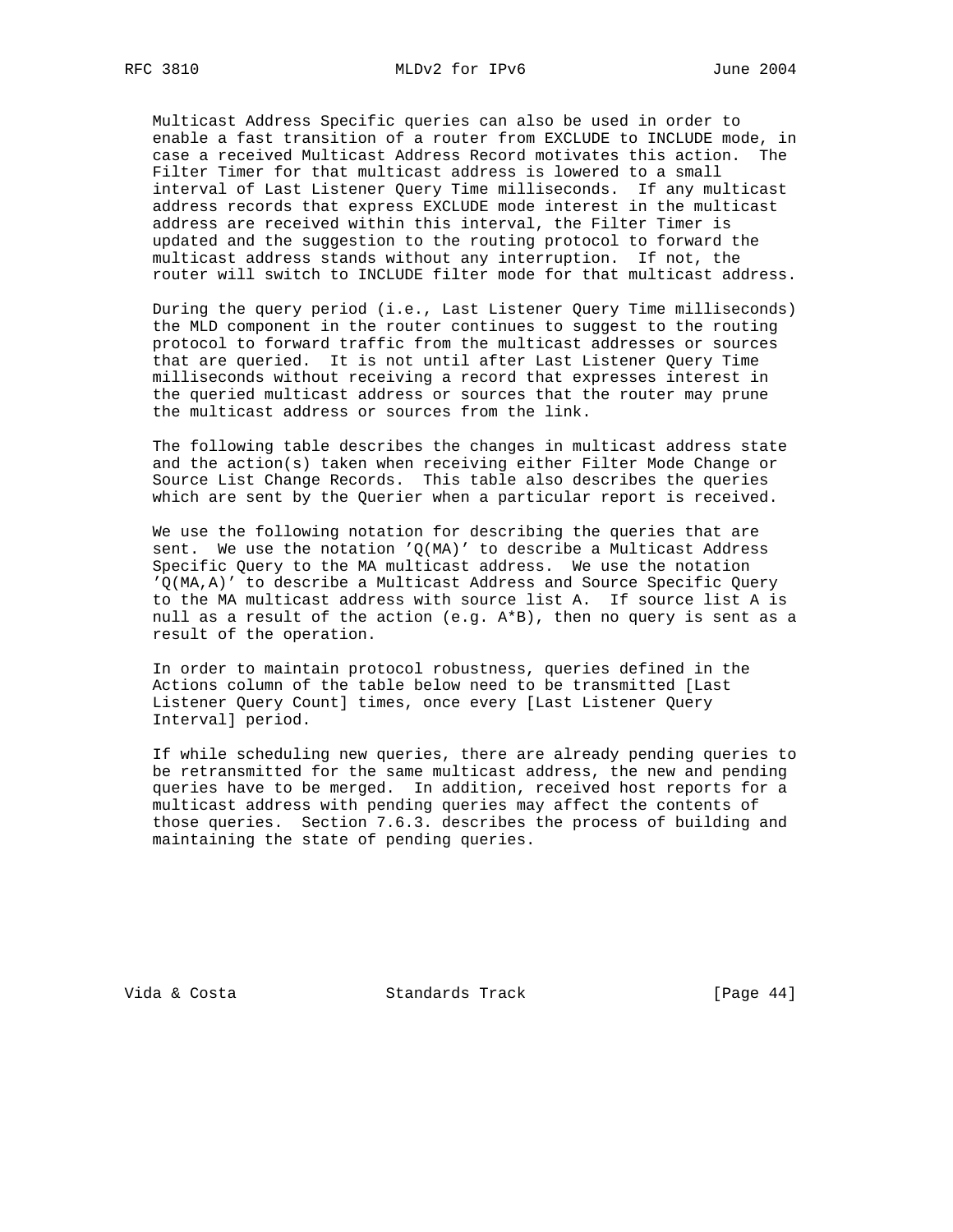|  |  |                                   | Router State Report Received New Router State Actions         | $- - - - - - - -$                                                                                                                                        |
|--|--|-----------------------------------|---------------------------------------------------------------|----------------------------------------------------------------------------------------------------------------------------------------------------------|
|  |  |                                   | $INCLUDE (A) ALLOW (B) INCLUDE (A+B) (B) = MALI$              |                                                                                                                                                          |
|  |  | INCLUDE (A) BLOCK (B) INCLUDE (A) |                                                               | Send $O(MA, A*B)$                                                                                                                                        |
|  |  |                                   | INCLUDE (A) $TO\_EX (B)$ EXCLUDE $(A*B, B-A)$ $(B-A)=0$       | Delete (A-B)<br>Send $O(MA, A*B)$<br>Filter Timer=MALI                                                                                                   |
|  |  |                                   | INCLUDE (A) TO_IN (B) INCLUDE (A+B)                           | (B)=MALI<br>Send $Q(MA, A-B)$                                                                                                                            |
|  |  |                                   | EXCLUDE $(X,Y)$ ALLOW $(A)$ EXCLUDE $(X+A, Y-A)$ $(A)$ =MALI  |                                                                                                                                                          |
|  |  |                                   | EXCLUDE $(X,Y)$ BLOCK $(A)$ EXCLUDE $(X+(A-Y),Y)$ $(A-X-Y) =$ | Filter Timer<br>Send $Q(MA, A-Y)$                                                                                                                        |
|  |  |                                   |                                                               | EXCLUDE $(X, Y)$ TO EX $(A)$ EXCLUDE $(A-Y, Y^*A)$ $(A-X-Y)$ =<br>Filter Timer<br>Delete (X-A)<br>Delete (Y-A)<br>Send $O(MA, A-Y)$<br>Filter Timer=MALI |
|  |  |                                   | EXCLUDE $(X,Y)$ TO_IN $(A)$ EXCLUDE $(X+A, Y-A)$ $(A)=MALI$   | Send $O(MA, X-A)$<br>Send O(MA)                                                                                                                          |

### 7.5. Switching Router Filter Modes

 The Filter Timer is used as a mechanism for transitioning the Router Filter Mode from EXCLUDE to INCLUDE.

 When a Filter Timer expires with a Router Filter Mode of EXCLUDE, a router assumes that there are no nodes with a \*filter mode\* of EXCLUDE present on the attached link. Thus, the router transitions to INCLUDE filter mode for the multicast address.

 A router uses the sources from the Requested List as its state for the switch to a filter mode of INCLUDE. Sources from the Requested List are moved in the Include List, while sources from the Exclude List are deleted. For example, if a router's state for a multicast address is  $EXCLUDE(X, Y)$  and the Filter Timer expires for that

Vida & Costa Standards Track [Page 45]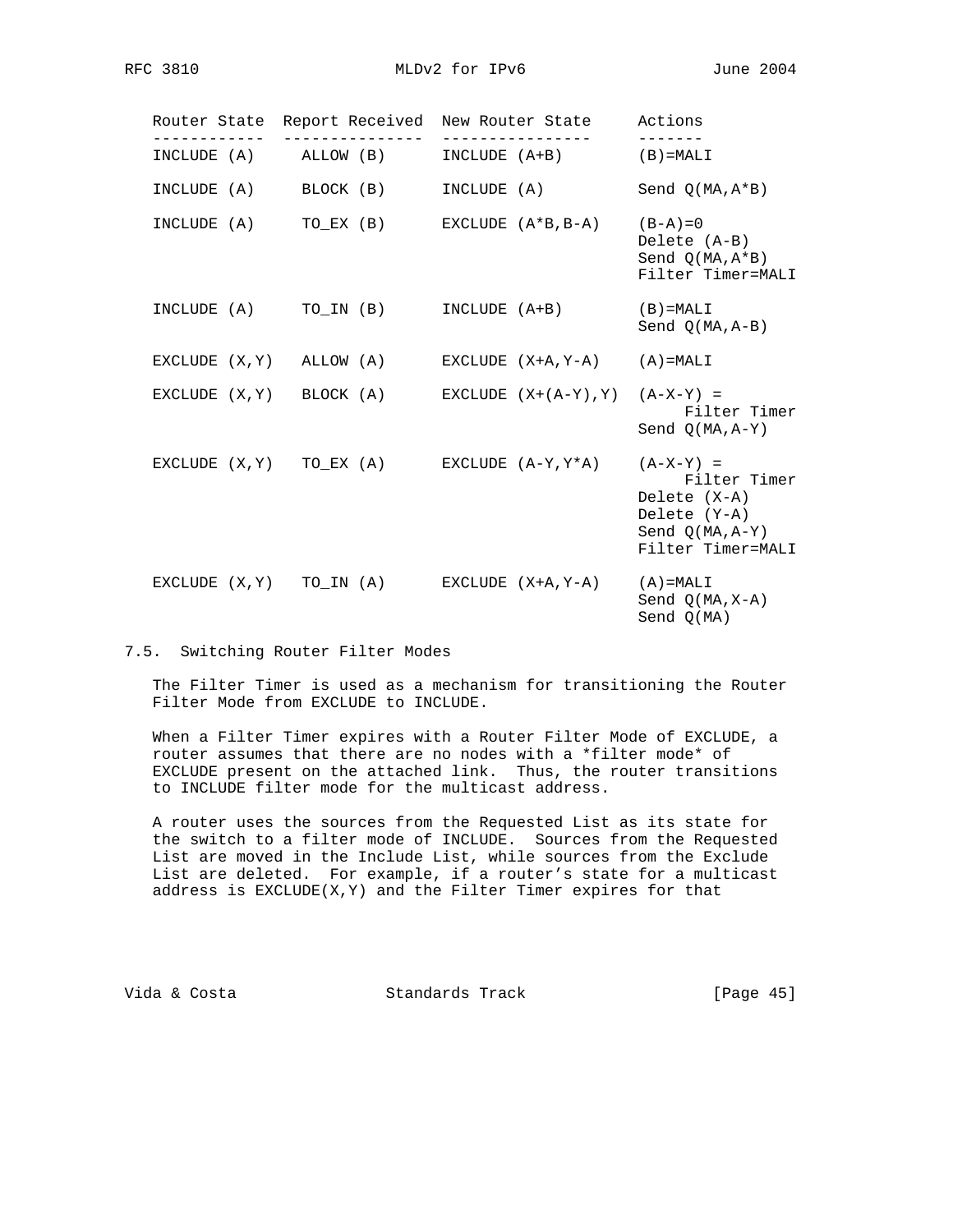multicast address, the router switches to filter mode of INCLUDE with state  $INCUUE(X)$ . If at the moment of the switch the Requested List (X) is empty, the multicast address record is deleted from the router.

7.6. Action on Reception of Queries

 Upon reception of an MLD message that contains a Query, the router checks if the source address of the message is a valid link-local address, if the Hop Limit is set to 1, and if the Router Alert option is present in the Hop-By-Hop Options header of the IPv6 packet. If any of these checks fails, the packet is dropped.

 If the validity of the MLD message is verified, the router starts to process the Query.

7.6.1. Timer Updates

 MLDv2 uses the Suppress Router-Side Processing flag to ensure robustness, as explained in section 2.1. When a router sends or receives a query with a clear Suppress Router-Side Processing flag, it must update its timers to reflect the correct timeout values for the multicast address or sources being queried. The following table describes the timer actions when sending or receiving a Multicast Address Specific or Multicast Address and Source Specific Query with the Suppress Router-Side Processing flag not set.

| Ouerv    | Action                                             |
|----------|----------------------------------------------------|
|          |                                                    |
| O(MA, A) | Source Timers for sources in A are lowered to LLOT |
| O(MA)    | Filter Timer is lowered to LLOT                    |

 When a router sends or receives a query with the Suppress Router-Side Processing flag set, it will not update its timers.

#### 7.6.2. Querier Election

 MLDv2 elects a single router per subnet to be in Querier state; all the other routers on the subnet should be in Non-Querier state. MLDv2 uses the same querier election mechanism as MLDv1, namely the IPv6 address. When a router starts operating on a subnet, by default it considers itself as being the Querier. Thus, it sends several General Queries separated by a small time interval (see sections 9.6 and 9.7 for details).

When a router receives a query with a lower IPv6 address than its own, it sets the Other Querier Present timer to Other Querier Present Timeout; if it was previously in Querier state, it switches to Non-

Vida & Costa Standards Track [Page 46]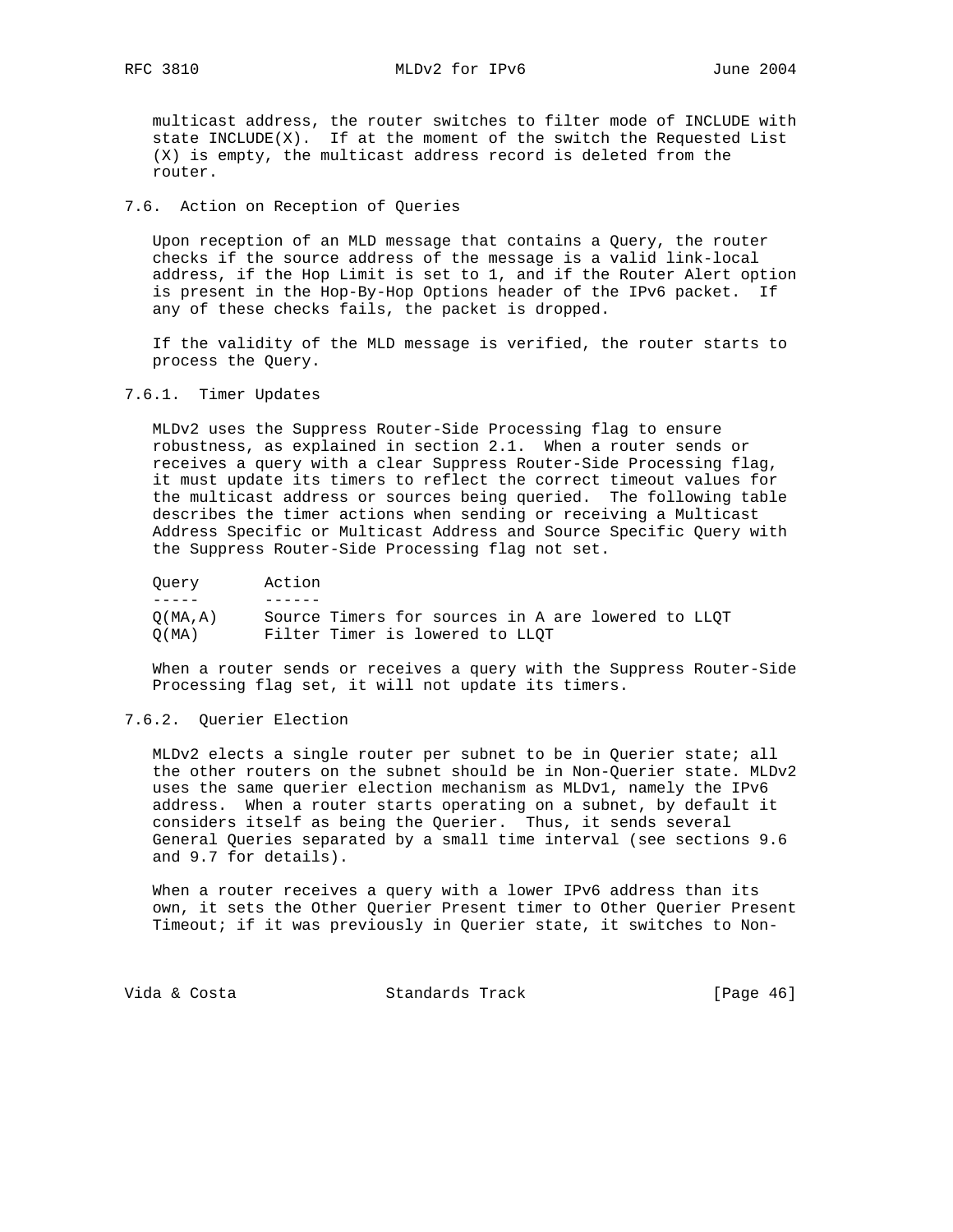Querier state and ceases to send queries on the link. After the Other Querier Present timer expires, it should re-enter the Querier state and begin sending General Queries.

 All MLDv2 queries MUST be sent with the FE80::/64 link-local source address prefix. Therefore, for the purpose of MLDv2 querier election, an IPv6 address A is considered to be lower than an IPv6 address B if the interface ID represented by the last 64 bits of address A, in big-endian bit order, is lower than the interface ID represented by the last 64 bits of address B.

- 7.6.3. Building and Sending Specific Queries
- 7.6.3.1. Building and Sending Multicast Address Specific Queries

When a table action "Send  $Q(MA)$ " is encountered, the Filter Timer must be lowered to LLQT. The Querier must then immediately send a Multicast Address Specific query as well as schedule [Last Listener Query Count - 1] query retransmissions to be sent every [Last Listener Query Interval], over [Last Listener Query Time].

 When transmitting a Multicast Address Specific Query, if the Filter Timer is larger than LLQT, the "Suppress Router-Side Processing" bit is set in the query message.

7.6.3.2. Building and Sending Multicast Address and Source Specific Queries

When a table action "Send  $Q(MA, X)$ " is encountered by the Querier in the table in section 7.4.2, the following actions must be performed for each of the sources in X that send to multicast address MA, with source timer larger than LLQT:

- o Lower source timer to LLQT;
- o Add the sources to the Retransmission List;
- o Set the Source Retransmission Counter for each source to [Last Listener Query Count].

 The Querier must then immediately send a Multicast Address and Source Specific Query as well as schedule [Last Listener Query Count -1] query retransmissions to be sent every [Last Listener Query Interval], over [Last Listener Query Time]. The contents of these queries are calculated as follows.

Vida & Costa Standards Track [Page 47]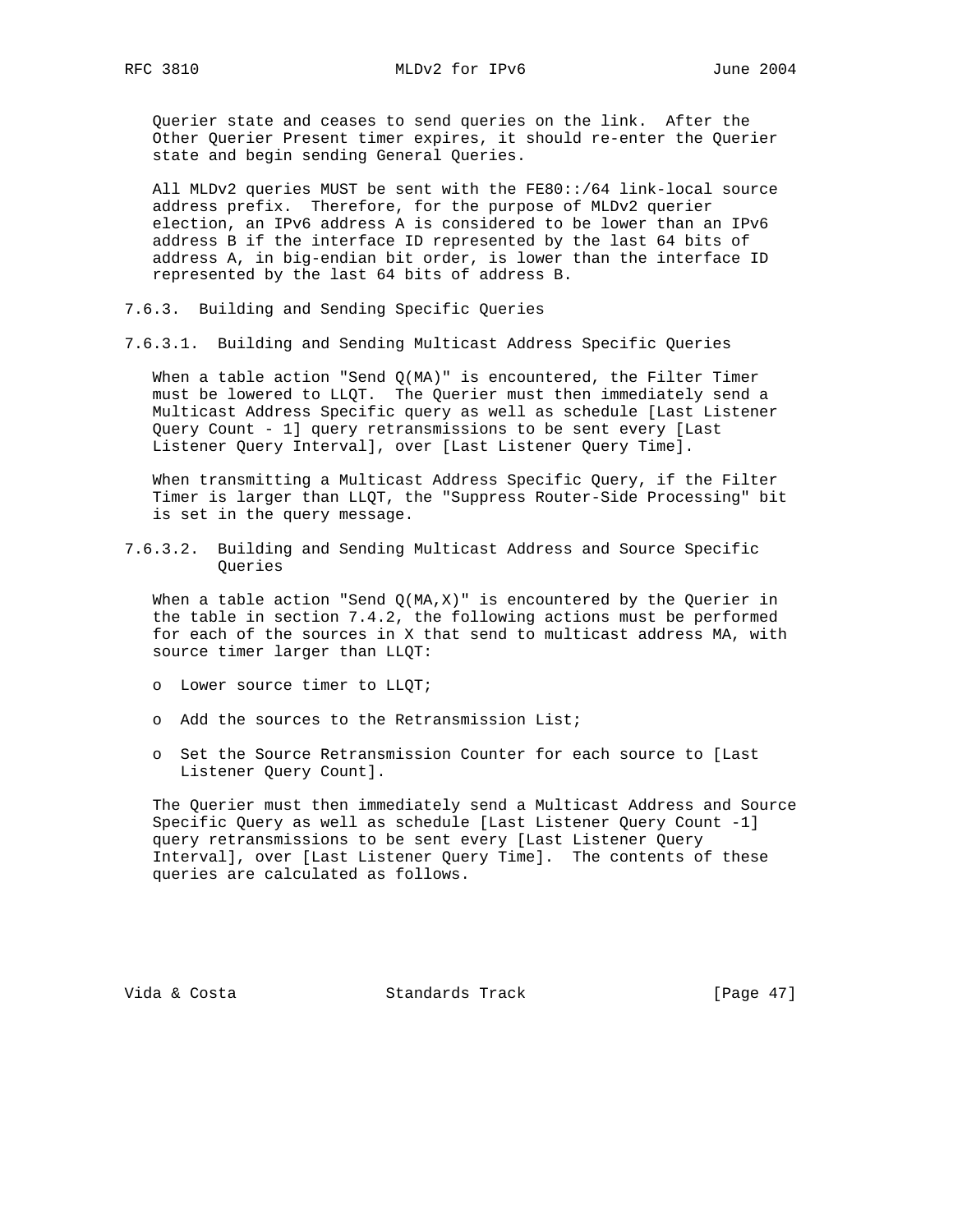When building a Multicast Address and Source Specific Query for a multicast address MA, two separate query messages are sent for the multicast address. The first one has the "Suppress Router-Side Processing" bit set and contains all the sources with retransmission state (i.e., sources from the Retransmission List of that multicast address), and timers greater than LLQT. The second has the "Suppress Router-Side Processing" bit clear and contains all the sources with retransmission state and timers lower or equal to LLQT. If either of the two calculated messages does not contain any sources, then its transmission is suppressed.

 Note: If a Multicast Address Specific query is scheduled to be transmitted at the same time as a Multicast Address and Source specific query for the same multicast address, then transmission of the Multicast Address and Source Specific message with the "Suppress Router-Side Processing" bit set may be suppressed.

8. Interoperation with MLDv1

 MLD version 2 hosts and routers interoperate with hosts and routers that have not yet been upgraded to MLDv2. This compatibility is maintained by hosts and routers taking appropriate actions depending on the versions of MLD operating on hosts and routers within a network.

8.1. Query Version Distinctions

 The MLD version of a Multicast Listener Query message is determined as follows:

MLDv1 Query: length = 24 octets

MLDv2 Query: length >= 28 octets

 Query messages that do not match any of the above conditions (e.g., a Query of length 26 octets) MUST be silently ignored.

#### 8.2. Multicast Address Listener Behavior

#### 8.2.1. In the Presence of MLDv1 Routers

 In order to be compatible with MLDv1 routers, MLDv2 hosts MUST operate in version 1 compatibility mode. MLDv2 hosts MUST keep state per local interface regarding the compatibility mode of each attached link. A host's compatibility mode is determined from the Host Compatibility Mode variable which can be in one of the two states: MLDv1 or MLDv2.

Vida & Costa Standards Track [Page 48]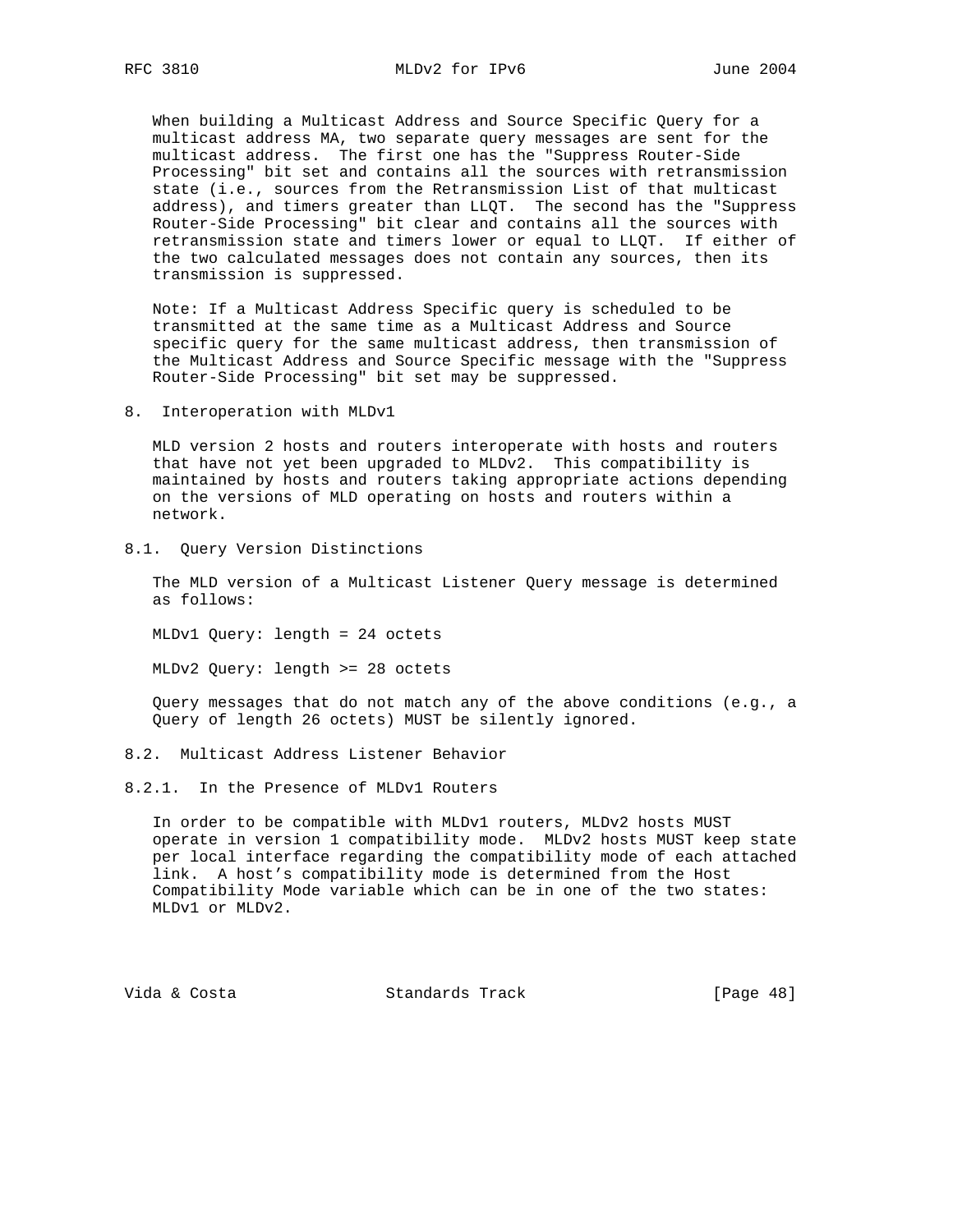The Host Compatibility Mode of an interface is set to MLDv1 whenever an MLDv1 Multicast Address Listener Query is received on that interface. At the same time, the Older Version Querier Present timer for the interface is set to Older Version Querier Present Timeout seconds. The timer is re-set whenever a new MLDv1 Query is received on that interface. If the Older Version Querier Present timer expires, the host switches back to Host Compatibility Mode of MLDv2.

 When Host Compatibility Mode is MLDv2, a host acts using the MLDv2 protocol on that interface. When Host Compatibility Mode is MLDv1, a host acts in MLDv1 compatibility mode, using only the MLDv1 protocol, on that interface.

 An MLDv1 Querier will send General Queries with the Maximum Response Code set to the desired Maximum Response Delay, i.e., the full range of this field is linear and the exponential algorithm described in section 5.1.3. is not used.

 Whenever a host changes its compatibility mode, it cancels all its pending responses and retransmission timers.

8.2.2. In the Presence of MLDv1 Multicast Address Listeners

 An MLDv2 host may be placed on a link where there are MLDv1 hosts. A host MAY allow its MLDv2 Multicast Listener Report to be suppressed by a Version 1 Multicast Listener Report.

- 8.3. Multicast Router Behavior
- 8.3.1. In the Presence of MLDv1 Routers

 MLDv2 routers may be placed on a network where there is at least one MLDv1 router. The following requirements apply:

 o If an MLDv1 router is present on the link, the Querier MUST use the lowest version of MLD present on the network. This must be administratively assured. Routers that desire to be compatible with MLDv1 MUST have a configuration option to act in MLDv1 mode; if an MLDv1 router is present on the link, the system administrator must explicitly configure all MLDv2 routers to act in MLDv1 mode. When in MLDv1 mode, the Querier MUST send periodic General Queries truncated at the Multicast Address field (i.e., 24 bytes long), and SHOULD also warn about receiving an MLDv2 Query (such warnings must be rate-limited). The Querier MUST also fill in the Maximum Response Delay in the Maximum Response Code field, i.e., the exponential algorithm described in section 5.1.3. is not used.

Vida & Costa Standards Track [Page 49]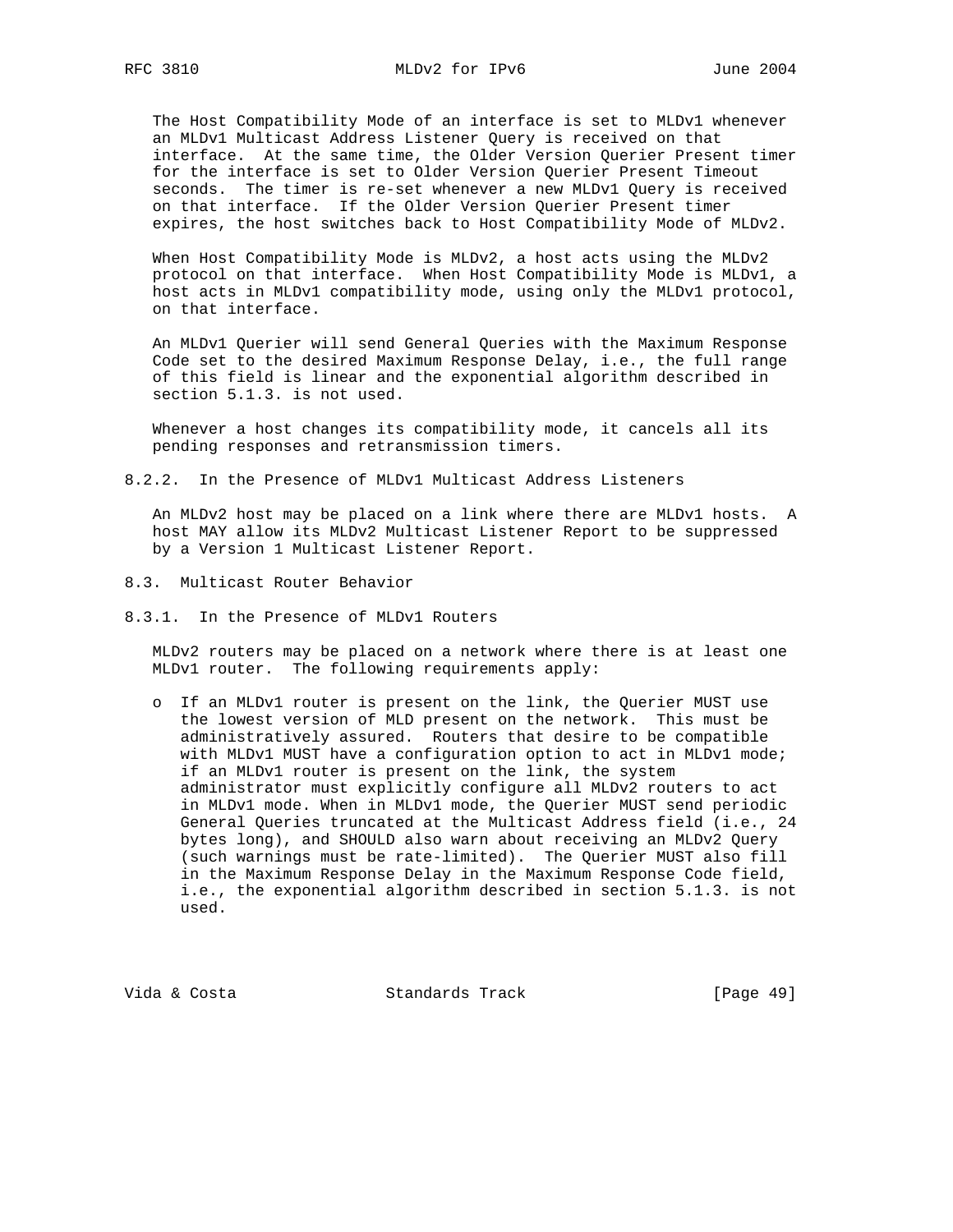- o If a router is not explicitly configured to use MLDv1 and receives an MLDv1 General Query, it SHOULD log a warning. These warnings MUST be rate-limited.
- 8.3.2. In the Presence of MLDv1 Multicast Address Listeners

 MLDv2 routers may be placed on a network where there are hosts that have not yet been upgraded to MLDv2. In order to be compatible with MLDv1 hosts, MLDv2 routers MUST operate in version 1 compatibility mode. MLDv2 routers keep a compatibility mode per multicast address record. The compatibility mode of a multicast address is determined from the Multicast Address Compatibility Mode variable, which can be in one of the two following states: MLDv1 or MLDv2.

 The Multicast Address Compatibility Mode of a multicast address record is set to MLDv1 whenever an MLDv1 Multicast Listener Report is received for that multicast address. At the same time, the Older Version Host Present timer for the multicast address is set to Older Version Host Present Timeout seconds. The timer is re-set whenever a new MLDv1 Report is received for that multicast address. If the Older Version Host Present timer expires, the router switches back to Multicast Address Compatibility Mode of MLDv2 for that multicast address.

 Note that when a router switches back to MLDv2 Multicast Address Compatibility Mode for a multicast address, it takes some time to regain source-specific state information. Source-specific information will be learned during the next General Query, but sources that should be blocked will not be blocked until [Multicast Address Listening Interval] after that.

 When Multicast Address Compatibility Mode is MLDv2, a router acts using the MLDv2 protocol for that multicast address. When Multicast Address Compatibility Mode is MLDv1, a router internally translates the following MLDv1 messages for that multicast address to their MLDv2 equivalents:

| MLDv1 Message | MLDv2 Equivalent     |
|---------------|----------------------|
|               |                      |
| Report        | $IS$ $EX$ ( $\{\}$ ) |
| Done          | $TO_IN($ {} $)$      |

 MLDv2 BLOCK messages are ignored, as are source-lists in TO\_EX() messages (i.e., any TO\_EX() message is treated as TO\_EX( {} )). On the other hand, the Querier continues to send MLDv2 queries, regardless of its Multicast Address Compatibility Mode.

Vida & Costa Standards Track [Page 50]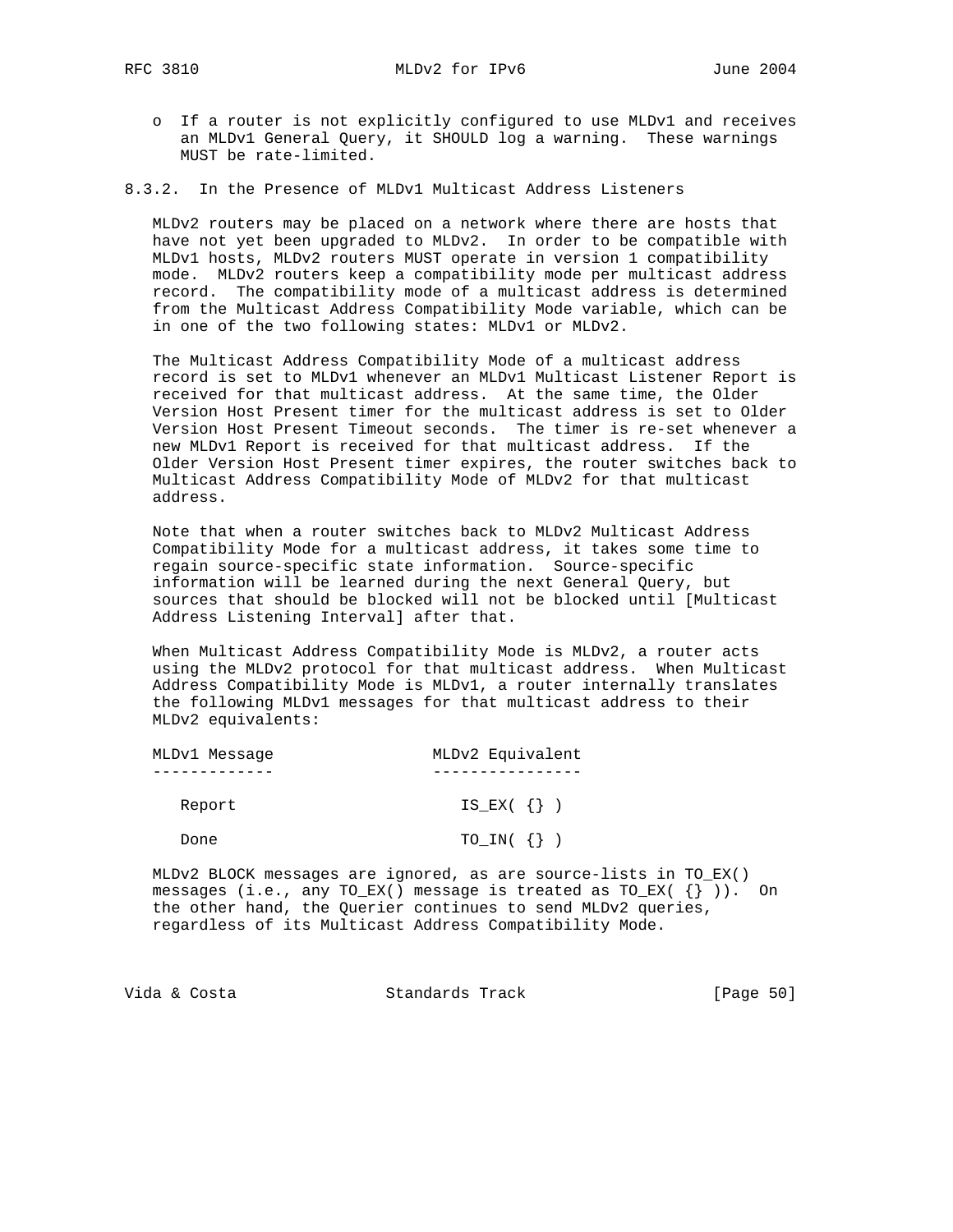9. List of Timers, Counters, and their Default Values

 Most of these timers are configurable. If non-default settings are used, they MUST be consistent among all nodes on a single link. Note that parentheses are used to group expressions to make the algebra clear.

9.1. Robustness Variable

 The Robustness Variable allows tuning for the expected packet loss on a link. If a link is expected to be lossy, the value of the Robustness Variable may be increased. MLD is robust to [Robustness Variable] - 1 packet losses. The value of the Robustness Variable MUST NOT be zero, and SHOULD NOT be one. Default value: 2.

9.2. Query Interval

 The Query Interval variable denotes the interval between General Queries sent by the Querier. Default value: 125 seconds.

 By varying the [Query Interval], an administrator may tune the number of MLD messages on the link; larger values cause MLD Queries to be sent less often.

9.3. Query Response Interval

 The Maximum Response Delay used to calculate the Maximum Response Code inserted into the periodic General Queries. Default value: 10000 (10 seconds)

 By varying the [Query Response Interval], an administrator may tune the burstiness of MLD messages on the link; larger values make the traffic less bursty, as host responses are spread out over a larger interval. The number of seconds represented by the [Query Response Interval] must be less than the [Query Interval].

9.4. Multicast Address Listening Interval

 The Multicast Address Listening Interval (MALI) is the amount of time that must pass before a multicast router decides there are no more listeners of a multicast address or a particular source on a link. This value MUST be ([Robustness Variable] times [Query Interval]) plus [Query Response Interval].

Vida & Costa Standards Track [Page 51]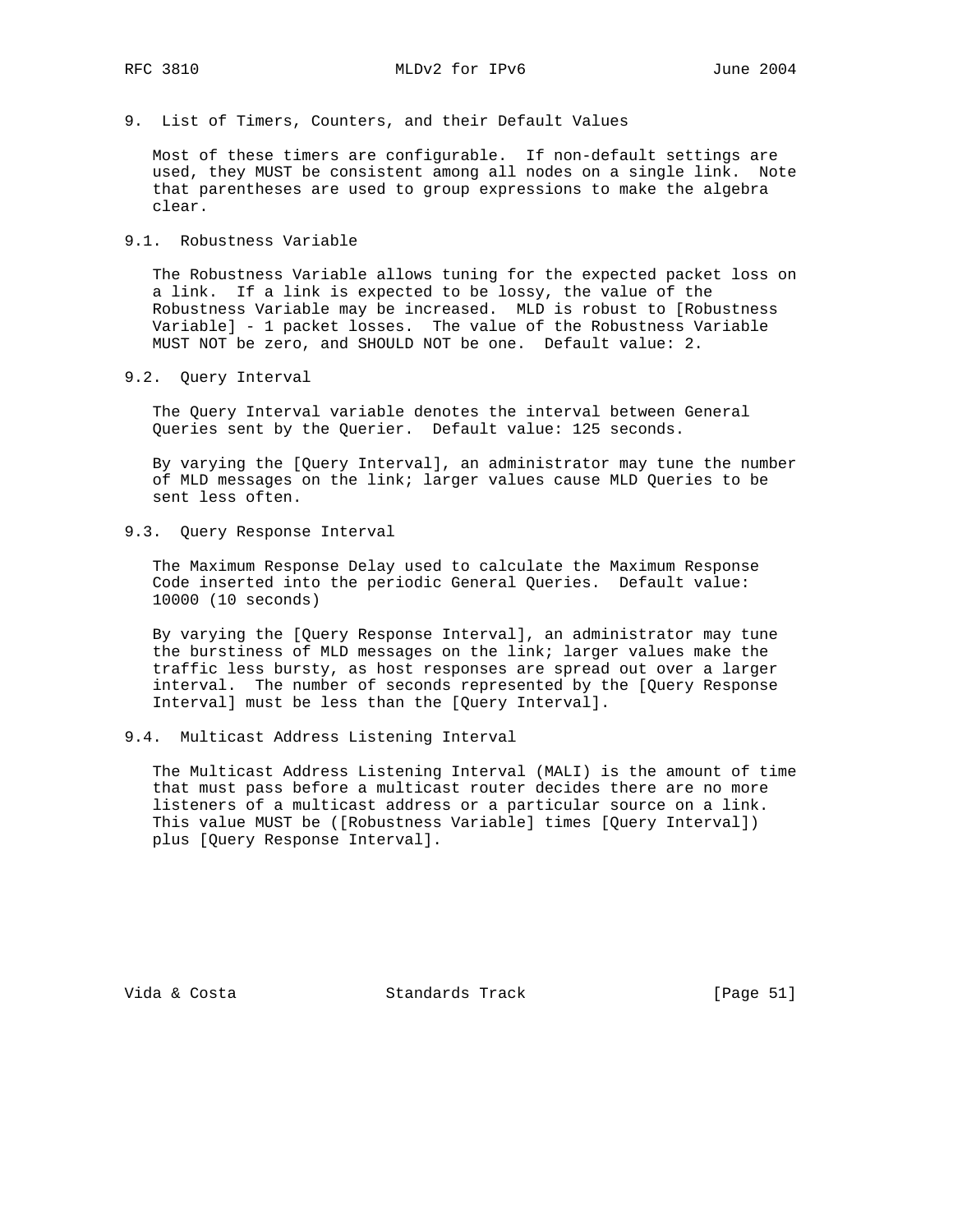### 9.5. Other Querier Present Timeout

 The Other Querier Present Timeout is the length of time that must pass before a multicast router decides that there is no longer another multicast router which should be the Querier. This value MUST be ([Robustness Variable] times ([Query Interval]) plus (one half of [Query Response Interval]).

#### 9.6. Startup Query Interval

 The Startup Query Interval is the interval between General Queries sent by a Querier on startup. Default value: 1/4 the [Query Interval].

## 9.7. Startup Query Count

 The Startup Query Count is the number of Queries sent out on startup, separated by the Startup Query Interval. Default value: [Robustness Variable].

9.8. Last Listener Query Interval

 The Last Listener Query Interval is the Maximum Response Delay used to calculate the Maximum Response Code inserted into Multicast Address Specific Queries sent in response to Version 1 Multicast Listener Done messages. It is also the Maximum Response Delay used to calculate the Maximum Response Code inserted into Multicast Address and Source Specific Query messages. Default value: 1000 (1 second).

 Note that for values of LLQI greater than 32.768 seconds, a limited set of values can be represented, corresponding to sequential values of Maximum Response Code. When converting a configured time to a Maximum Response Code value, it is recommended to use the exact value if possible, or the next lower value if the requested value is not exactly representable.

 This value may be tuned to modify the "leave latency" of the link. A reduced value results in reduced time to detect the departure of the last listener for a multicast address or source.

9.9. Last Listener Query Count

 The Last Listener Query Count is the number of Multicast Address Specific Queries sent before the router assumes there are no local listeners. The Last Listener Query Count is also the number of

Vida & Costa Standards Track [Page 52]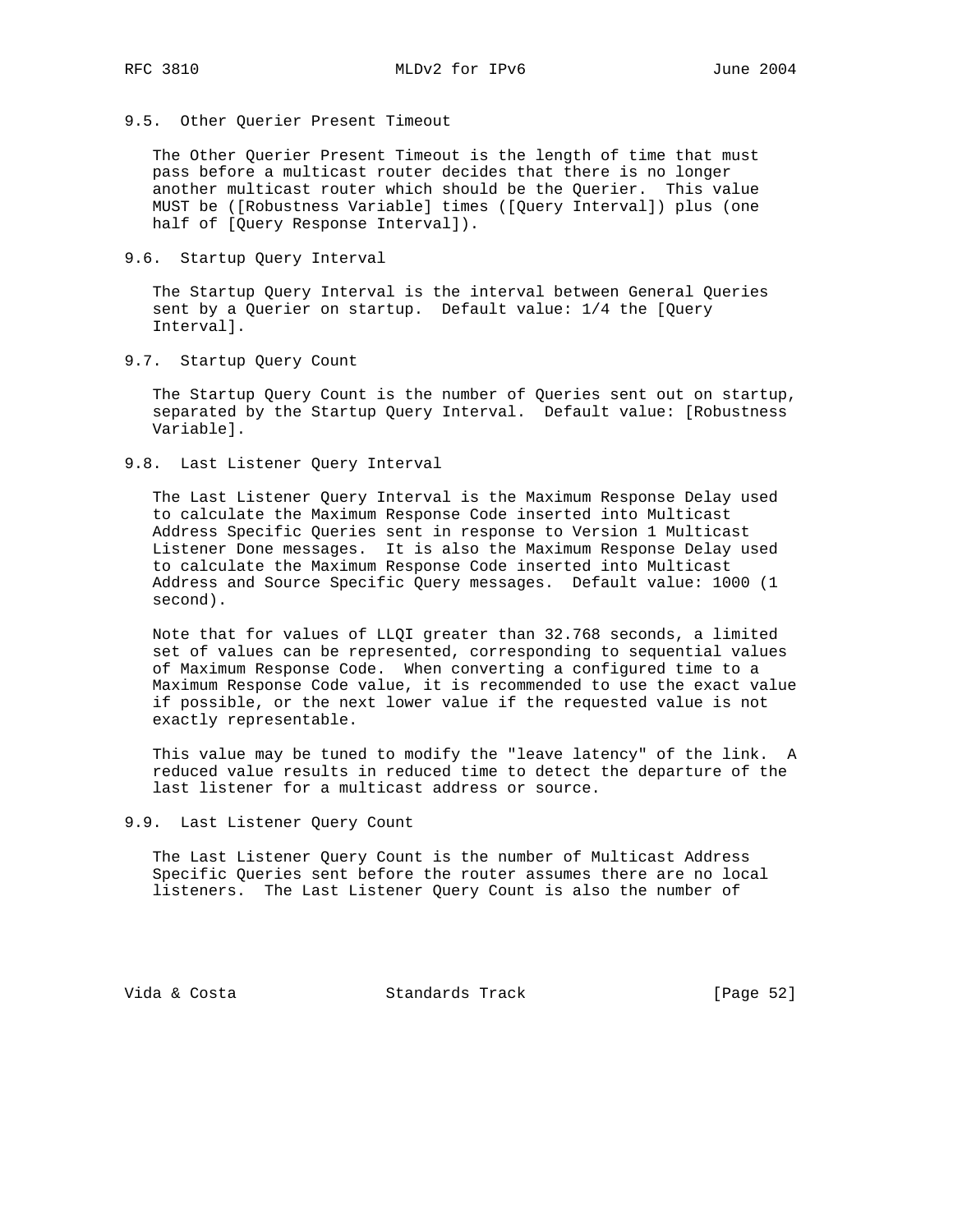Multicast Address and Source Specific Queries sent before the router assumes there are no listeners for a particular source. Default value: [Robustness Variable].

9.10. Last Listener Query Time

 The Last Listener Query Time is the time value represented by the Last Listener Query Interval, multiplied by [Last Listener Query Count]. It is not a tunable value, but may be tuned by changing its components.

9.11. Unsolicited Report Interval

 The Unsolicited Report Interval is the time between repetitions of a node's initial report of interest in a multicast address. Default value: 1 second.

9.12. Older Version Querier Present Timeout

 The Older Version Querier Present Timeout is the time-out for transitioning a host back to MLDv2 Host Compatibility Mode. When an MLDv1 query is received, MLDv2 hosts set their Older Version Querier Present Timer to [Older Version Querier Present Timeout].

 This value MUST be ([Robustness Variable] times (the [Query Interval] in the last Query received)) plus ([Query Response Interval]).

9.13. Older Version Host Present Timeout

 The Older Version Host Present Timeout is the time-out for transitioning a router back to MLDv2 Multicast Address Compatibility Mode for a specific multicast address. When an MLDv1 report is received for that multicast address, routers set their Older Version Host Present Timer to [Older Version Host Present Timeout].

 This value MUST be ([Robustness Variable] times [Query Interval]) plus ([Query Response Interval]).

9.14. Configuring timers

 This section is meant to provide advice to network administrators on how to tune these settings to their network. Ambitious router implementations might tune these settings dynamically based upon changing characteristics of the network.

Vida & Costa Standards Track [Page 53]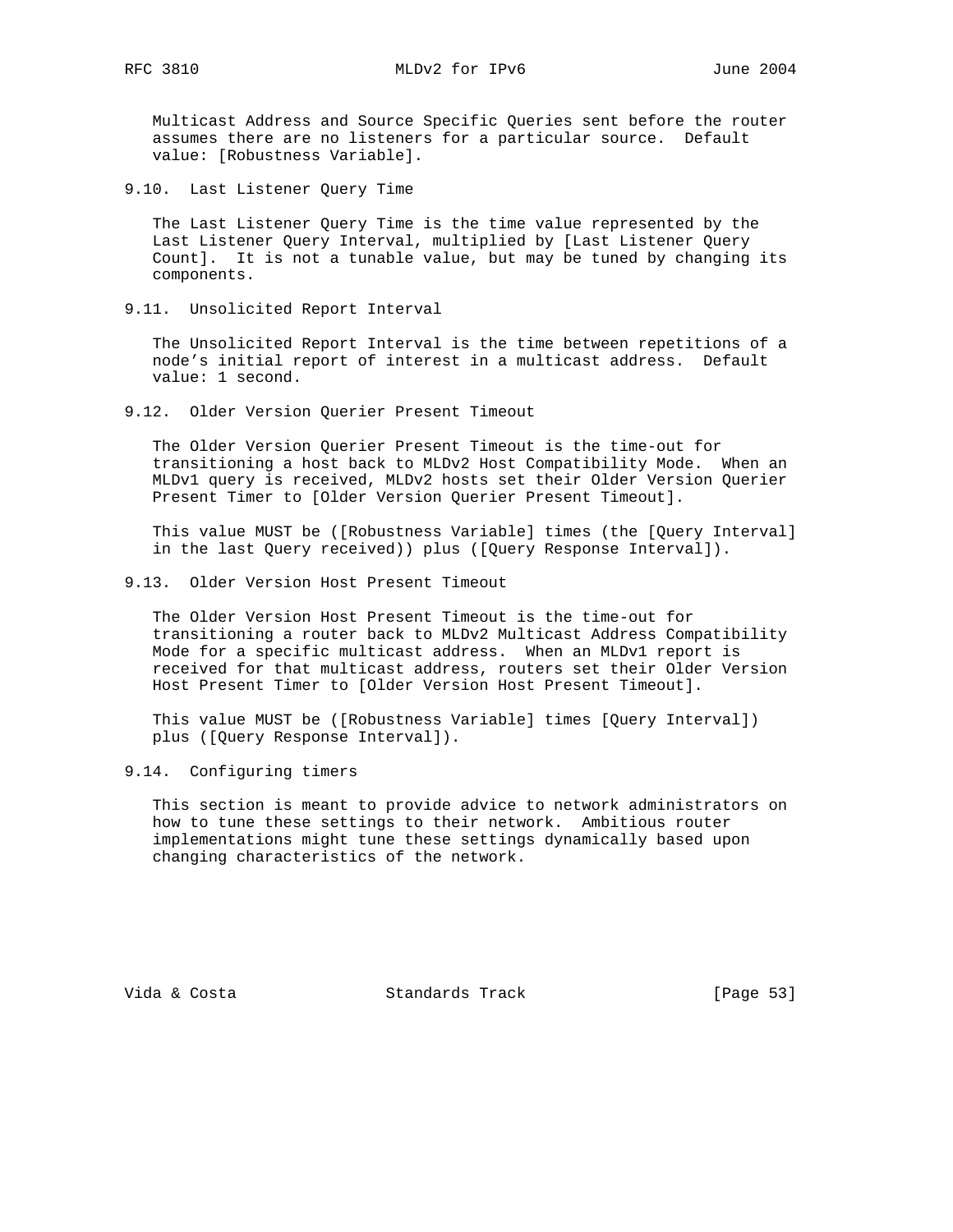## 9.14.1. Robustness Variable

 The Robustness Variable tunes MLD to expected losses on a link. MLDv2 is robust to [Robustness Variable] - 1 packet losses, e.g., if the Robustness Variable is set to the default value of 2, MLDv2 is robust to a single packet loss but may operate imperfectly if more losses occur. On lossy links, the value of the Robustness Variable should be increased to allow for the expected level of packet loss. However, increasing the value of the Robustness Variable increases the leave latency of the link (the time between when the last listener stops listening to a source or multicast address and when the traffic stops flowing).

9.14.2. Query Interval

 The overall level of periodic MLD traffic is inversely proportional to the Query Interval. A longer Query Interval results in a lower overall level of MLD traffic. The value of the Query Interval MUST be equal to or greater than the Maximum Response Delay used to calculate the Maximum Response Code inserted in General Query messages.

## 9.14.3. Maximum Response Delay

 The burstiness of MLD traffic is inversely proportional to the Maximum Response Delay. A longer Maximum Response Delay will spread Report messages over a longer interval. However, a longer Maximum Response Delay in Multicast Address Specific and Multicast Address And Source Specific Queries extends the leave latency (the time between when the last listener stops listening to a source or multicast address and when the traffic stops flowing.) The expected rate of Report messages can be calculated by dividing the expected number of Reporters by the Maximum Response Delay. The Maximum Response Delay may be dynamically calculated per Query by using the expected number of Reporters for that Query as follows:

| Ouery Type                                     | Expected number of Reporters                                                                |
|------------------------------------------------|---------------------------------------------------------------------------------------------|
| General Ouery                                  | All nodes on link                                                                           |
| Multicast Address Specific Ouery               | All nodes on the link that had<br>expressed interest in the<br>multicast address            |
| Multicast Address and Source<br>Specific Ouery | All nodes on the link that had<br>expressed interest in the source<br>and multicast address |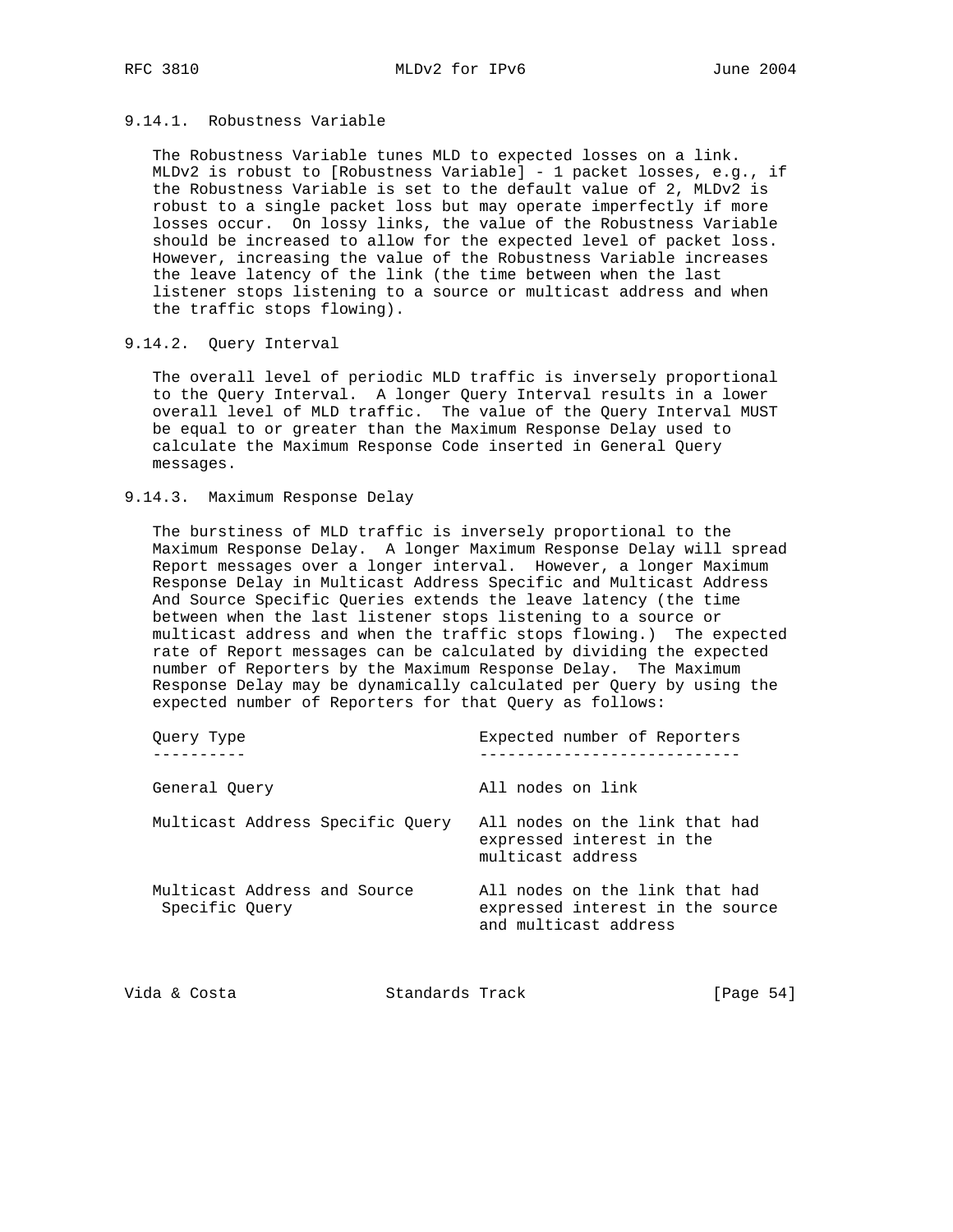A router is not required to calculate these populations or tune the Maximum Response Delay dynamically; these are simply guidelines.

### 10. Security Considerations

 We consider the ramifications of a forged message of each type. Note that before processing an MLD message, nodes verify if the source address of the message is a valid link-local address (or the unspecified address), if the Hop Limit is set to 1, and if the Router Alert option is present in the Hop-By-Hop Options header of the IPv6 packet. If any of these checks fails, the packet is dropped. This defends the MLDv2 nodes from acting on forged MLD messages originated off-link. Therefore, in the following we discuss only the effects of on-link forgery.

### 10.1. Query Message

 A forged Query message from a machine with a lower IPv6 address than the current Querier will cause Querier duties to be assigned to the forger. If the forger then sends no more Query messages, other routers' Other Querier Present timer will time out and one will resume the role of Querier. During this time, if the forger ignores Multicast Listener Done Messages, traffic might flow to multicast addresses with no listeners for up to [Multicast Address Listener Interval].

 A forged Version 1 Query message will put MLDv2 listeners on that link in MLDv1 Host Compatibility Mode. This scenario can be avoided by providing MLDv2 hosts with a configuration option to ignore Version 1 messages completely.

 A DoS attack on a node could be staged through forged Multicast Address and Source Specific Queries. The attacker can find out about the listening state of a specific node with a general query. After that it could send a large number of Multicast Address and Source Specific Queries, each with a large source list and/or long Maximum Response Delay. The node will have to store and maintain the sources specified in all of those queries for as long as it takes to send the delayed response. This would consume both memory and CPU cycles in order to augment the recorded sources with the source lists included in the successive queries.

 To protect against such a DoS attack, a node stack implementation could restrict the number of Multicast Address and Source Specific Queries per multicast address within this interval, and/or record only a limited number of sources.

Vida & Costa Standards Track [Page 55]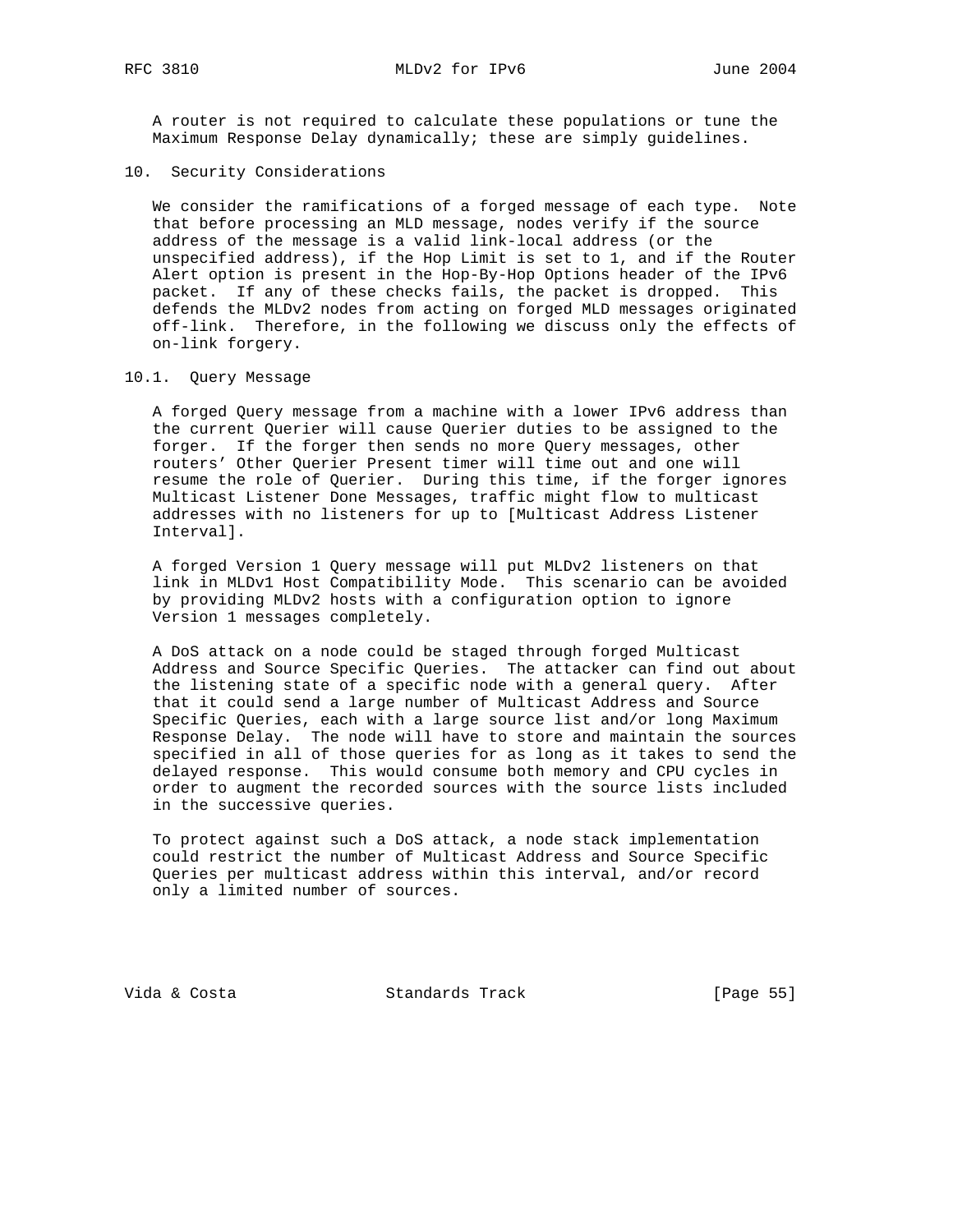## 10.2. Current State Report messages

 A forged Report message may cause multicast routers to think there are listeners of a multicast address on a link when there are not. Nevertheless, since listening to a multicast address on a host is generally an unprivileged operation, a local user may trivially gain the same result without forging any messages.

 A forged Version 1 Report Message may put a router into MLDv1 Multicast Address Compatibility Mode for a particular multicast address, meaning that the router will ignore MLDv2 source specific state messages. This can cause traffic to flow from unwanted sources for up to [Multicast Address Listener Interval]. This can be solved by providing routers with a configuration switch to ignore Version 1 messages completely. This breaks automatic compatibility with Version 1 hosts, so it should only be used in situations where source filtering is critical.

#### 10.3. State Change Report messages

 A forged State Change Report message will cause the Querier to send out Multicast Address Specific or Multicast Address and Source Specific Queries for the multicast address in question. This causes extra processing on each router and on each listener of the multicast address, but cannot cause loss of desired traffic.

11. IANA Considerations

 IANA has assigned the IPv6 link-local multicast address FF02:0:0:0:0:0:0:16, called "all MLDv2-capable routers", as described in section 5.2.14. Version 2 Multicast Listener Reports will be sent to this special address.

 In addition, IANA has assigned the ICMPv6 message type value of 143 for Version 2 Multicast Listener Report messages, as specified in section 4.

## 12. References

- 12.1. Normative References
	- [RFC2119] Bradner, S., "Key words for use in RFCs to Indicate Requirement Levels", BCP 14, RFC 2119, March 1997.
	- [RFC2460] Deering, S. and R. Hinden, "Internet Protocol, Version 6 (IPv6) Specification", RFC 2460, December 1998.

Vida & Costa Standards Track [Page 56]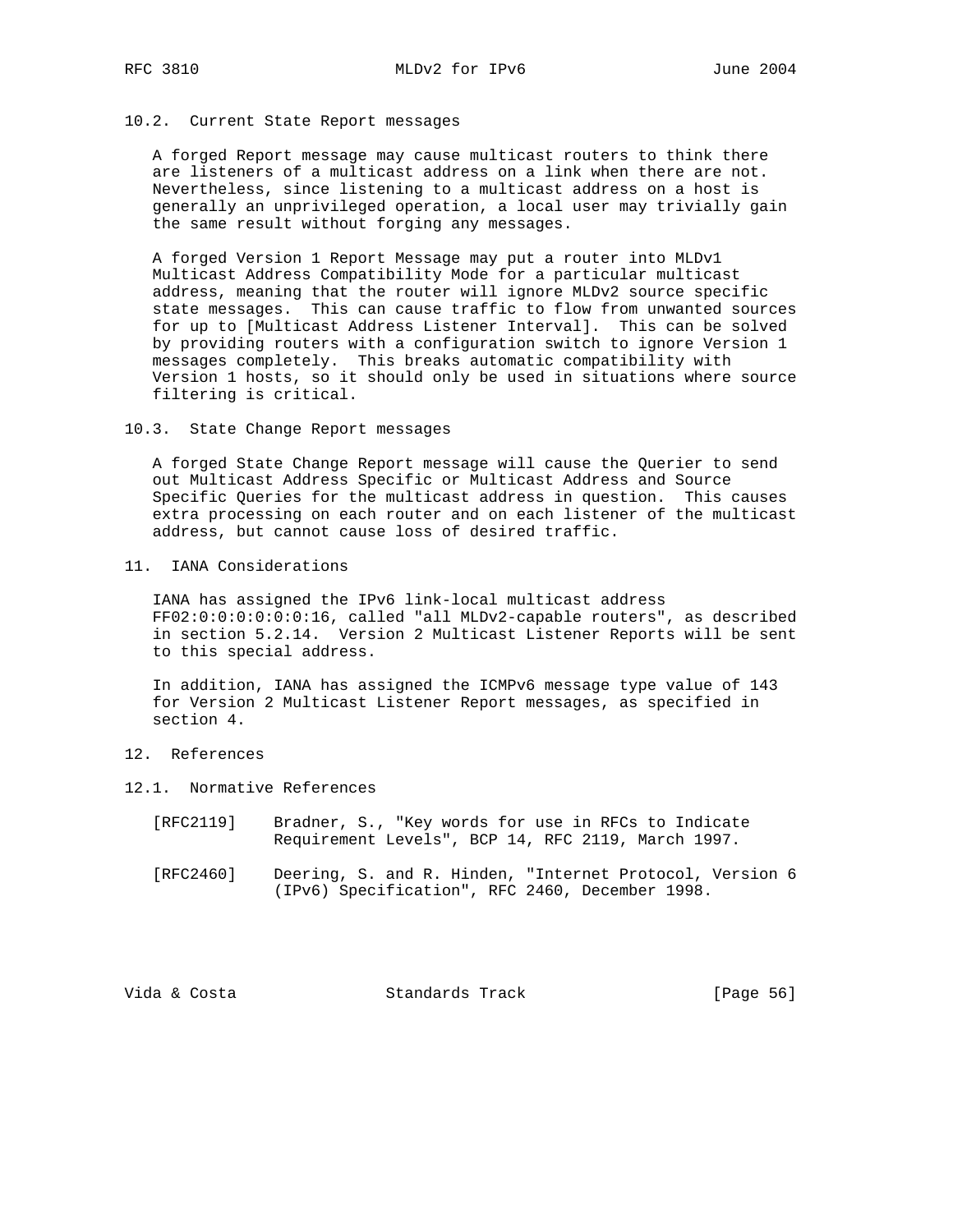- [RFC2463] Conta, A. and S. Deering, "Internet Control Message Protocol (ICMPv6) for the Internet Protocol Version 6 (IPv6) Specification", RFC 2463, December 1998.
- [RFC2464] Crawford, M., "Transmission of IPv6 Packets over Ethernet Networks", RFC 2464, December 1998.
- [RFC2710] Deering, S., Fenner, W. and B. Haberman, "Multicast Listener Discovery (MLD) for IPv6", RFC 2710, October 1999.
- [RFC2711] Partridge, C. and A. Jackson, "IPv6 Router Alert Option," RFC 2711, October 1999.
- [RFC3513] Hinden, R. and S. Deering, "Internet Protocol Version 6 (IPv6) Addressing Architecture, RFC 3513, April 2003.
- 12.2. Informative References
	- [RFC2461] Narten, T., Nordmark, E. and W. Simpson, "Neighbor Discovery for IP Version 6 (IPv6)", RFC 2461, December 1998.
	- [RFC2462] Thomson, S. and T. Narten, "IPv6 Stateless Address Autoconfiguration", RFC 2462, December 1998.
	- [RFC3376] Cain, B., Deering, S., Kouvelas, I., Fenner, B. and A. Thyagarajan, "Internet Group Management Protocol, Version 3", RFC 3376, October 2002.
	- [RFC3569] Bhattacharyya, S., Ed., "An Overview of Source- Specific Multicast (SSM)", RFC 3569, July 2003.
	- [RFC3678] Thaler, D., Fenner, B. and B. Quinn, "Socket Interface Extensions for Multicast Source Filters", RFC 3678, January 2004.
- 13. Acknowledgments

 We would like to thank Hitoshi Asaeda, Randy Bush, Francis Dupont, Ted Hardie, Russ Housley, Konstantin Kabassanov, Erik Nordmark, Shinsuke Suzuki, Margaret Wasserman, Bert Wijnen, and Remi Zara for their valuable comments and suggestions on this document.

Vida & Costa Standards Track [Page 57]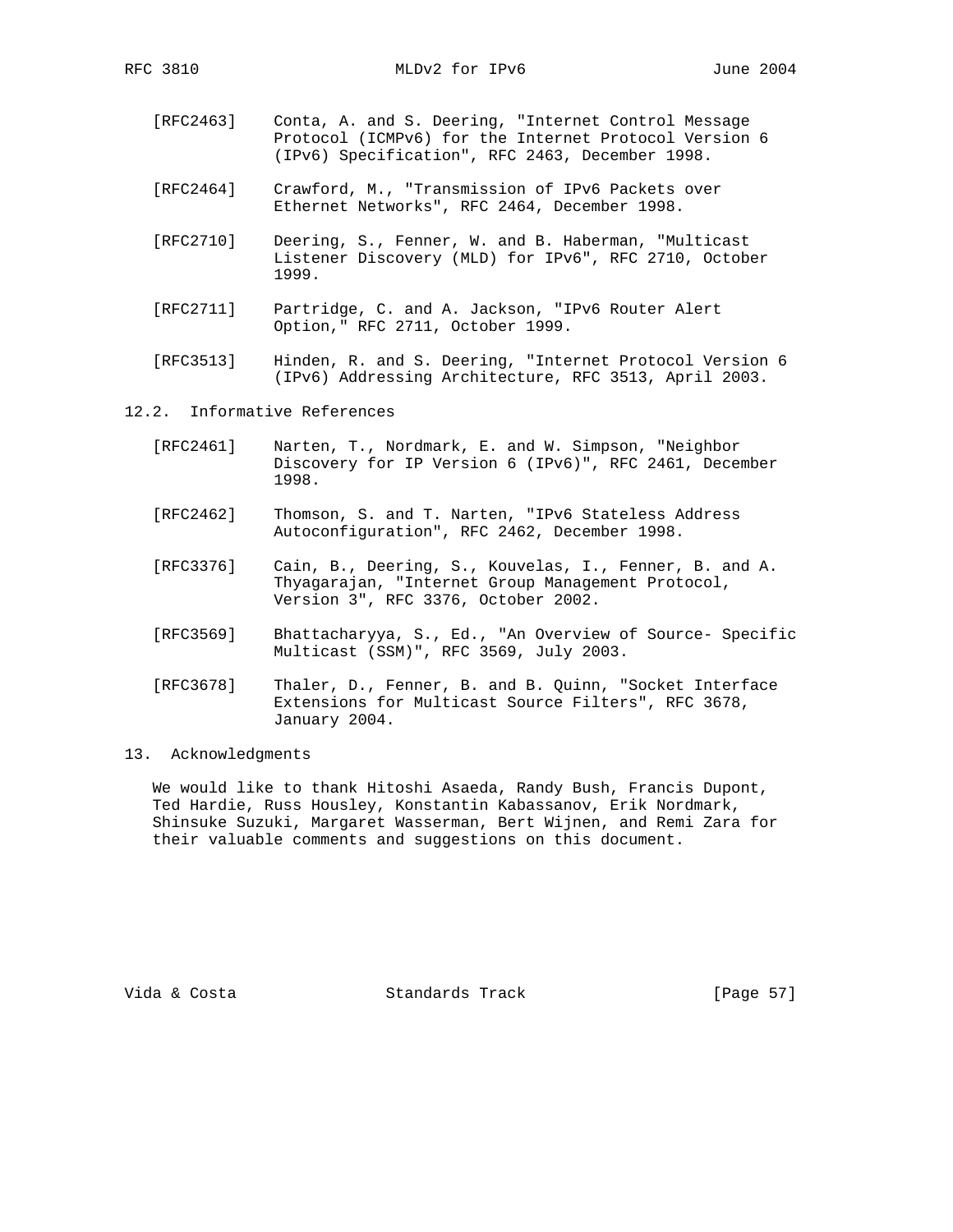APPENDIX A. Design Rationale

A.1. The Need for State Change Messages

 MLDv2 specifies two types of Multicast Listener Reports: Current State and State Change. This section describes the rationale for the need for both these types of Reports.

 Routers need to distinguish Multicast Listener Reports that were sent in response to Queries from those that were sent as a result of a change in the per-interface state. Multicast Listener Reports that are sent in response to Multicast Address Listener Queries are used mainly to refresh the existing state at the router; they typically do not cause transitions in state at the router. Multicast Listener Reports that are sent in response to changes in the per-interface state require the router to take some action in response to the received report (see Section 7.4.).

 The inability to distinguish between the two types of reports would force a router to treat all Multicast Listener Reports as potential changes in state and could result in increased processing at the router as well as an increase in MLD traffic on the link.

A.2. Host Suppression

 In MLDv1, a host would not send a pending multicast listener report if a similar report was sent by another listener on the link. In MLDv2, the suppression of multicast listener reports has been removed. The following points explain this decision.

- 1. Routers may want to track per-host multicast listener status on an interface. This would allow routers to implement fast leaves (e.g., for layered multicast congestion control schemes), as well as track listener status for possible security or accounting purposes. The present specification does not require routers to implement per-host tracking. Nevertheless, the lack of host suppression in MLDv2 makes possible to implement either proprietary or future standard behavior of multicast routers that would support per-host tracking, while being fully interoperable with MLDv2 listeners and routers that implement the exact behavior described in this specification.
- 2. Multicast Listener Report suppression does not work well on bridged LANs. Many bridges and Layer2/Layer3 switches that implement MLD snooping do not forward MLD messages across LAN segments in order to prevent multicast listener report suppression.

Vida & Costa Standards Track [Page 58]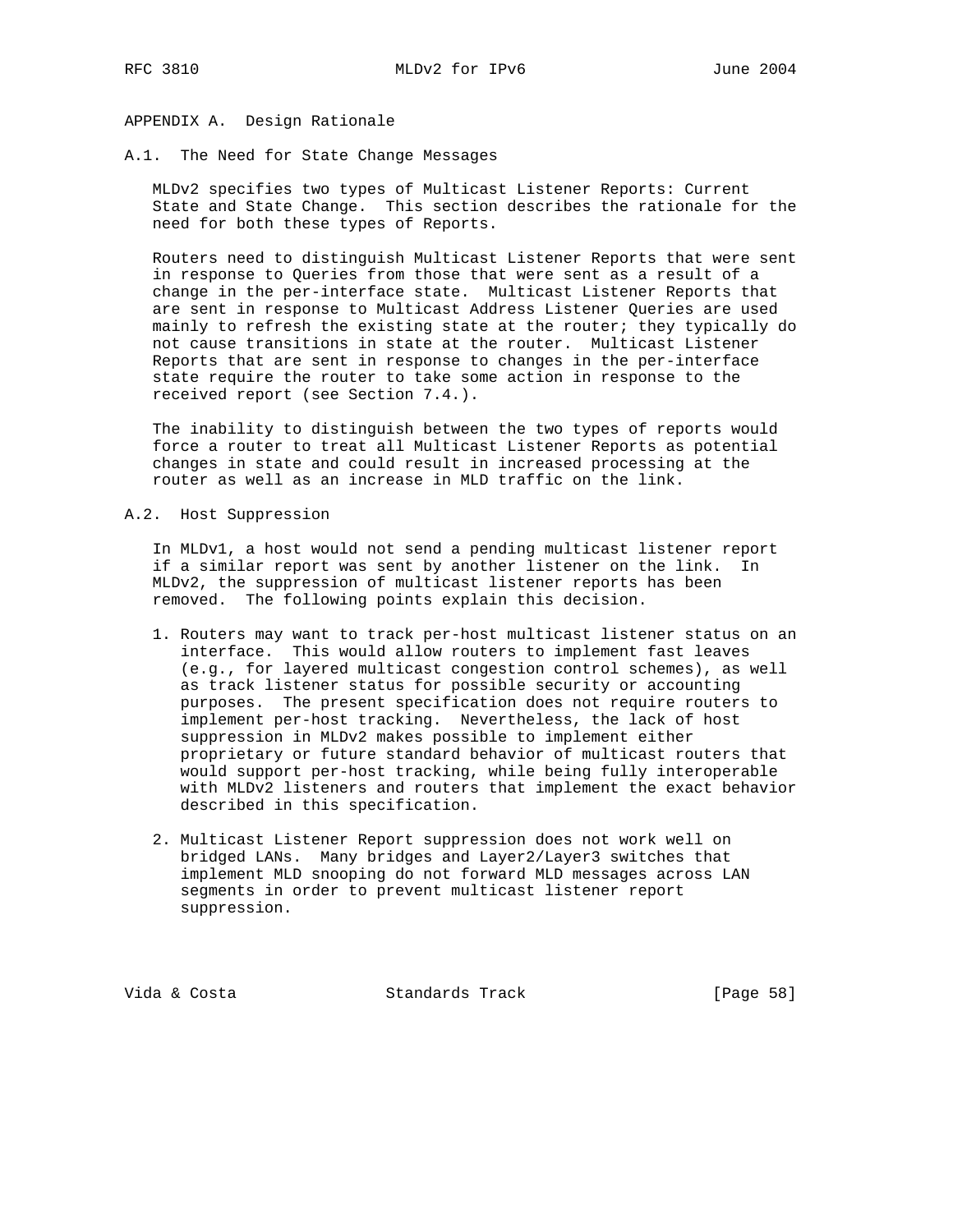RFC 3810 MLDv2 for IPv6 June 2004

- 3. By eliminating multicast listener report suppression, hosts have fewer messages to process; this leads to a simpler state machine implementation.
- 4. In MLDv2, a single multicast listener report now bundles multiple multicast address records to decrease the number of packets sent. In comparison, the previous version of MLD required that each multicast address be reported in a separate message.

## A.3. Switching router filter modes from EXCLUDE to INCLUDE

 If on a link there are nodes in both EXCLUDE and INCLUDE modes for a single multicast address, the router must be in EXCLUDE mode as well (see section 7.2.1). In EXCLUDE mode, a router forwards traffic from all sources except those in the Exclude List. If all nodes in EXCLUDE mode cease to exist or to listen, it would be desirable for the router to switch back to INCLUDE mode seamlessly, without interrupting the flow of traffic to existing listeners.

 One of the ways to accomplish this is for routers to keep track of all sources that nodes that are in INCLUDE mode listen to, even though the router itself is in EXCLUDE mode. If the Filter Timer for a multicast address expires, it implies that there are no nodes in EXCLUDE mode on the link (otherwise a multicast listener report from that node would have refreshed the Filter Timer). The router can then switch to INCLUDE mode seamlessly; sources from the Requested List are moved to the Include List, while sources from the Exclude List are deleted.

APPENDIX B. Summary of Changes from MLDv1

 The following is a summary of changes from MLDv1, specified in RFC 2710.

- o MLDv2 introduces source filtering.
- o The IP service interface of MLDv2 nodes is modified accordingly. It enables the specification of a filter mode and a source list.
- o An MLDv2 node keeps per-socket and per-interface multicast listening states that include a filter mode and a source list for each multicast address. This enables packet filtering based on a socket's multicast reception state.
- o MLDv2 state kept on routers includes a filter mode and a list of sources and source timers for each multicast address that has listeners on the link. MLDv1 routers kept only the list of multicast addresses.

| [Page 59]<br>Vida & Costa<br>Standards Track |  |
|----------------------------------------------|--|
|----------------------------------------------|--|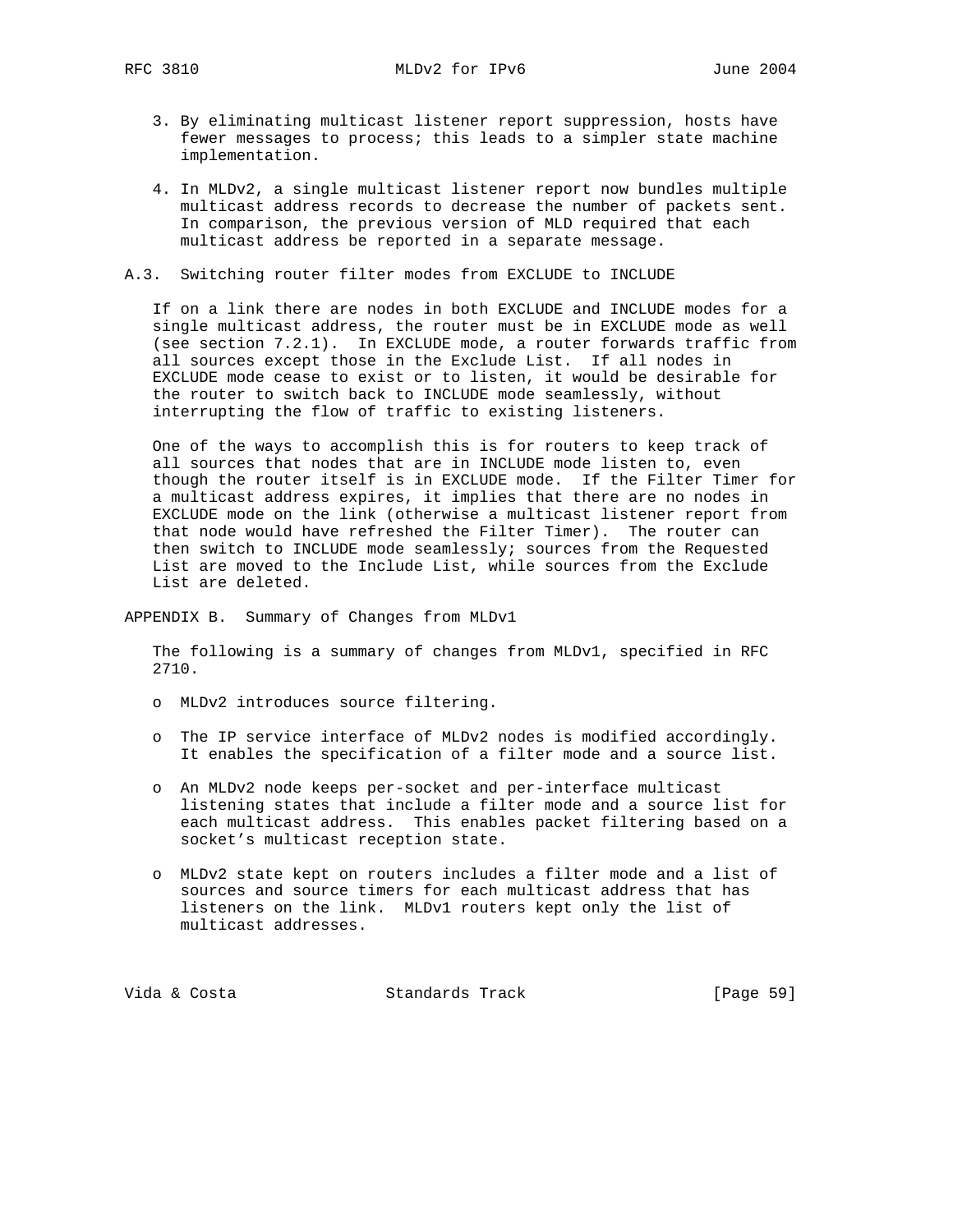- - o Queries include additional fields (section 5.1).
	- o The S flag (Suppress Router-Side Processing) is included in queries in order to fix robustness issues.
	- o The Querier's Robustness Variable and Query Interval Code are included in Queries in order to synchronize all MLDv2 routers connected to the same link.
	- o A new Query type (Multicast Address and Source Specific Query) is introduced.
	- o The Maximum Response Delay is not directly included in the Query anymore. Instead, an exponential algorithm is used to calculate its value, based on the Maximum Response Code included in the Query. The maximum value is increased from 65535 milliseconds to about 140 minutes.
	- o Reports include Multicast Address Records. Information on the listening state for several different multicast addresses can be included in the same Report message.
	- o Reports are sent to the "all MLDv2-capable multicast routers" address, instead of the multicast address the host listens to, as in MLDv1. This facilitates the operation of layer-2 snooping switches.
	- o There is no "host suppression", as in MLDv1. All nodes send Report messages.
	- o Unsolicited Reports, announcing changes in receiver listening state, are sent [Robustness Variable] times. RFC 2710 is less explicit.
	- o There are no Done messages.
	- o Interoperability with MLDv1 systems is achieved by MLDv2 state operations.
	- o In order to ensure interoperability, hosts maintain a Host Compatibility Mode variable and an Older Version Querier Present timer per interface. Routers maintain a Multicast Address Compatibility Mode variable and an Older Version Host Present timer per multicast address.

Vida & Costa Standards Track [Page 60]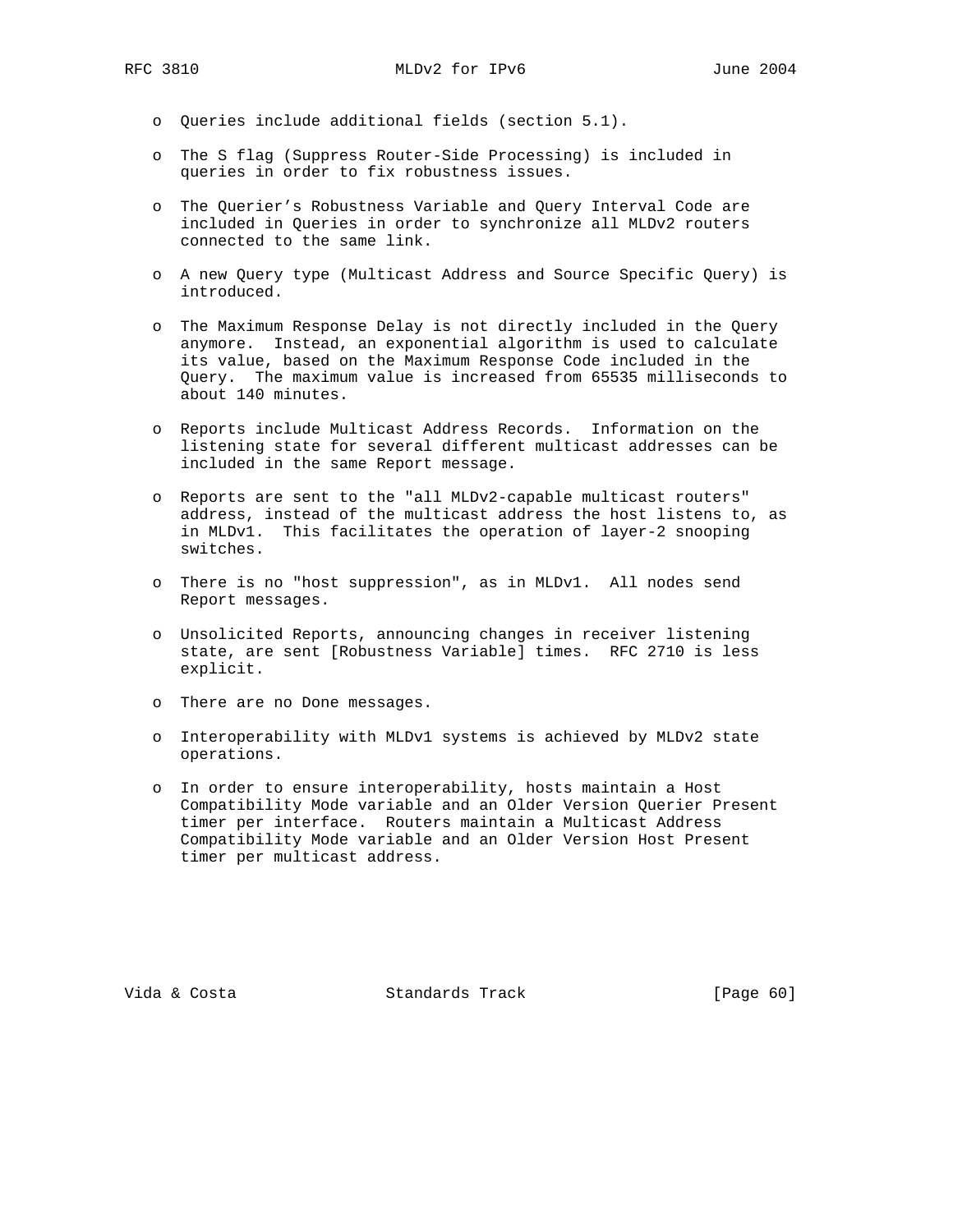Editors' Contact Information

 Rolland Vida LIP6, Universite Pierre et Marie Curie 8, rue du Capitaine Scott 75015 Paris, France

 Phone: +33-1.44.27.30.58 EMail: Rolland.Vida@lip6.fr

 Luis Henrique Maciel Kosmalski Costa LIP6, Universite Pierre et Marie Curie 8, rue du Capitaine Scott 75015 Paris, France

 Phone: +33-1.44.27.30.58 EMail: Luis.Costa@lip6.fr

Authors' Addresses

This document was written by:

 Rolland Vida, LIP6 EMail: Rolland.Vida@lip6.fr

 Luis Henrique Maciel Kosmalski Costa, LIP6 EMail: Luis.Costa@lip6.fr

 Serge Fdida, LIP6 EMail: Serge.Fdida@lip6.fr

 Steve Deering, Cisco Systems, Inc. EMail: deering@cisco.com

 Bill Fenner, AT&T Labs - Research EMail: fenner@research.att.com

 Isidor Kouvelas, Cisco Systems, Inc. EMail: kouvelas@cisco.com

 Brian Haberman, Caspian Networks EMail: brian@innovationslab.net

 This document is the translation of [RFC3376] for IPv6 semantics. It was elaborated based on the translation of (RFC 2236) into [RFC2710].

Vida & Costa Standards Track [Page 61]